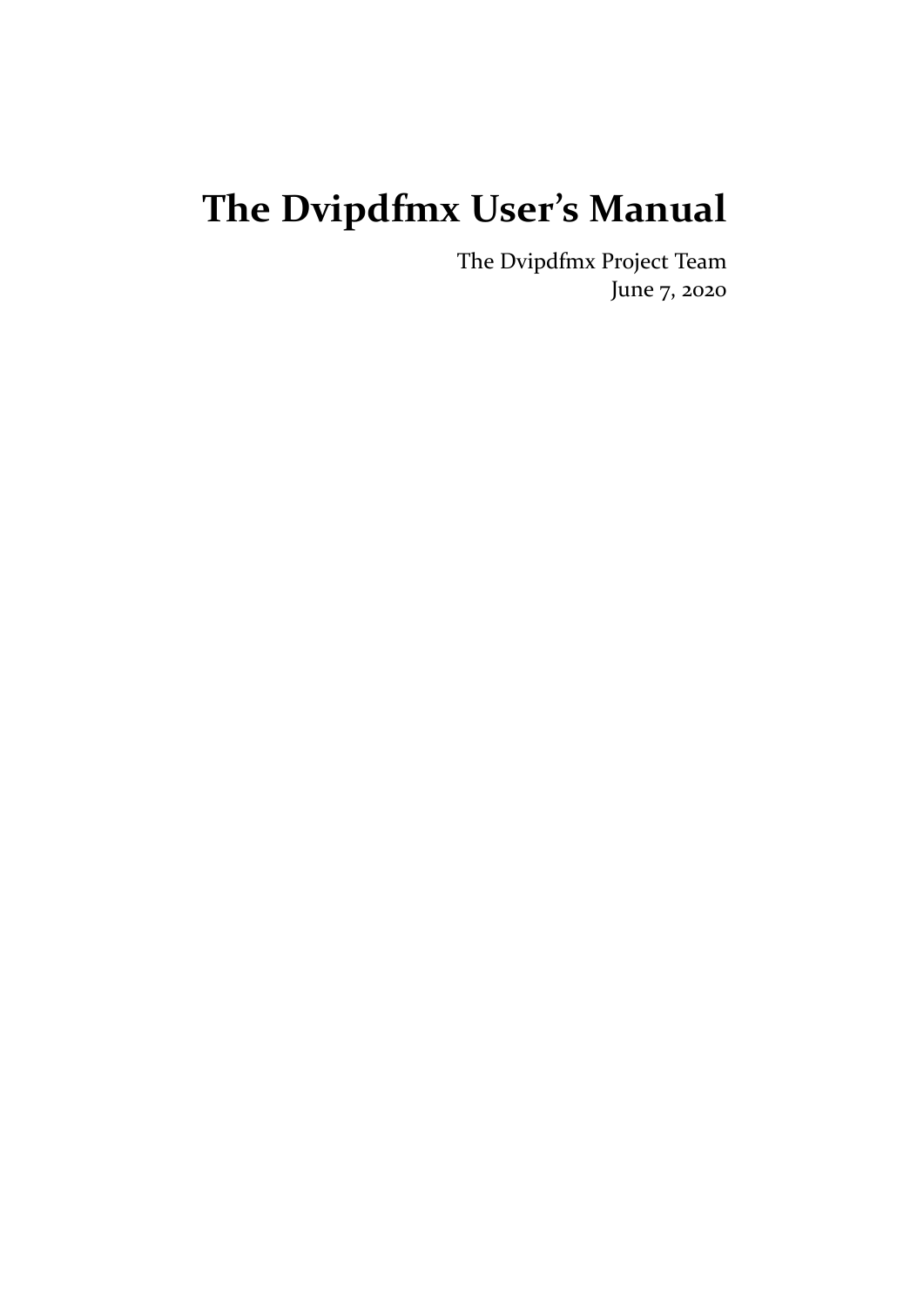# **Contents**

| 1                       |                 | <b>Getting Started</b> |                                                                         | 3              |
|-------------------------|-----------------|------------------------|-------------------------------------------------------------------------|----------------|
|                         | 1.1             |                        | Introduction                                                            | 3              |
|                         |                 | 1.1.1                  |                                                                         | $\overline{4}$ |
|                         |                 | 1.1.2                  |                                                                         | $\overline{4}$ |
|                         | 1.2             |                        |                                                                         | $\overline{4}$ |
|                         | 1.3             |                        |                                                                         | 5              |
|                         |                 | 1.3.1                  |                                                                         | 6              |
|                         |                 | 1.3.2                  | $p$ T <sub>F</sub> X                                                    | 6              |
|                         |                 | 1.3.3                  |                                                                         |                |
|                         |                 | 1.3.4                  |                                                                         | 7              |
|                         |                 |                        |                                                                         | 7<br>8         |
|                         | 1.4             | 1.4.1                  | $CJK$ Support $\ldots \ldots \ldots \ldots \ldots \ldots \ldots \ldots$ | 8              |
|                         |                 |                        |                                                                         | 8              |
|                         |                 | 1.4.2                  |                                                                         |                |
|                         |                 | 1.4.3                  |                                                                         | 9              |
| $\overline{2}$          |                 | <b>Auxiliary Files</b> |                                                                         | 10             |
|                         |                 | 2.0.1                  |                                                                         | 10             |
|                         |                 | 2.0.2                  |                                                                         | 10             |
|                         |                 | 2.0.3                  | The Adobe Glyph List and ToUnicode Mappings                             | 11             |
|                         |                 |                        |                                                                         |                |
| 3                       |                 | <b>Graphics</b>        |                                                                         | 12             |
|                         | 3.1             |                        |                                                                         | 12             |
|                         |                 | 3.1.1                  | Supported Graphics File Formats                                         | 12             |
|                         |                 | 3.1.2                  |                                                                         | 14             |
|                         | 3.2             |                        |                                                                         | 15             |
|                         |                 | 3.2.1                  |                                                                         | 16             |
|                         |                 | 3.2.2                  | Guide to PDF Graphics Operators                                         | 16             |
| $\overline{\mathbf{4}}$ | <b>Specials</b> |                        |                                                                         | 21             |
|                         | 4.1             |                        |                                                                         | 21             |
|                         |                 | 4.1.1                  |                                                                         | 21             |
|                         |                 | 4.1.2                  |                                                                         | 24             |
|                         |                 | 4.1.3                  |                                                                         | 25             |
|                         | 4.2             |                        |                                                                         | 32             |
|                         | 4.3             |                        |                                                                         | 32             |
|                         |                 |                        |                                                                         |                |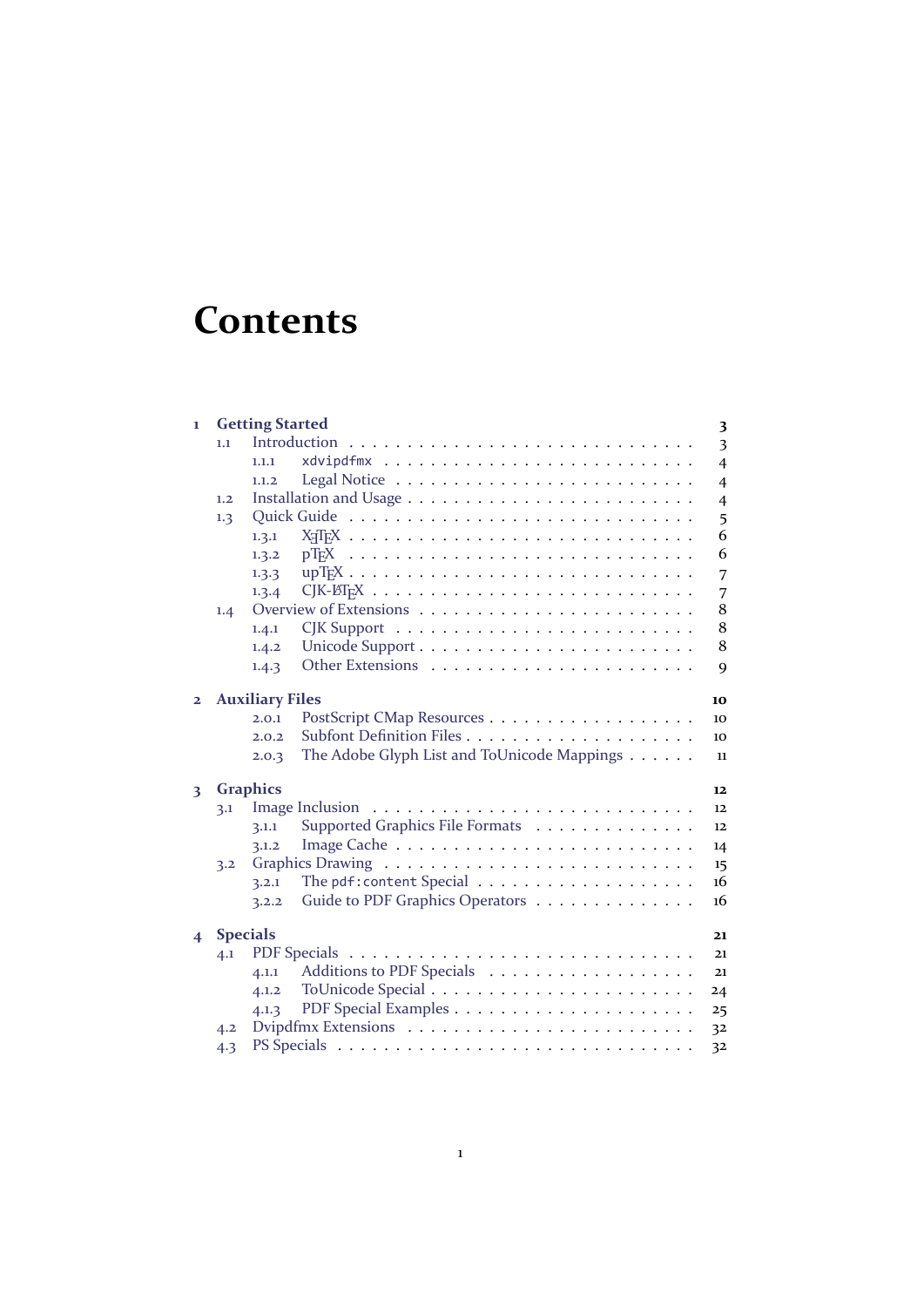| <b>Fonts and Encodings</b><br>34 |                                      |                                                                             |
|----------------------------------|--------------------------------------|-----------------------------------------------------------------------------|
| 5.1                              |                                      | 34                                                                          |
| 5.2                              |                                      | 34                                                                          |
|                                  | Extended Syntax and Options<br>5.2.1 | 35                                                                          |
|                                  | 5.2.2                                | 36                                                                          |
|                                  | OpenType Layout Feature<br>5.2.3     | 37                                                                          |
| 5.3                              |                                      | 38                                                                          |
|                                  | Extended Glyph Name Syntax<br>5.3.1  | 38                                                                          |
|                                  | 5.3.2                                | 38                                                                          |
| 5.4                              |                                      | 39                                                                          |
|                                  |                                      | 41                                                                          |
| 6.1                              |                                      | 41                                                                          |
|                                  |                                      | 44                                                                          |
| 7.1                              |                                      | 44                                                                          |
| 7.2                              |                                      | 44                                                                          |
|                                  |                                      | 47                                                                          |
|                                  |                                      | <b>Encryption</b><br>Compatibility<br><b>GNU Free Documentation License</b> |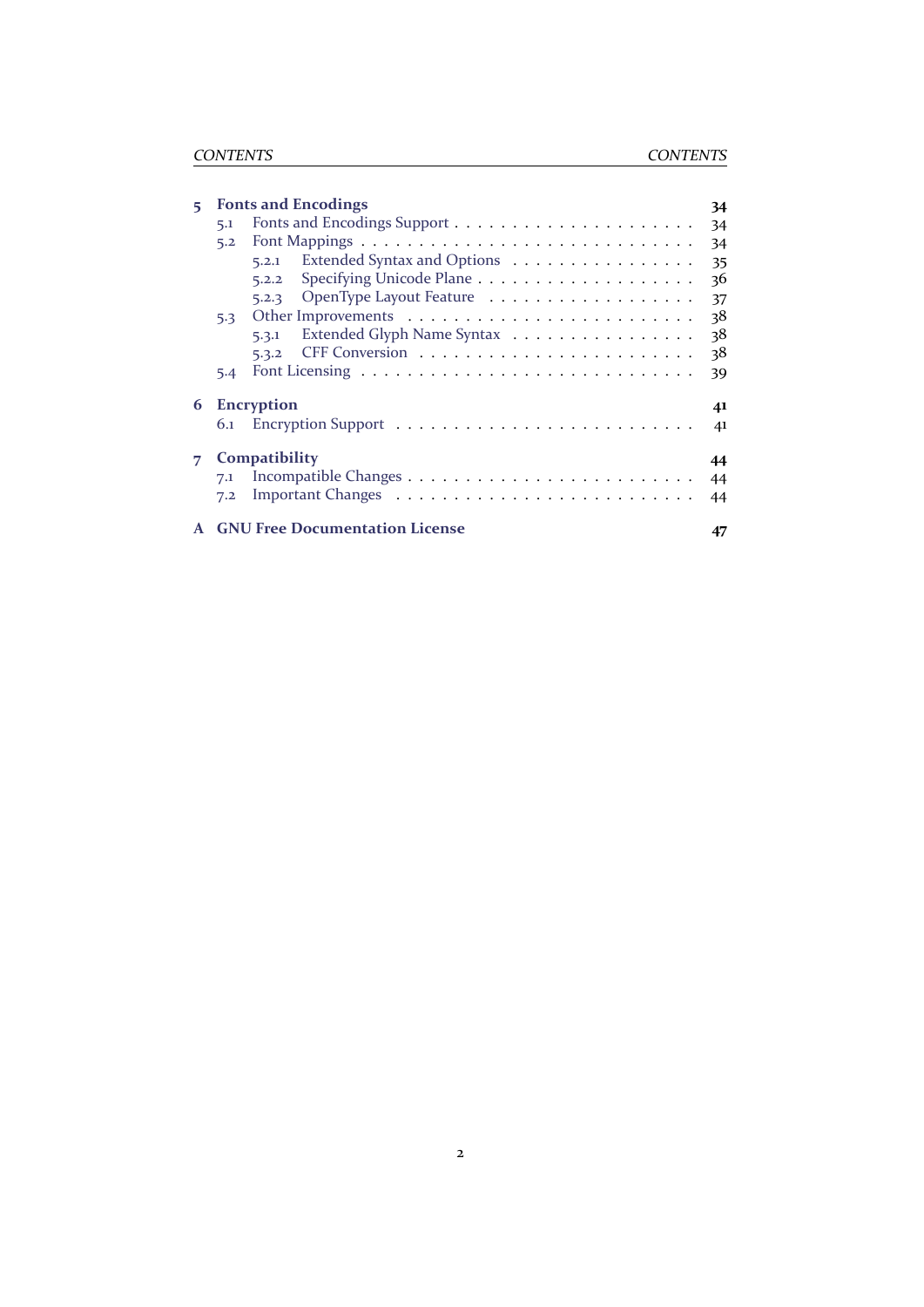## <span id="page-3-0"></span>**Chapter 1**

# **Getting Started**

### <span id="page-3-1"></span>**1.1 Introduction**

The dvipdfmx (formerly dvipdfm‐cjk) project provides an extended version of the dvipdfm, a DVI to PDF translator developed by Mark A. Wicks.

The primary goal of this project is to support multi-byte character encodings and large character sets such as those for East Asian languages. This project started as a combined work of the dvipdfm‐jpn project by Shunsaku Hirata and its modified one, dvipdfm‐kor, by Jin‐Hwan Cho.

Extensions to dvipdfm include,

- Support for OpenType and TrueType fonts, including partial support for OpenType Layout features for glyph variants and for vertical writing.
- Support for CJK-LTEX and HLTEX with Subfont Definition Files.
- Support for various legacy multi-byte encodings via PostScript CMap Resources.
- Unicode related features: Unicode as an input encoding and auto‐creation of ToUnicode CMaps.
- Support for pT<sub>F</sub>X (a Japanese localized variant of T<sub>F</sub>X) including vertical writing extension.
- Some extended DVI specials.
- Reduction of output files size with on-the-fly Type1 to CFF (Type1C) conversion and PDF object stream.
- Advanced raster image support including alpha channels, embedded ICC profiles, 16‐bit bit‐depth colors, and so on.
- Basic PDF password security support. (only for output)

Some important features are still missing:

- Linearization.
- Color Management.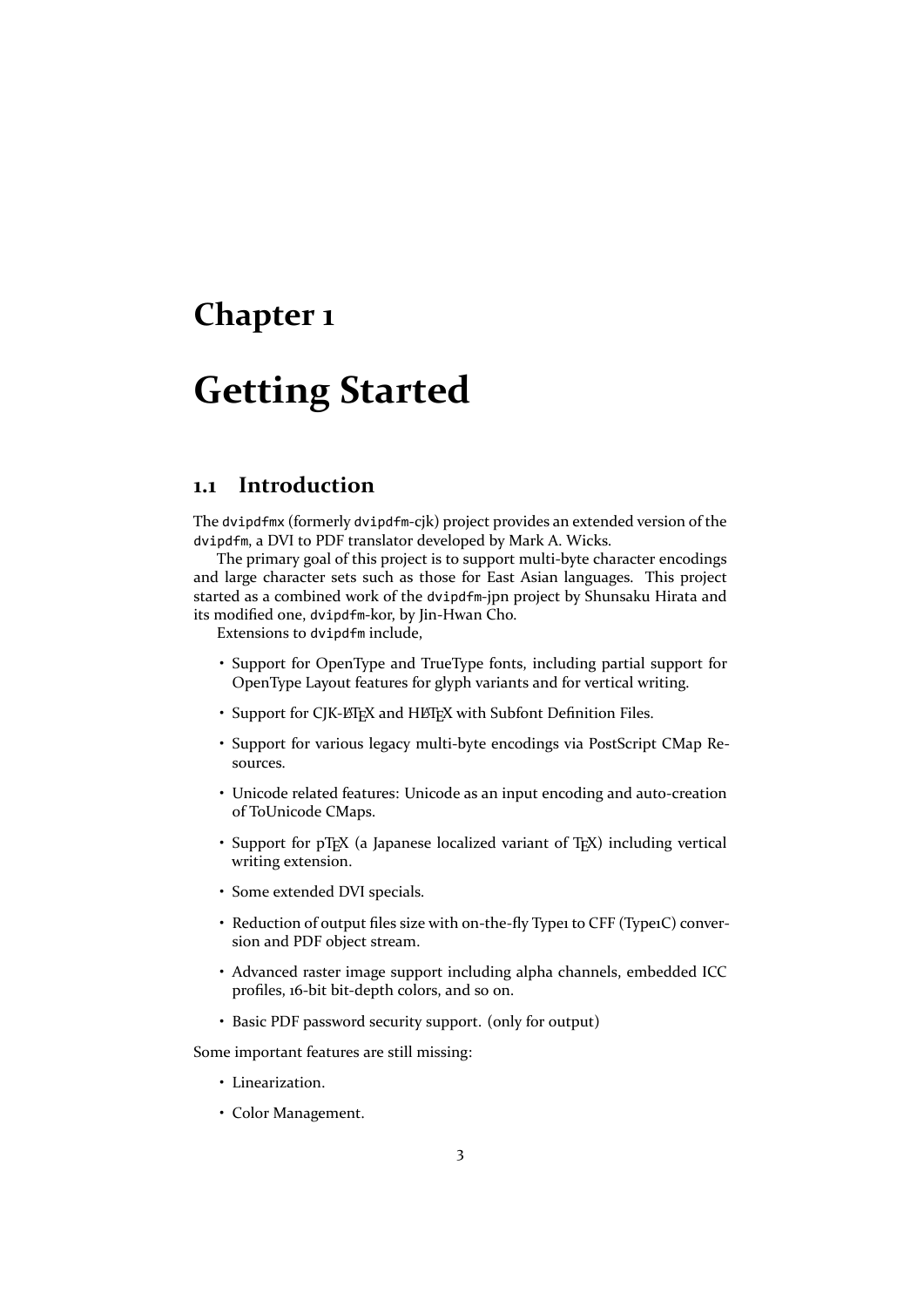- Resampling of images.
- Selection of compression filters.
- Variable font and OpenType 1.8.
- and many more...

dvipdfmx is now maintained as part of TEX Live. Latest source code can be found at the T<sub>EX</sub> Live SVN repository. For an instruction on accessing the development sources for TEX Live, see,

http://www.tug.org/texlive/svn/

This document, "The dvipdfmx User's Manual", was originally prepared for TEX Live 2017. Current maintainer of this document is Shunsaku Hirata. The lat[est version and contact information c](http://www.tug.org/texlive/svn/)an be found at:

http://github.com/shirat74/dvipdfm‐x‐doc

Please send questions or suggestions.

#### **1.1.1 [xdvipdfmx](http://github.com/shirat74/dvipdfm-x-doc)**

xdvipdfmx is an extended version of dvipdfmx, and is now incorporated into dvipdfmx.

<span id="page-4-0"></span>The xdvipdfmx extensions provides support for the Extended DVI (.xdv) for‐ mat generated by X<sub>T</sub>T<sub>E</sub>X which includes support for platform-native fonts and the X<sub>T</sub>T<sub>E</sub>X graphics primitives, as well as Unicode text and OpenType font.

X<sub>T</sub>T<sub>E</sub>X originally used a Mac-specific program called xdv2pdf as a backend program instead of xdvipdfmx. The xdv2pdf program supported a couple of special effects that are not yet available through xdvipdfmx: The Quartz graphics‐based shadow support, AAT "variation" fonts such as Skia, transparency as an attribute of font, and so on. It would be nice if they continue to be supported. Suggestions and help are welcomed.

#### **1.1.2 Legal Notice**

<span id="page-4-1"></span>Copyright © The dvipdfmx project team. Permission is granted to copy, distribute and/or modify this document under the terms of the GNU Free Documentation License, Version 1.3 or any later version published by the Free Software Founda‐ tion; with no Invariant Sections, no Front‐Cover Texts, and no Back‐Cover Texts. A copy of the license is included in the section entitled "GNU Free Documenta‐ tion License".

#### **1.2 Installation and Usage**

<span id="page-4-2"></span>[Typical usag](#page-47-0)e and installation steps are not different from the original dvipdfm. Please refer documents from dvipdfm distribution for detailed instruction on how to install and how to use dvipdfm. The dvipdfm manual is available from its CTAN site:

http://www.ctan.org/tex‐archive/dviware/dvipdfm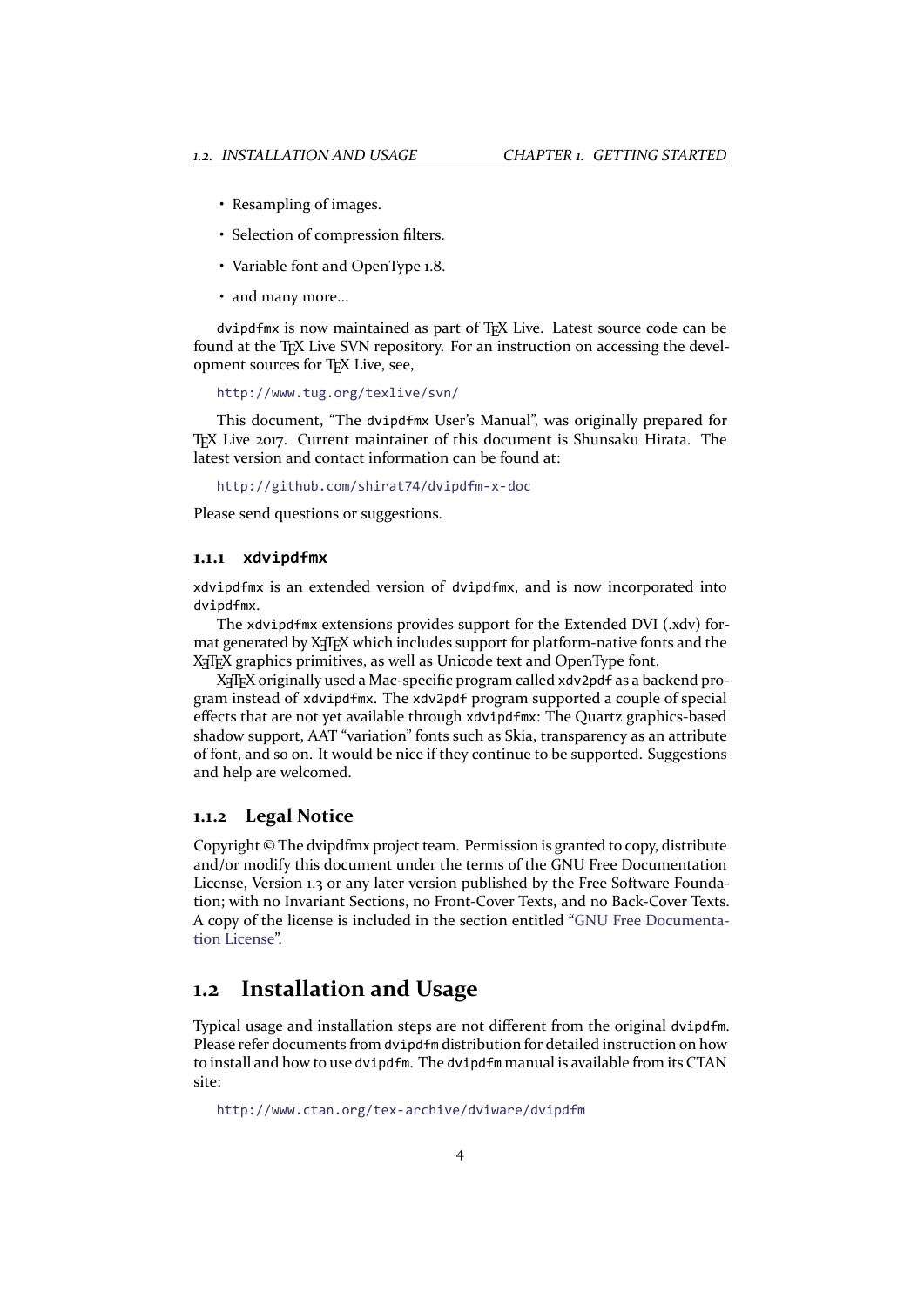| Option    | Description                                           |
|-----------|-------------------------------------------------------|
| -C number | Specify miscellaneous option flags. See, section of   |
|           | "Incompatible Changes" for details.                   |
| $-S$      | Enable PDF encryption.                                |
| -K number | Set encryption key length. The default value is 40.   |
| -P number | Set permission flags for PDF encryption. The number   |
|           | is a 32-bit unsigned integer representing permission  |
|           | flags. See, section of "Encryption Support". The de-  |
|           | fault value is 0x003C.                                |
| -1 number | Life of image cache in hours, relevant only when an   |
|           | image not directly supported by dvipdfmx is used      |
|           | thus an external program is invoked to convert it to  |
|           | a PDF format intermediate file. This option basically |
|           | specifies how long such intermediate files are pre-   |
|           | served and reused. (to avoid an external program is   |
|           | invoked again and again whenever dvipdfmx tries to    |
|           | include images) By specifying a value of 0, dvipdfmx  |
|           | erases existing cached images, and the value -1 tells |
|           | dvipdfmx to erase all cached images and not to leave  |
|           | newly generated one. And -2 indicates "ignore image   |
|           | cache". The default value is -2.                      |
| $-M$      | Process METAPOST generated PostScript file.           |
| $-E$      | Always try to embed fonts regardless of licensing.    |
| -0 number | Set maximum depth of open bookmark item.              |

<span id="page-5-1"></span>Table 1.1: Additional command line options recognized by dvipdfmx.

The minimal requirements for building dvipdfmx is the *kpathsea* library. the *zlib* library for compression and the *libpng* library for PNG inclusion are highly recommended. Optionally, the *libpaper* library might be used to handle paper size.

This document mainly focuses on the additions and modifications to dvipdfm. Please refer the "Dvipdfm User's Manual" available from the CTAN site mentioned above for basic usage.

Some additional command line options recognized by dvipdfmx are listed in Table 1.1. In addition to this, the -V option for specifying the output PDF version now accepts the v[ersion specification of a f](http://mirrors.ctan.org/dviware/dvipdfm/dvipdfm.pdf)orm 2.0. Please try

d[vip](#page-5-1)dfmx ‐‐help

for a (complete) list of command line options and their explanations.

### **1.3 Quick Guide**

<span id="page-5-0"></span>As the primary goal of dvipdfmx is to support multi-byte character encodings and large character sets, its primary users are expected to be users of LTEX packages for typesetting CJK languages such as HETEX and CJK-ETEX, and users of extended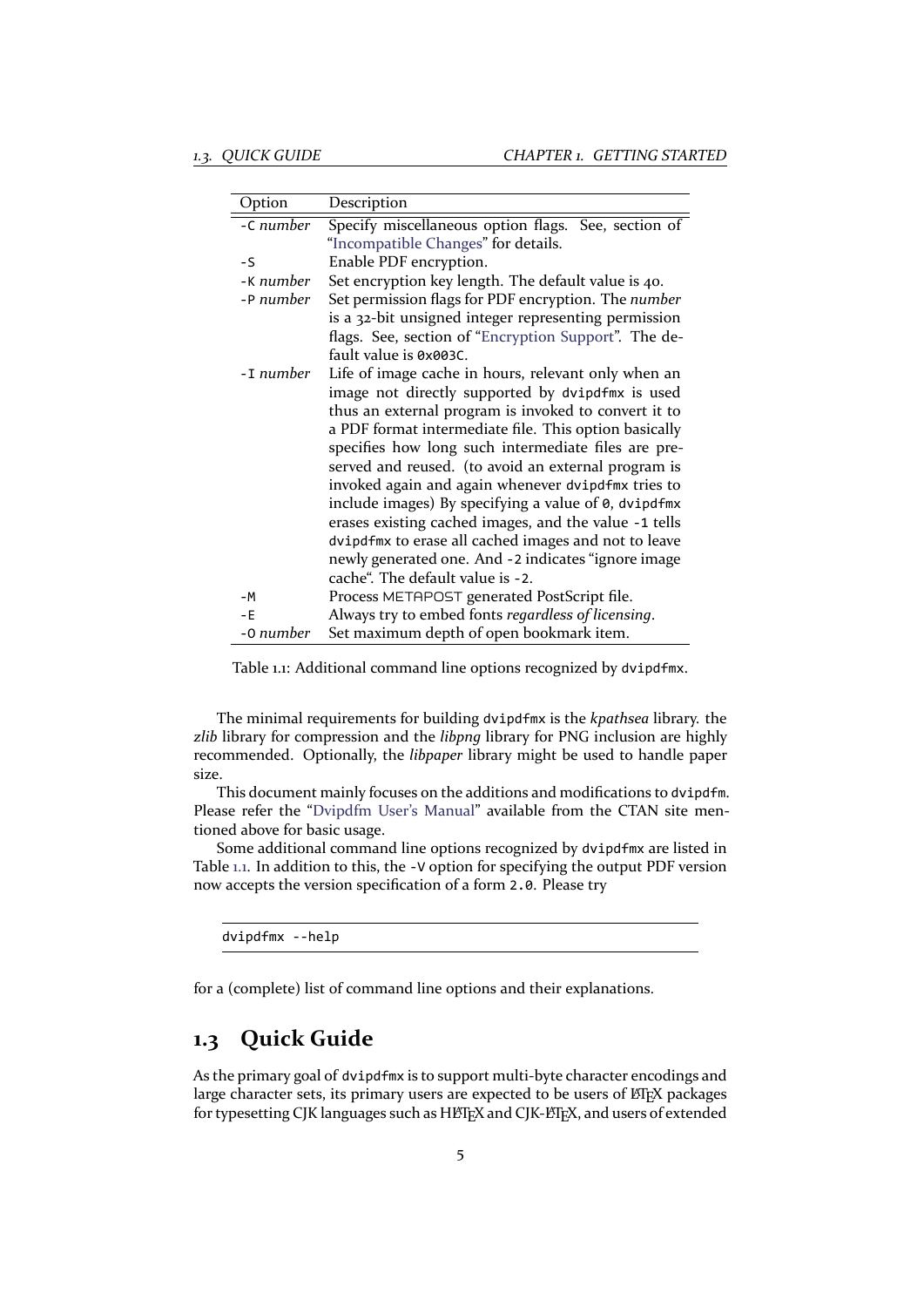TEX variants which is capable of handling those languages, like X<sub>T</sub>TEX, pTEX, and upT<sub>F</sub>X. This section provides a "Quick Guide" for those users.

#### **1.3.1 X TEEX**

<span id="page-6-0"></span>X<sub>T</sub>IEX users normally do not invoke the dvipdfmx command directly. To control the behavior of dvipdfmx, please consider using the dvipdfmx:config special explained in the section of "Specials". Some part of this document is irrelevant for X<sub>T</sub>T<sub>F</sub>X users.

### 1.3.2 **pTFX**

pTEX users are at least requi[red to ins](#page-21-1)tall several auxiliary files mentioned in the section of "Auxiliary Files" and to setup font‐mappings. Just install the *adobe‐ mappings* and *glyphlist* for auxiliary files. (As TFX Live basic installation requires them, they are probably already installed for TEX Live users.)

<span id="page-6-1"></span>For T<sub>E</sub>X Live users, setting up fontmaps can be easily done with the help of the *ptex‐fontmaps* [package](#page-10-0) and the *updmap* program. To use with the IPAex fonts (contained in the *ipaex* package), for example, run,

kanji‐config‐updmap ‐‐sys ipaex

where the '--sys' option indicates the system-wide configuration. After successful invocation of the above command, the IPAex fonts will be used by default. The current setting can be checked via,

kanji‐config‐updmap ‐‐sys status

For more information on the updmap program, try,

kanji‐config‐updmap ‐‐help

or refer the documentation of the updmap program.

Alternatively, just for a quick test of installation, try the following:

```
\documentclass{article}
\begin{document}
\special{pdf:mapline rml H KozMinProVI‐Regular}
...Some Japanese text goes here...
\end{document}
```
In this example, PDF viewer which can handle substitute font is required since dvipdfmx does not embed fonts.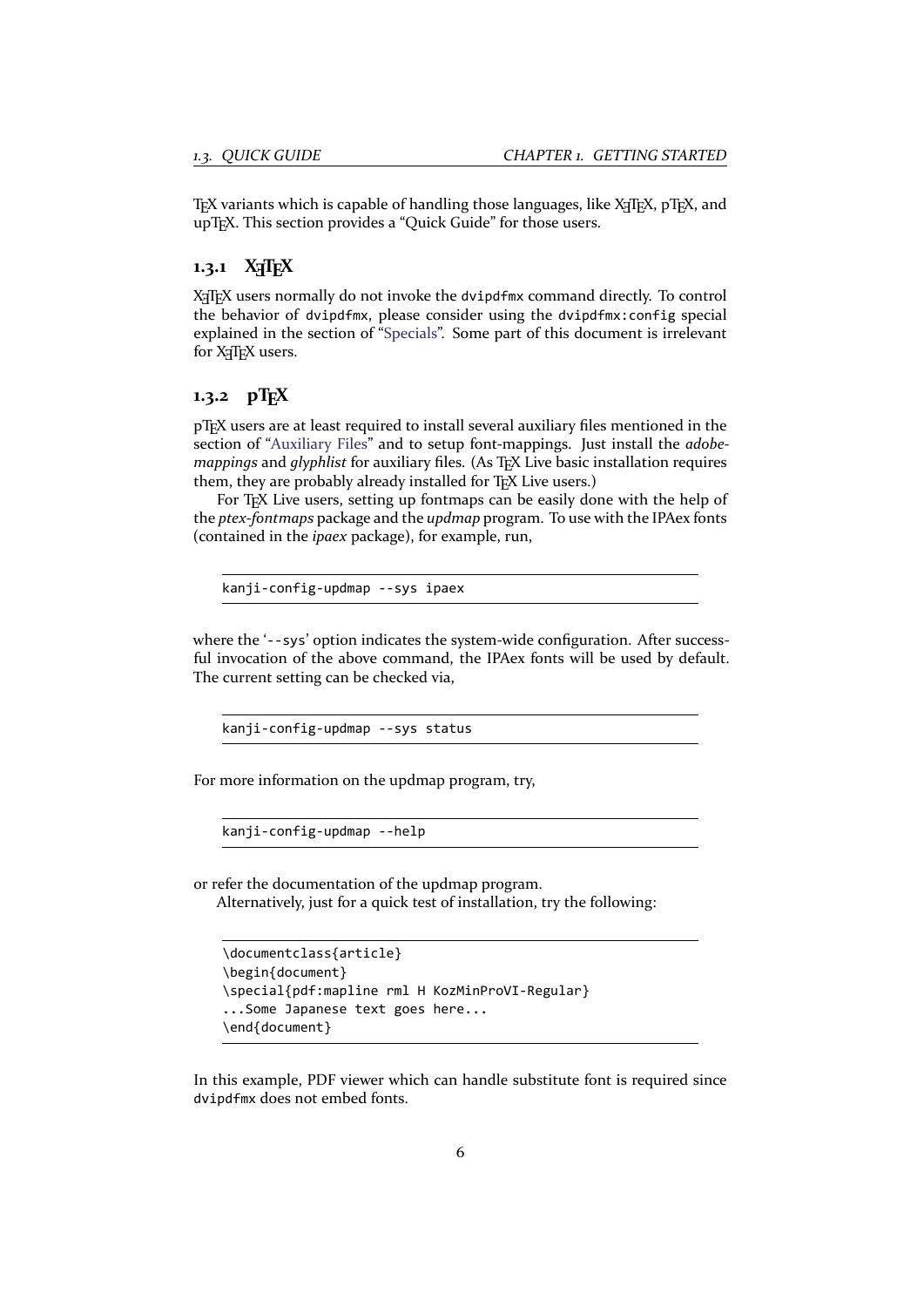For using Japanese text in PDF document information and annotations, put the following special command,

\AtBeginDocument{\special{pdf:tounicode 90ms‐RKSJ‐UCS2}}

in the preamble. The above special command instructs dvipdfmx to convert text encoded in Shift-JIS to Unicode. For EUC-JP, replace 90ms-RKJK-UCS2 with EUC‐UCS2.

#### **1.3.3 upTEX**

upT<sub>E</sub>X users are basically the same as pT<sub>E</sub>X users but there are two choices for setting fontmaps. Setup fontmaps as mentioned above for pT<sub>E</sub>X, or use keyword unicode in the encoding field of the fontmap file.

<span id="page-7-0"></span>The former might be easier as the auto-creation of fontmap files can be done with the updmap program and the *ptex‐fontmaps* package. But in this method there are some difficulties when using fonts which employ character collections (glyph repertoire) other than Adobe‐Japan1 in the case of PostScript flavored OpenType fonts. In the later case, the *adobemappings* package is not required and newer PostScript flavored OpenType fonts which do not employ Adobe‐Japan1 can be easily used too.

Using unicode is more simpler and intuitive thus it is recommended to use this method.<sup>1</sup> A typical example fontmap entries for using Adobe's SouceHan series might look like:

|  | urml unicode SourceHanSerifJP-Light.otf       |  |
|--|-----------------------------------------------|--|
|  | urmlv unicode SourceHanSerifJP-Light.otf -w 1 |  |
|  | ugbm unicode SourceHanSansJP-Medium.otf       |  |
|  | ugbmv unicode SourceHanSansJP-Medium.otf -w 1 |  |

As in pT<sub>F</sub>X, the following special instruction might be necessary for PDF document information and annotations to be shown correctly:

\AtBeginDocument{\special{pdf:tounicode UTF8‐UCS2}}

Here, input encoding is assumed to be UTF-8.

#### **1.3.4 CJK‐LATEX**

CJK‐LATEX users are required to have *Subfont Definition Files* to be installed. They are available as part of the *ttfutils* package.

<span id="page-7-1"></span>To use TrueType Arphic fonts provided by the *arphic‐ttf* package:

<span id="page-7-2"></span><sup>&</sup>lt;sup>1</sup>For T<sub>F</sub>X Live 2017. Earlier versions have buggy support.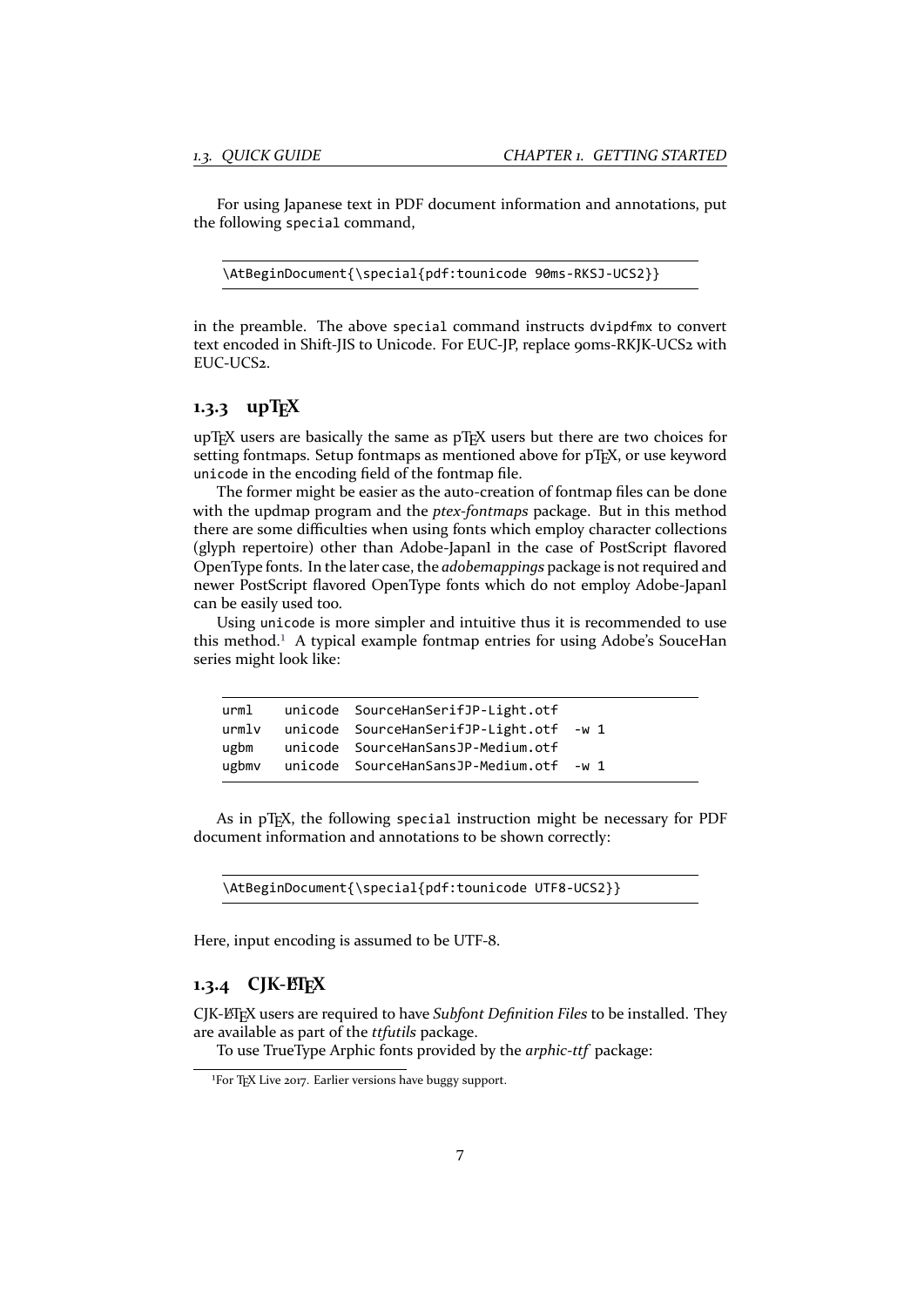```
\documentclass{article}
\usepackage{CJKutf8}
...Other packages loaded here...
\AtBeginDocument{%
  \special{pdf:tounicode UTF8‐UCS2}%
  \special{pdf:mapline bsmiu@Unicode@ unicode bsmi00lp.ttf}%
}
\begin{document}
\begin{CJK}{UTF8}{bsmi}
...some Chinese text goes here...
\end{CJK}
\end{document}
```
Here, pdf:mapline special is used to setup a font‐mapping.

### **1.4 Overview of Extensions**

This section gives a quick overview of dvipdfmx's extended capabilities.

#### <span id="page-8-0"></span>**1.4.1 CJK Support**

<span id="page-8-1"></span>There are many extensions made for supporting CJK languages. Features de‐ scribed here are mainly for CJK languages. However, those features are imple‐ mented in a more generic way and hence they can be also beneficial to users who are not involved in CJK languages.

#### **Legacy Multi‐byte Encodings**

dvipdfmx has an extensible support for multi‐byte encodings by means of PostScript CMap Resources. Just like various 8‐bit encodings can be supported via enc file, various multi‐byte encodings (including custom one) can be supported by prepar‐ ing CMap files. See, Adobe's technical notes[2] for details on PostScript CMap Resources.

#### **Vertical Writing**

dvipdfmx supports the vertical writing extensi[on](#page-46-0) used by pT<sub>E</sub>X and upT<sub>E</sub>X. A DVI instruction to set the writing mode is supported. The OpenType Layout GSUB Feature is supported for selecting vertical version of glyphs.

#### **1.4.2 Unicode Support**

<span id="page-8-2"></span>Unicode support here consists of two parts: Supporting Unicode as an input en‐ coding and making output PDF files "Unicode aware" ("ToUnicode CMap Sup‐ port").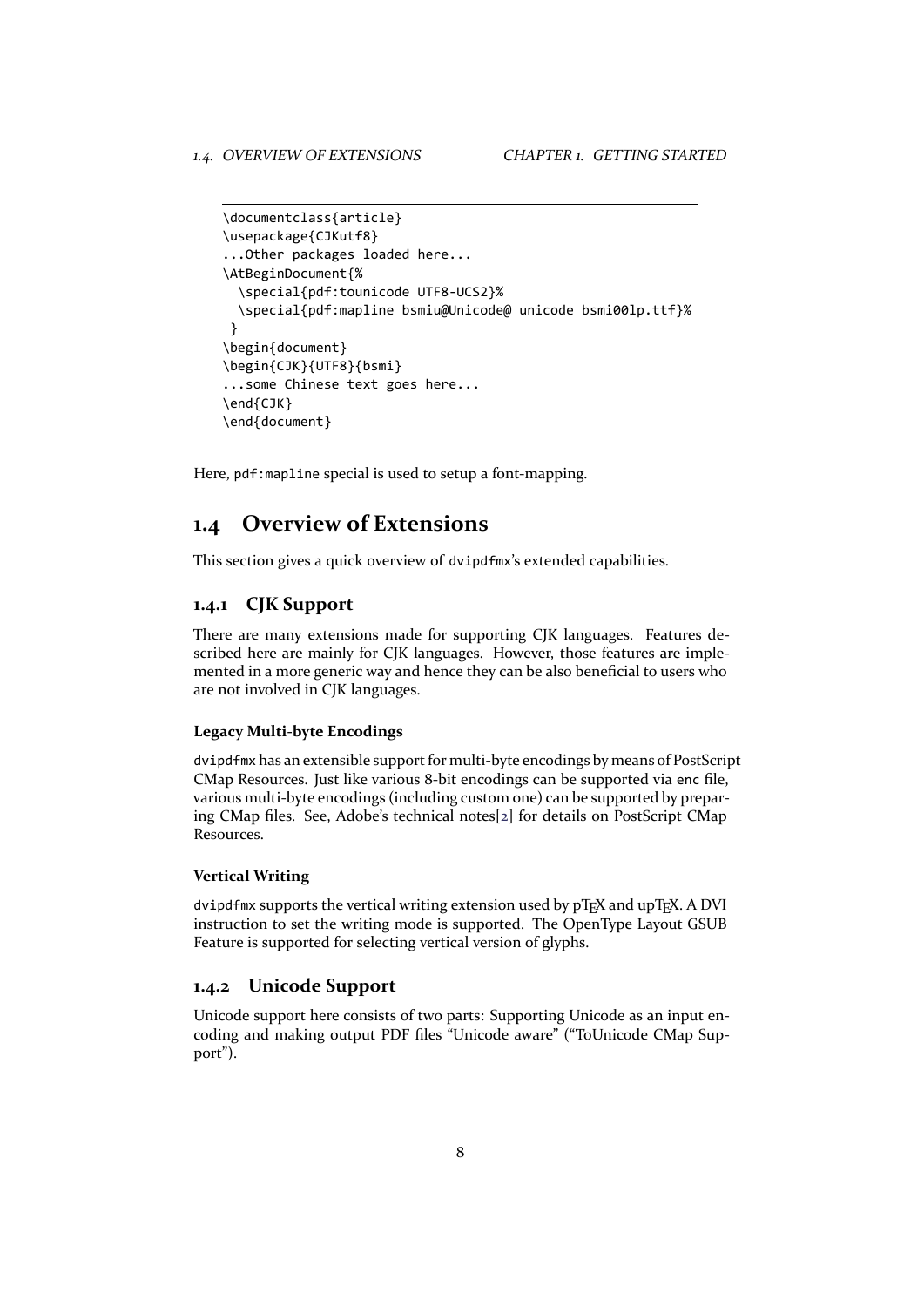

<span id="page-9-1"></span>Figure 1.1: An example of horizontal and vertical text; left and right corner brack‐ ets are replaced with their vertical counterparts.

#### **Unicode as Input Encoding**

dvipdfmx recognizes an additional keyword unicode in the encoding entry of fontmap file, which declares that character code used in input DVI files for fonts with this keyword specified should be regarded as Unicode values. Unicode support is basically limited to the Basic Multilingual Plane (BMP) since there are no support for code ranges that requires more than two bytes in TFM and extended TFM formats.

#### **ToUnicode CMap Support**

In PDF, it is often the case that text is not encoded in Unicode. However, modern applications usually want them represented in Unicode to make it usable as text information. The ToUnicode CMap is a bridge between PDF text string encodings and Unicode encodings, and makes it possible to extract text in PDF files as Unicode encoded strings. It is important to make resulting PDF search‐able and copy‐and‐past‐able. Dvipdfmx supports auto‐creation of ToUnicode CMaps.

It will not work properly for multiply encoded glyphs due to fundamental limitations of Unicode conversion mechanism with ToUnicode CMaps.

#### <span id="page-9-0"></span>**1.4.3 Other Extensions**

dvipdfmx can generate encrypted PDF documents to protect its contents from unauthorized access. It is limited to password‐based authentication, and public‐ key based authentication is not supported. The 256‐bit AES encryption is also supported for PDF version 1.7 and 2.0 setting although it may not be supported by PDF viewers.

There are various other improvements over dvipdfm. The most notable one is more improved PDF input and output support: The cross-reference stream and object stream introduced in PDF‐1.5 are also supported.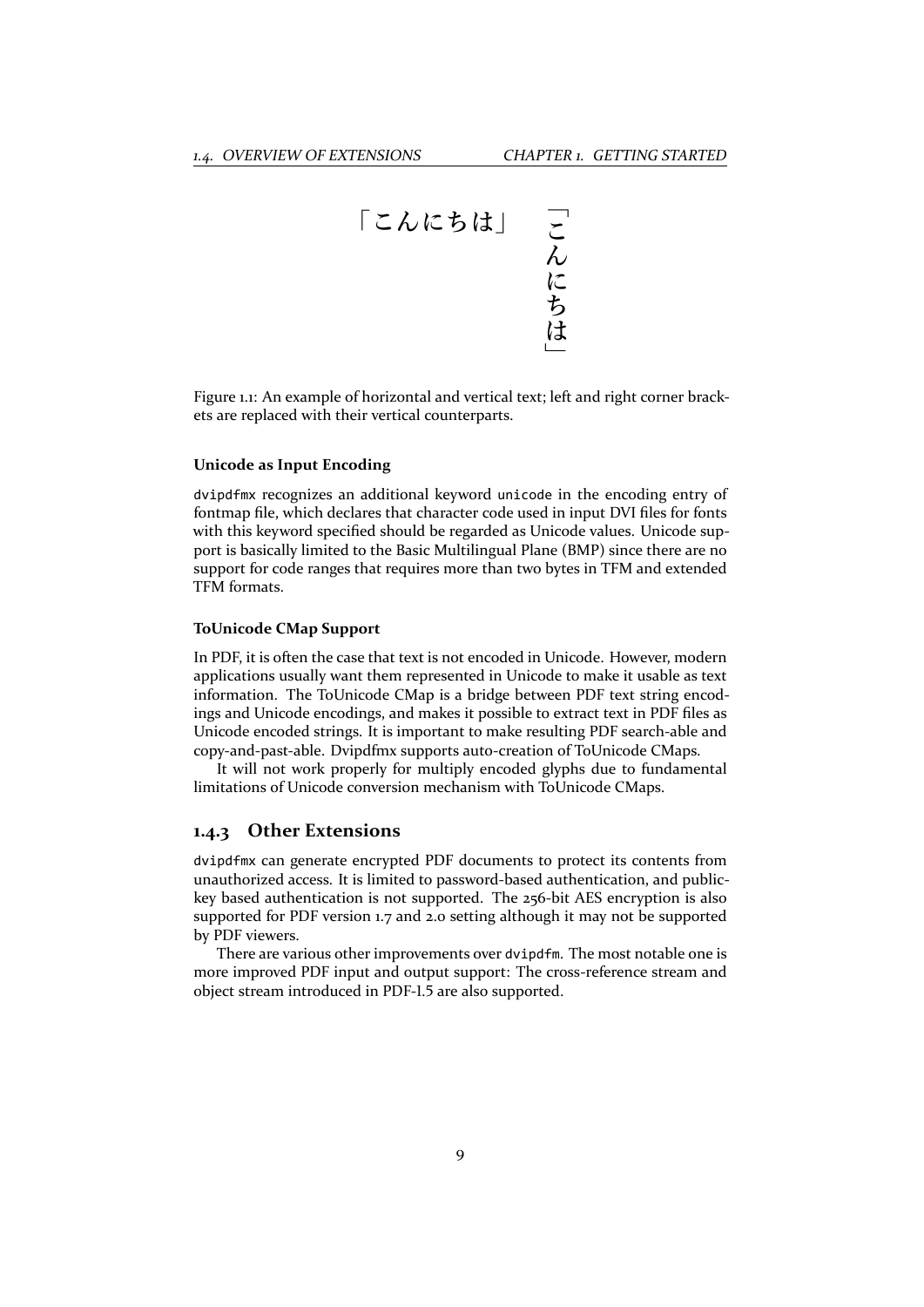### <span id="page-10-0"></span>**Chapter 2**

# **Auxiliary Files**

This chapter describes various auxiliary files required for supporting legacy en‐ codings and legacy font format such as PostScript Type1 font. X TEX users may skip this chapter.

dvipdfmx can handle various input encodings, from 7-bit encodings to variablewidth multi-byte encodings. It also has some sort of Unicode support. Several auxiliary files which are not common to TEX users are needed to utilize those features. This chapter shortly describes about those auxiliary files.

#### **2.0.1 PostScript CMap Resources**

<span id="page-10-1"></span>*PostScript CMap Resources<sup>1</sup>* are required for supporting legacy encodings such as Shift‐JIS, EUC‐JP, Big5, and other East Asian encodings. dvipdfmx internally identifies glyphs with identifiers (CIDs<sup>2</sup>) represented as an integer ranging from o to 65535 in the CID‐based glyph access. PostScript CMap Resources describes the mapping between sequenc[es](#page-10-3) of input character codes and CIDs. dvipdfmx has an extensible support for multi‐byte encodings via PostScript CMap Resources.

CMap files for standard East Asia[n](#page-10-4) encodings, for use with Adobe's charac‐ ter collections, are included in the *adobemapping* package. The latest version of those CMap files maintained by Adobe can be found at Adobe's GitHub Project page:

http://github.com/adobe‐type‐tools/cmap‐resources

Those files are mandatory for supporting pT<sub>E</sub>X. upT<sub>E</sub>X users may also want to install them but they are not required.

#### **2.[0.2 Subfont Definition Files](http://github.com/adobe-type-tools/cmap-resources)**

<span id="page-10-2"></span>CJK fonts usually contain several thousands of glyphs. For using such fonts with (original) TEX, which can only handle 8‐bit encodings, it is necessary to split a font into several *subfonts*. The Subfont Definition File (SFD) specify the way how those fonts are split into subfonts. dvipdfmx uses SFD files to convert a set of subfonts back to a single font.

<sup>&</sup>lt;sup>1</sup>See, "Adobe CMap and CIDFont Files Specification"

<span id="page-10-4"></span><span id="page-10-3"></span>²PostScript terminology "Character IDentifier".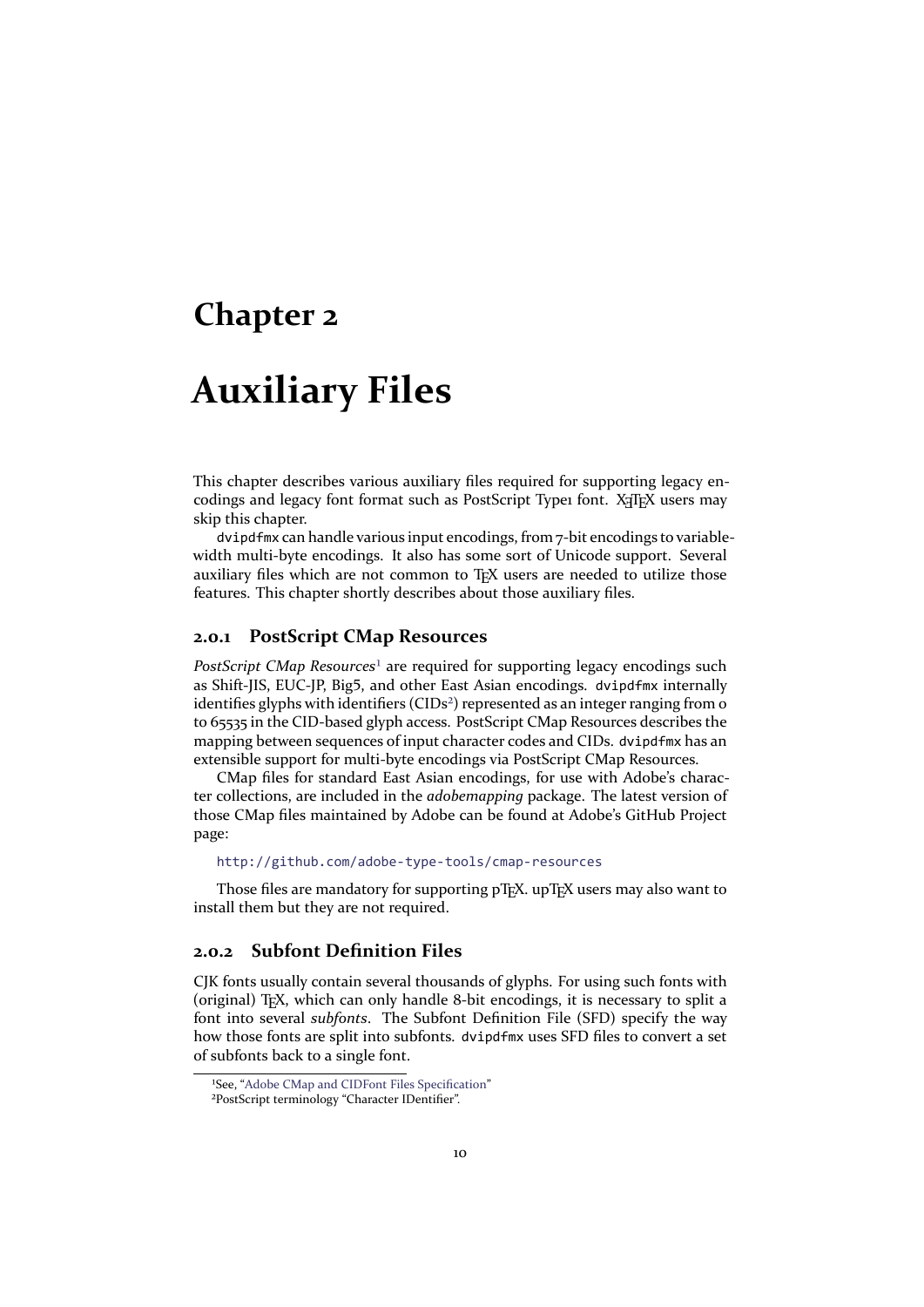SFD files are not required for use with TEX variants which can handle multibyte character encodings and large character sets such as pTFX, upTFX, X7TFX, and Omega. HETEX and CJK-ETEX users are required to have those files to be installed. SFD files are available as a part of the *ttfutils* package for T<sub>E</sub>X Live users.

#### **2.0.3 The Adobe Glyph List and ToUnicode Mappings**

The Adobe Glyph List<sup>3</sup> (AGL) describes correspondence between PostScript glyph names (e.g., AE, Aacute,...) and Unicode character sequences representing them. Some features described in the section "Unicode Support" requires AGL file.

<span id="page-11-0"></span>dvipdfmx looks for the file glyphlist.txt when conversion from PostScript glyph names to Unic[od](#page-11-1)e sequences is necessary. This conversion is done in vari‐ ous situations; when creating ToUnicode CMaps for 8‐bit encoding fonts, finding glyph descriptions from TrueType and OpenType fonts when the font itself does not provide a mapping from PostScript glyph names to glyph indices (version 2.0 "post" table), and when the encoding unicode is specified for Type1 font.

The AGL file is included in the *glyphlist* package. The latest version can be found at Adobe's GitHub site:

#### http://github.com/adobe‐type‐tools/agl‐aglfn

ToUnicode Mappings are similar to AGL but they describe correspondence between CID numbers (instead of glyph names) and Unicode values. The content of those files are the same as CMap Resources. They are required when using Tru[eType fonts emulated as a CID‐keyed font. They shou](http://github.com/adobe-type-tools/agl-aglfn)ld be found in the same directory as ordinary CMap files.

ToUnicode Mapping files are included in the *adobemapping* package. Those files are not required for X<sub>7</sub>TEX users.

<span id="page-11-1"></span><sup>&</sup>lt;sup>3</sup>See, "Adobe Glyph List Specification"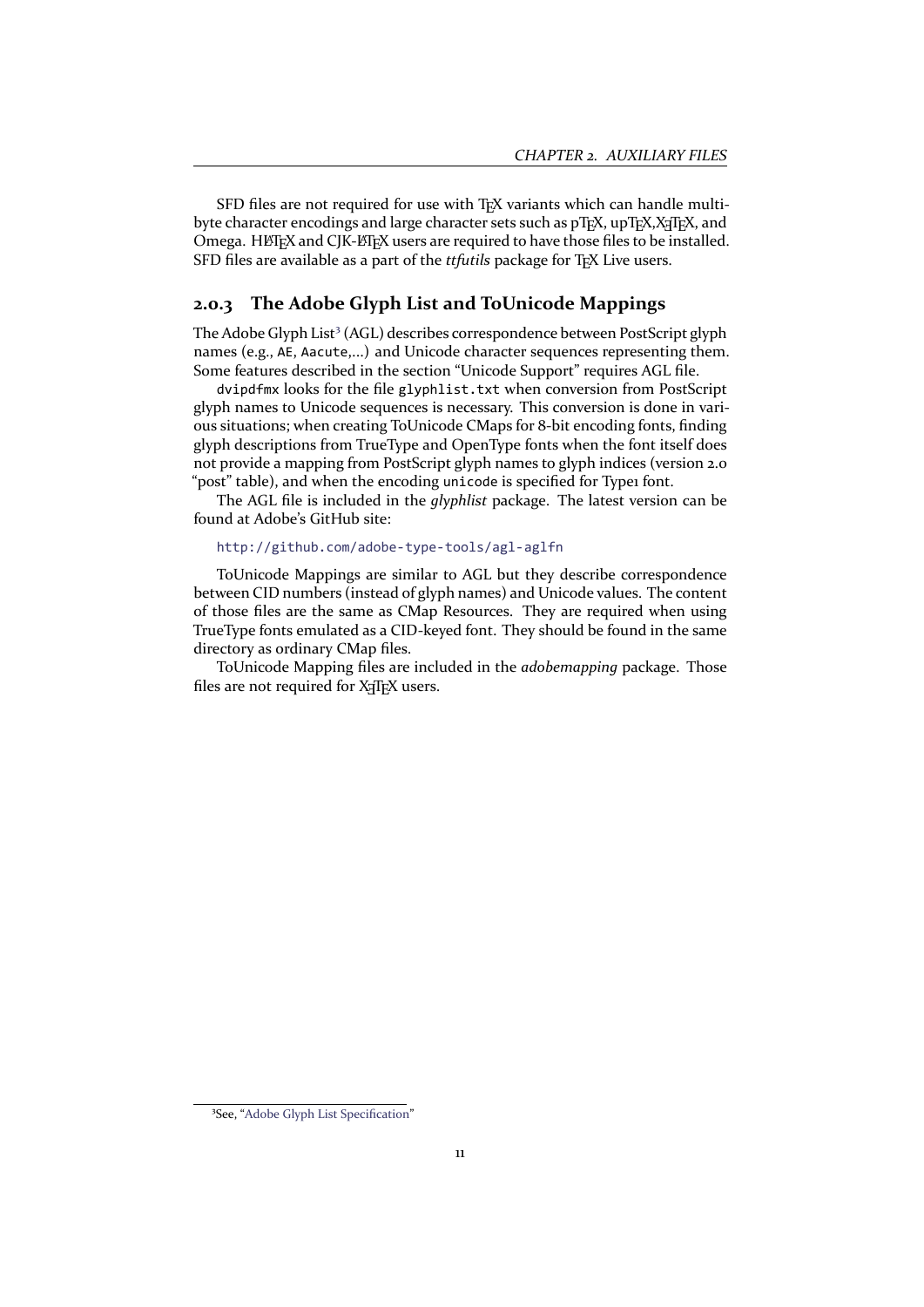# <span id="page-12-0"></span>**Chapter 3**

# **Graphics**

### <span id="page-12-1"></span>**3.1 Image Inclusion**

The basics of incorporating images into output PDF is the same as in dvipdfm. To do this, LATEX users can simply use the *graphicx* package. (possibly with the driver option dvipdfmx) This section is *not* for providing a how‐to guide to include im‐ ages but just for supported graphics and image formats along with supported features.

Graphics support was mostly rewritten in dvipdfmx. Support for BMP and JPEG2000 was added. An effort to preserve more information originally found in included images, e.g., embedded ICC Profiles and XMP Metadata, was made.

However, dvipdfmx does not support various features common to graphics manipulation programs such as resampling, color conversion, and selection of compression filters. Thus, it is recommended to use other programs specialized in image manipulation for preparation of images.

#### <span id="page-12-2"></span>**3.1.1 Supported Graphics File Formats**

Supported formats are, PNG, JPEG, JPEG2000, BMP, PDF, and METAPOST gener‐ ated EPS. All other format images, such as SVG and PostScript, must be converted to PDF before inclusion. The '‐D' option, as in dvipdfm, can be used for filtering images.

#### **Notes on PNG Support**

PNG is supported as in dvipdfm with many improvements.

PNG support includes most of important features of PNG format such as color palette, transparency, 16‐bit bit‐depth color, embedded ICC Profiles, calibrated color, and embedded XMP Metadata.

In including PNG images, dvipdfmx first decompresses image data and then compresses (if requested) it again. For better compression ratio, a preprocessing filter (Predictor filter) might be applied before compression. dvipdfmx supports the TIFF Predictor 2 and the PNG optimum filter. However, there is yet no way to specify which predictor function is to be used and currently PNG optimum filter is always employed.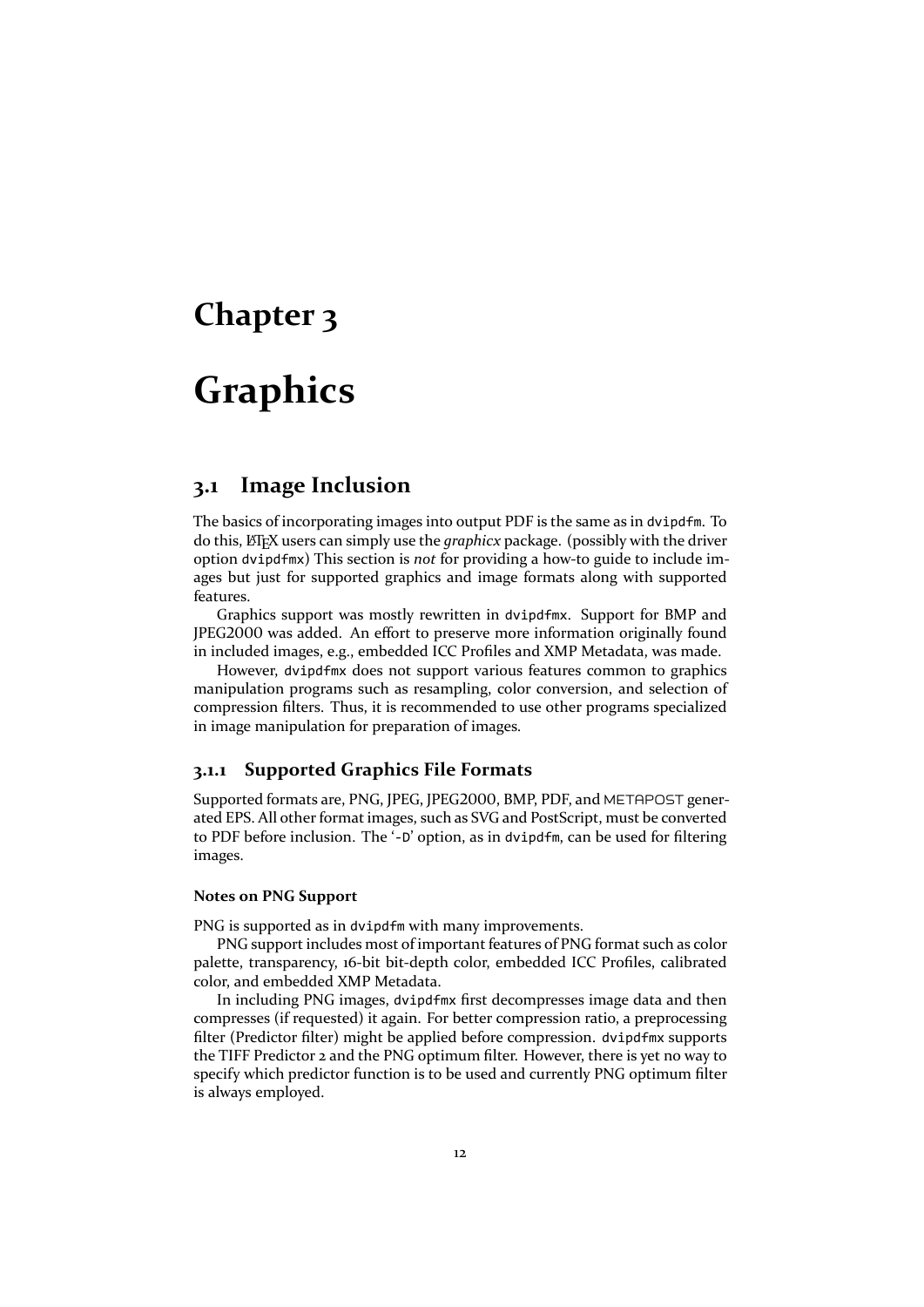| Feature            | PDF Version Required                                   |
|--------------------|--------------------------------------------------------|
| 16-bit Color Depth | Version 1.5                                            |
| Transparency       | Full support for alpha channel requires PDF version    |
|                    | 1.4. Color key masking (a specific color is treated as |
|                    | fully transparent) requires 1.3.                       |
| XMP Metadata       | Version 1.4                                            |
| <b>ICC</b> Profile | Version 1.3                                            |

<span id="page-13-0"></span>Table 3.1: PNG features and corresponding PDF versions required.

Predictor filter is a preprocessing filter to image data for improving compres‐ sion. Using a predictor filter usually gives better compression but in many cases compression speed becomes significantly slower. Try '‐C 0x20' command line option to disable predictor filters and to check if slowness is due to filtering.

For the PNG optimum filter, a heuristic approach, "minimum sum of absolute differences", is employed for finding the most optimal filter to be used. See, discussion in the PNG Specification "Filter selection":

http://www.w3.org/TR/2003/REC‐PNG‐20031110/#12Filter‐selection

As built-in support for the sRGB color space is absent in PDF, the sRGB color can only be represented precisely by means of the sRGB ICC Profile. However, for sRGB color PNG images, dvipdfmx uses an approximate calibrated RGB color spa[ce instead. For approximating the sRGB color, the gamma and CIE](http://www.w3.org/TR/2003/REC-PNG-20031110/#12Filter-selection) 1931 chromaticity values mentioned in the PNG Specification is used. See, the following page for more information:

http://www.w3.org/TR/2003/REC‐PNG‐20031110/#11sRGB

dvipdfmx also supports calibrated color with the gAMA and the cHRM chunk. These chunks carry information on more accurate color representation. Some software programs, however, write only cHRM but do not record the gamma value alt[hough the PNG specification recommends to do so. Gamm](http://www.w3.org/TR/2003/REC-PNG-20031110/#11sRGB)a value 2.2 is as‐ sumed if only cHRM is present but gAMA is not.

Some PNG features are unavailable depending on output PDF version setting. Please refer Table 3.1 for more details.

#### **JPEG and JPEG2000**

JPEG format is su[ppo](#page-13-0)rted as in dvipdfm. In addition to this, JPEG2000 is also supported.

JPEG and JPEG2000 image inclusion is basically done as "pass‐through", that is, image data is not decompressed before inclusion. So, although these formats are basically lossy, there should be no quality loss when including images.

JPEG is relatively well supported. dvipdfmx supports embedded ICC Profiles and CMYK color. Embedded XMP metadata is also preserved in the output PDF. JFIF or Exif data might be used to determine image's physical size.

As the PDF specification does not require information irrelevant to displaying images to be embedded, dvipdfmx does not embed whole data. Especially, not all application specific data is retained. Application specific data such as JFIF, Exif, and APP14 Adobe marker are preserved. Please note that XMP and Exif data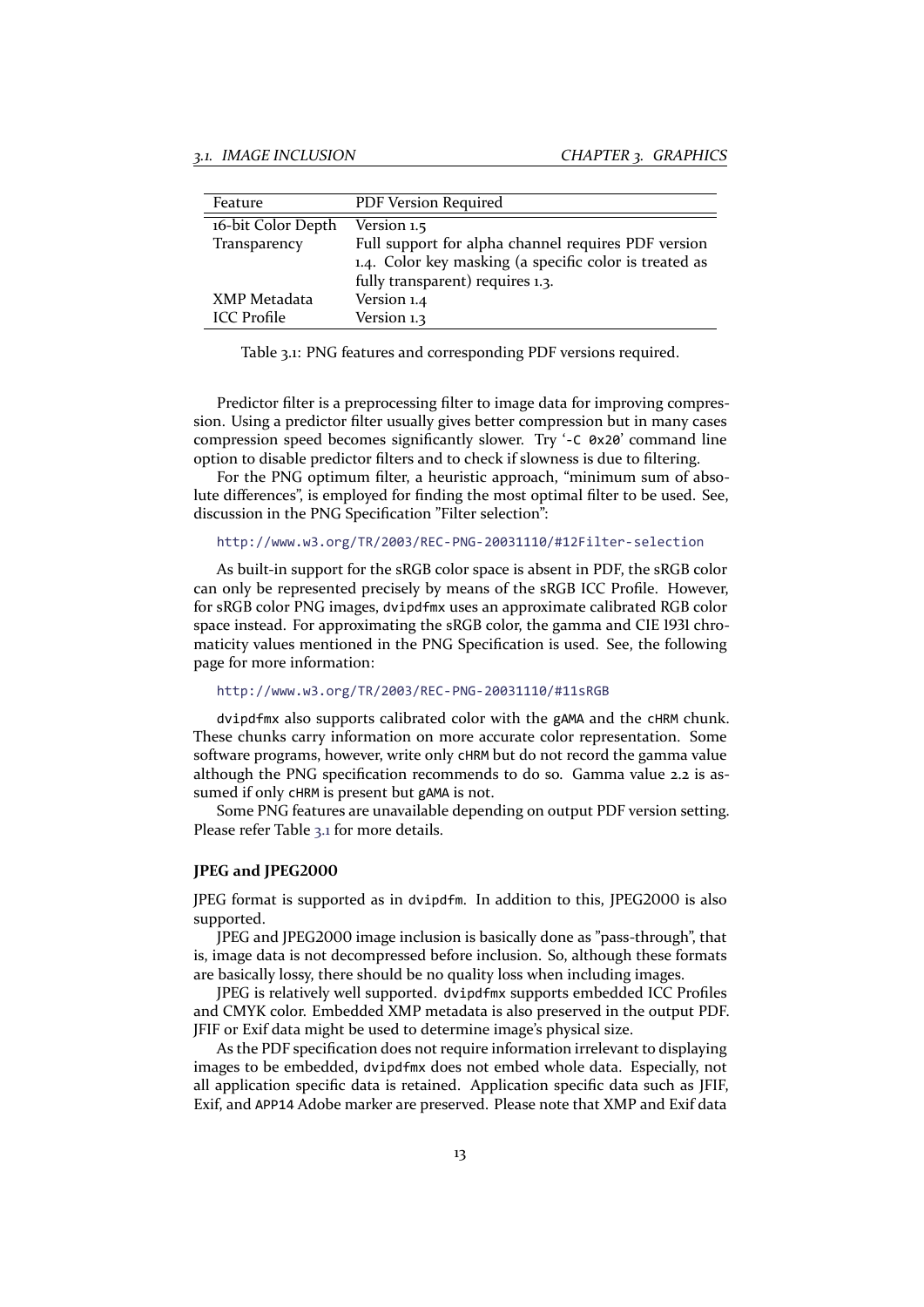which may contain location information where the photo was taken is always preserved in the output PDF file.

JPEG2000 is also supported. It is restricted to JP2 and JPX baseline subset as required by the PDF specification. It is not well supported and still in an experi‐ mental stage. J2C format and transparency are not supported.

#### **PDF Support**

PDF inclusion is supported as in dvipdfm, with various important enhancement over dvipdfm for more robust inclusion. dvipdfmx can handle cross‐reference streams and object streams introduced in PDF‐1.5. dvipdfmx also supports in‐ clusion of PDF pages other than the first page. However, tagged PDF may cause problems and annotations are not kept.

As there is no clear way to determine the natural extent of a graphics contents to be clipped, dvipdfmx first try to find if there is any *crop box* explicitly specified, to determine image size. If not, then it tries to refer other boundary boxes such as the *art box* which can be used for defining the extent of the page's meaningful content as suggested by the PDF Reference.[2] If there is no such page boundaries explicitly specified, useful for estimating the intended size of the graphics contents, the *media box*, which is the boundaries of the physical medium on which the page is to be printed, is used as the last resort.

The pdf:image special supports additi[on](#page-46-0)al keys, "page" and "pagebox". The page key takes an integer value representing the page number of the PDF page to be included, and the pagebox takes one of the keywords mediabox, cropbox, artbox, bleedbox, or trimbox for selecting page's boundary box to be used. For example,

\special{pdf:image pagebox artbox page 3 (foo.pdf)}

includes 3rd page of 'foo.pdf' with the boundary box set to the art box.

#### **Other Image Formats**

For METAPOST generated Encapsulated PostScript (EPS) files, multi-byte encoding support is added. dvipdfmx also supports "METAPOST mode". When dvipdfmx is invoked with '‐M' option, it enters in METAPOST mode and processes a METAPOST generated EPS file as an input.<sup>1</sup>

BMP support is also added. It is limited to uncompressed or RLE‐compressed raster images. Extensions are not (won't be) supported.

For image formats not natively supported, the -D option can be used to convert images to PDF format before inclusion, a[s](#page-14-1) in dvipdfm. In dvipdfmx, the letter v in the ‐D option argument is expanded to the output PDF version.

#### **3.1.2 Image Cache**

Caching of images generated via filtering command specified with '‐D' option is supported. It solves the problems that image inclusion becomes very slow when

<span id="page-14-1"></span><span id="page-14-0"></span><sup>&</sup>lt;sup>1</sup>prologue should be set to 2.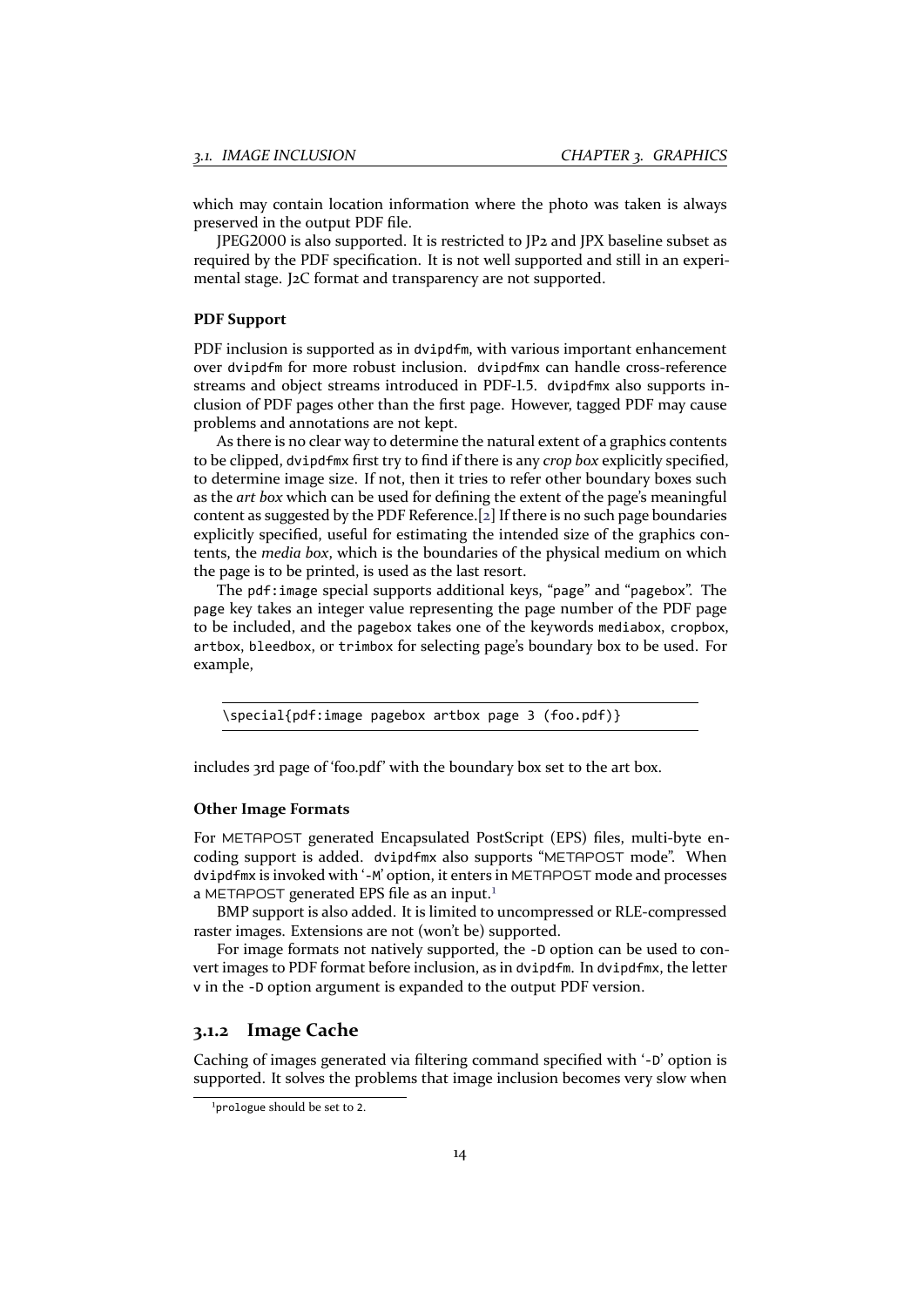external filtering program such as GhostScript is invoked each time images are included.

Use '-I' option to enable this feature:

‐I 24

where the integer represents the life of cache files, 24 hours in this example. Zero and negative values have a special meaning. Value o for "erase old cached images while leaving newly created one", -1 for "erase all cached images", and -2 for "ignore image cache". Default value is set to ‐2.

### <span id="page-15-0"></span>**3.2 Graphics Drawing**

dvipdfmx does not offer a high level interface to draw graphics objects. A possible way to draw graphics is to write raw PDF graphics drawing codes and then to insert them into the output via special commands.

To show an example, the following code:

```
\special{pdf:content
  1 0 0 1 0 0 cm
  0 100 m
  80 100 120 80 120 0 c
  S
}
```
draws a Bézier curve,



The pdf:content special is used here which is useful for inserting an isolated graphics object.

The above example illustrates a typical example of PDF graphics drawing. It consists of three parts; setting graphics state, constructing a path, and painting a path. A Graphic object are specified as a sequence of operators and their operands using *postfix notation*. *Graphics state operators* comes first, cm in this example sets the current transformation matrix (CTM). Then, *path construction* opera‐ tors follow; move to position (0, 100), append a Bézier curve from current point to (120, 0) with control points (80, 100) and (120, 80). Finally, a *path painting*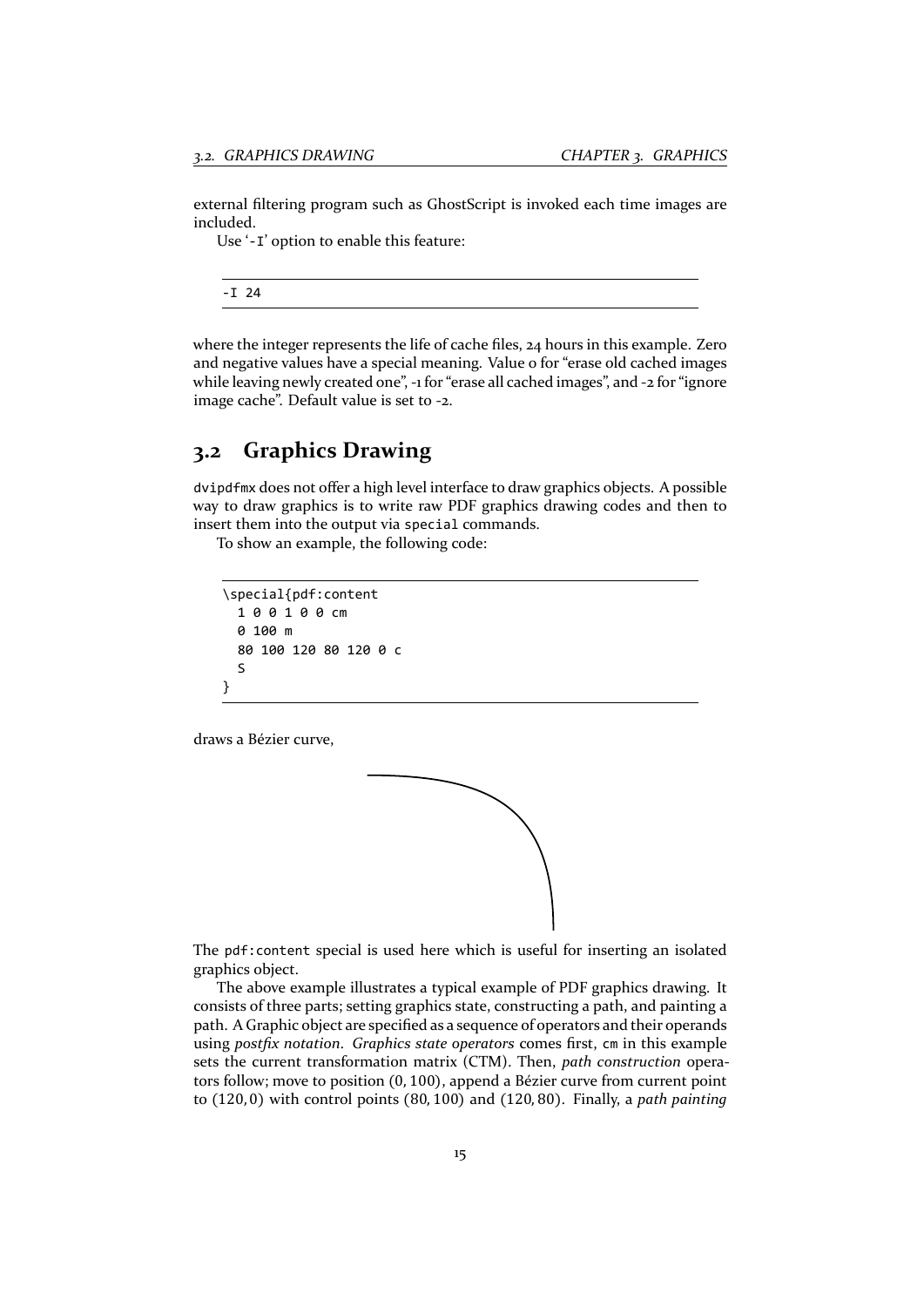operator comes to draw the constructed path. In this example the stroking oper‐ ator S is used.

#### <span id="page-16-0"></span>**3.2.1 The pdf:content Special**

The pdf:content special can be used for drawing an *isolated* graphics object. It sets the origin of graphics drawing operators supplied to this command to the position where it is inserted. The whole content is enclosed by a pair of graphics state save‐restore operators. So for example, a color change made within a pdf:content command takes an effect only within the content of this special.

#### <span id="page-16-1"></span>**3.2.2 Guide to PDF Graphics Operators**

PDF employs essentially the same imaging model as PostScript. So, it is easy to learn about PDF graphics drawing for people who are well accustomed to PostScript. This section is intended to be a short guide for PDF graphics operators.

#### **Graphics State Operators**

The cm operator modifies CTM by concatenating the specified matrix. Operands given to this operators are six numbers each representing transformation matrix elements: translation represented as [1, 0, 0, 1,  $t_x$ ,  $t_y$ ], scaling [ $s_x$ , 0, 0,  $s_y$ , 0, 0], rotation  $[\cos \theta, \sin \theta, -\sin \theta, \cos \theta, 0, 0]$ .

To uniformly scale the object, just use

2.0 0 0 2.0 0 0 cm

The w operator sets the line width, e.g., '2 w' sets the line width to 2. Here is an example of drawing a rotated rectangle:

0.866 0.5 ‐0.5 0.866 30 2 cm 5 w 0 0 100 50 re S



Transformations can be sequentially applied; for the above example,

1 0 0 1 30 2 cm 0.866 0.5 ‐0.5 0.866 0 0 cm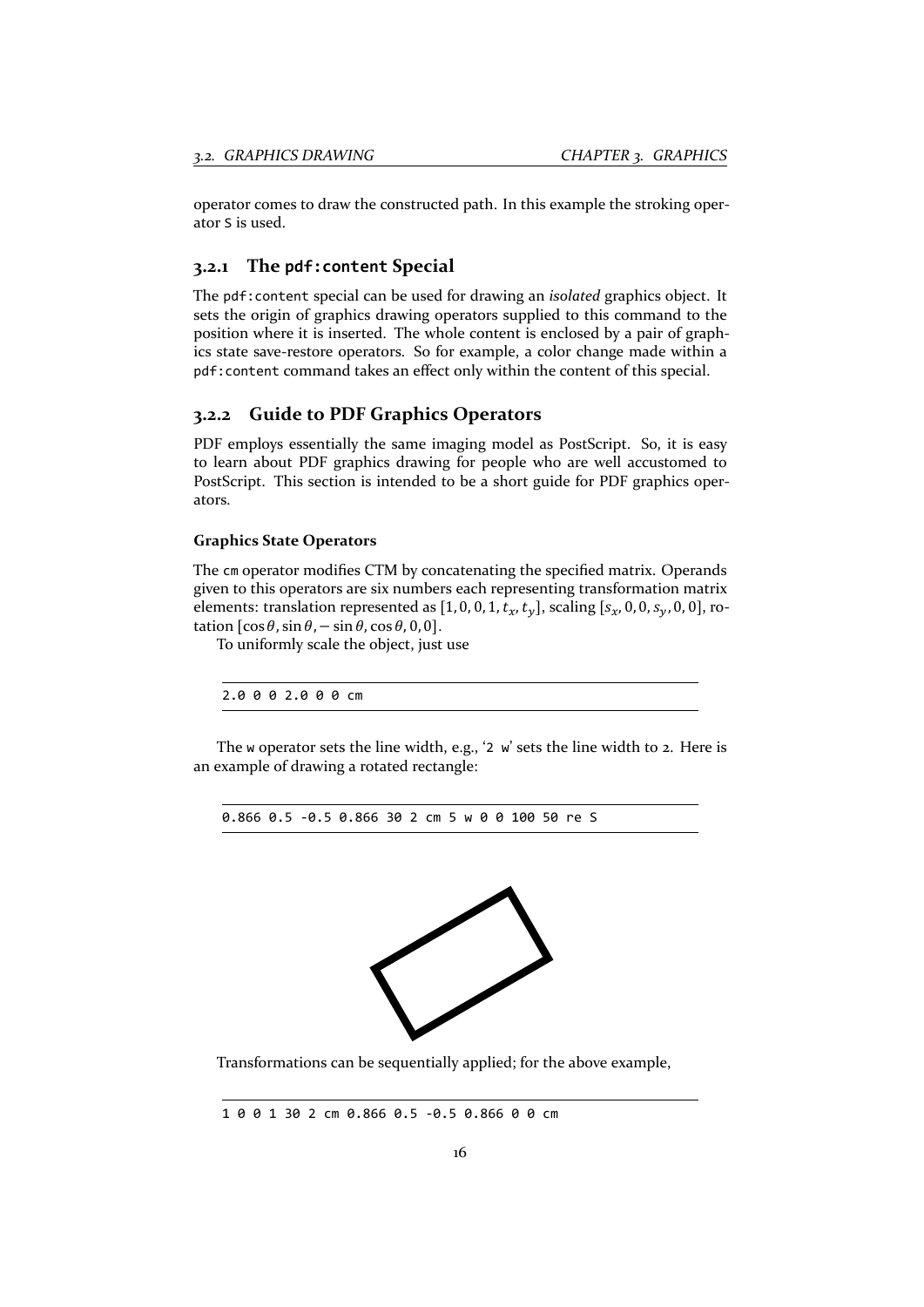5 w 0 0 100 50 re S

gives the same result.

To specify colors, use RG, rg, K, and k operators, for RGB or CMYK color for stroking (upper‐case) and nonstroking (lower‐case).

0.866 0.5 ‐0.5 0.866 30 2 cm 5 w 1 0.4 0 0 K 1 0 0 0 k 0 0 100 50 re B

where the B operator fill and then stroke the path.



A dash pattern can be specified with the d operator. Operands for this opera‐ tor are the *dash array* and the *dash phase*. For example, to specify a dash pattern with 6-on 4-off starting with phase o:

draws the following dashed line:

-----------------------

Other important operators are q and Q, which saves and restores the graphics state.

1 0 0 1 30 2 cm q 0.866 0.5 ‐0.5 0.866 0 0 cm [6 4] 0 d 2 w 0 0 100 50 re S Q ‐30 0 m 90 0 l S 0 ‐2 m 0 96 l S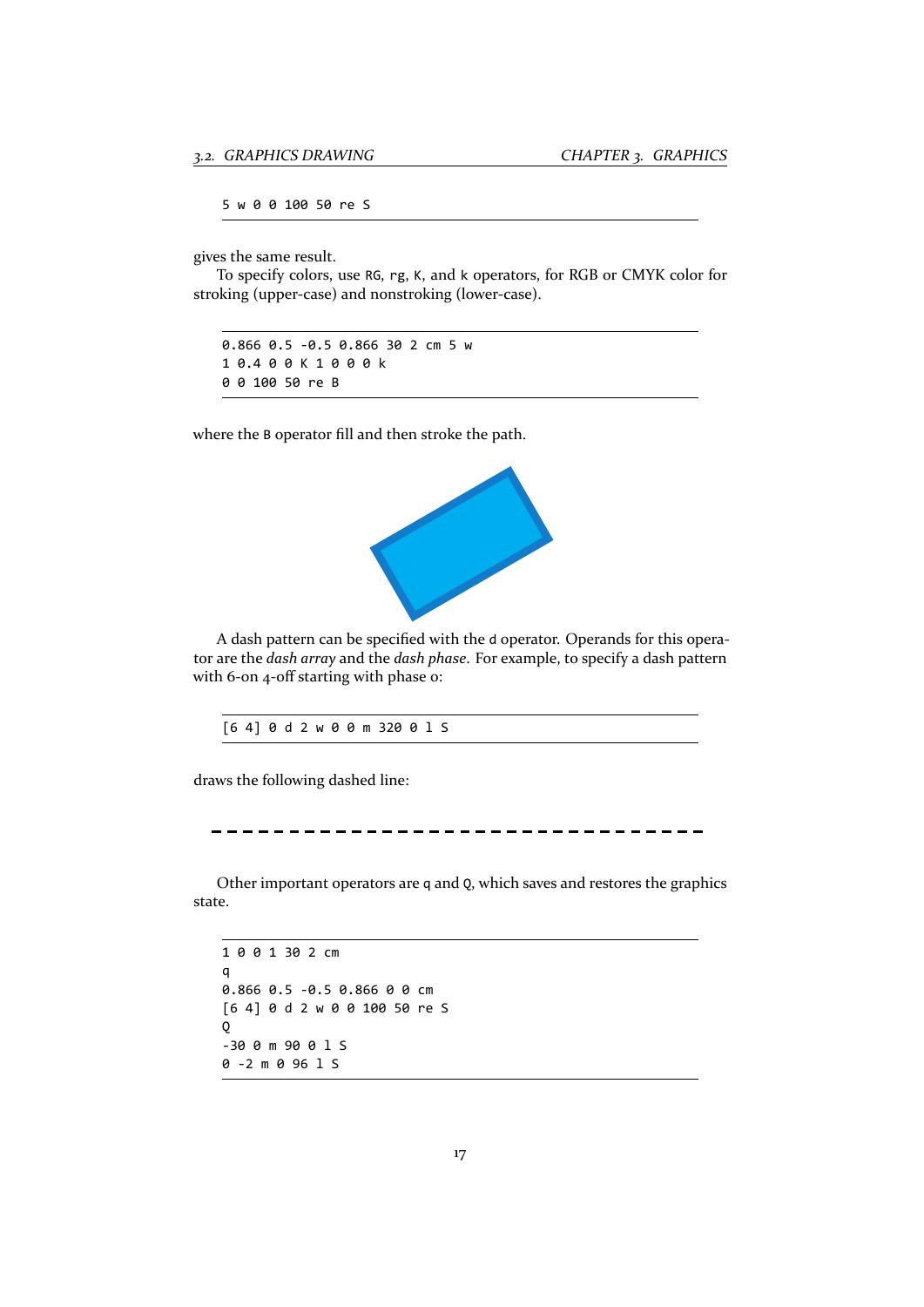| Operands    | Operator  | Description                                        |
|-------------|-----------|----------------------------------------------------|
|             | q         | Save the current graphics state.                   |
|             | 0         | Restore the previously saved graphics state.       |
| a b c d e f | <b>CM</b> | Modify the current transformation matrix by con-   |
|             |           | catenating the specified matrix.                   |
| width       | W         | Set the line width.                                |
| array phase | d         | Set the line dash pattern.                         |
| r g b       | RG        | Set the stroking color space to RGB and set the    |
|             |           | stroking color as specified.                       |
| r g b       | rg        | Set the nonstroking color space to RGB and set the |
|             |           | nonstroking color as specified.                    |
| c m y k     | к         | Set the stroking color space to CMYK and set the   |
|             |           | stroking color as specified.                       |
| c m y k     | k         | Set the nonstroking color space to CMYK and set    |
|             |           | the nonstroking color as specified.                |

Table 3.2: A few examples of graphics state operators and color operators.

In the above example, d, w, and rotation only take effect within the q‐Q block. The portion drawing two straight lines is unaffected by these graphics state change.

<span id="page-18-0"></span>

For a (incomplete) list of graphics state operators, see Talbe 3.2.

#### **Path Construction Operators**

A path construction normally starts with a m operator which [move](#page-18-0)s the current point to the specified position and then sequences of other path construction operators follow. The path currently under construction is called the *current path*. A sequence of path construction operators appends segments of path to the cur‐ rent path and then move the *current point* to the end point of appended path. A typical sequence of path construction looks like,

```
100 50 m
100 78 78 100 50 100 c
22 100 0 78 0 50 c
0 22 22 0 50 0 c
78 0 100 22 100 50 c
S
```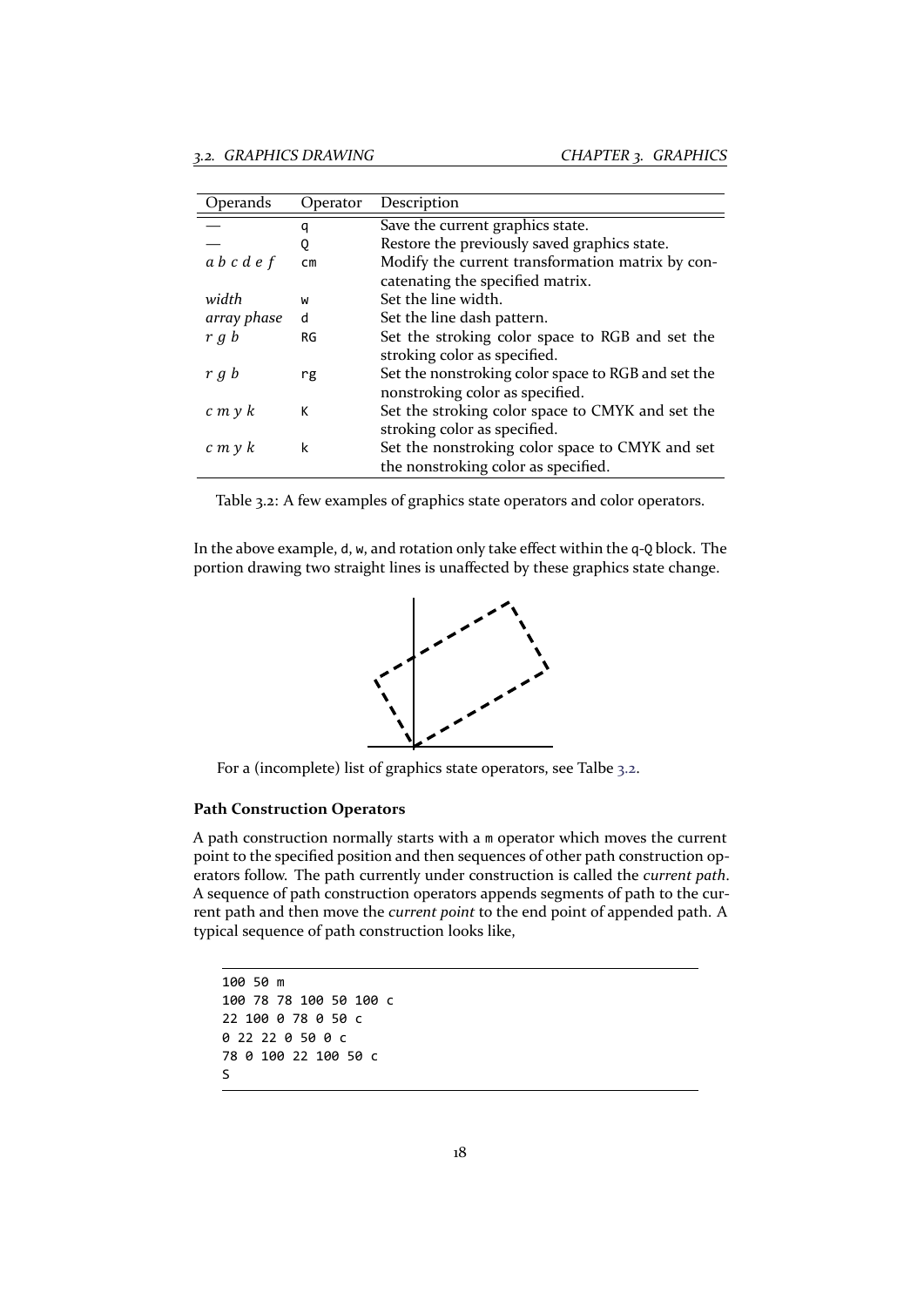| Operands                            | Operator | Description                                    |
|-------------------------------------|----------|------------------------------------------------|
| x y                                 | m        | Begin a new path by moving the current point   |
|                                     |          | specified by given operands.                   |
| x y                                 | ı        | Append a line segment from the current point   |
|                                     |          | to the point specified.                        |
| $x_1$ $y_1$ $x_2$ $y_2$ $x_3$ $y_3$ | c        | Append a Bézier curve to the current path.     |
|                                     |          | Two Control points and the end point given     |
|                                     |          | as operands.                                   |
| $x_2$ $y_2$ $x_3$ $y_3$             | v        | Append a Bézier curve to the current path. Us- |
|                                     |          | ing the current point and first two operand as |
|                                     |          | the Bézier control points.                     |
| $x_1 y_1 x_3 y_3$                   | У        | Append a Bézier curve to the current path.     |
|                                     |          | The second control point coincides with the    |
|                                     |          | end point.                                     |
|                                     | h        | Close the current path by appending a straight |
|                                     |          | line segment from the current point to the     |
|                                     |          | starting point of the path.                    |
| x y width height                    | re       | Append a rectangle. First two operands for the |
|                                     |          | position of lower-left corner, third and forth |
|                                     |          | operand representing width and height.         |

Table 3.3: List of path construction operators. All operators move the current point to the end point of appended path.



This example is an approximated circle drawn by four Bézier curves.

Table 3.3 shows a list of path construction operators. Those who are accustomed to the PostScript language should note that in PDF the current path is not a part of the graphics state, and hence is *not* saved and restored along with the other graphics state parameters.

#### **Path Painting Operators**

There are basically four kind of path painting operators: S, f, B, and n. The first three for "stroke", "fill", and "fill then stroke" operators respectively, and the last one n paints nothing but end the path object. For filling operators, there are two kind of operators depending on how "insideness" of points are determined: the *non‐zero winding number rule* and the *even‐odd rule*. The even‐odd rule operators are f\* and B\*.

The following example illustrates the difference: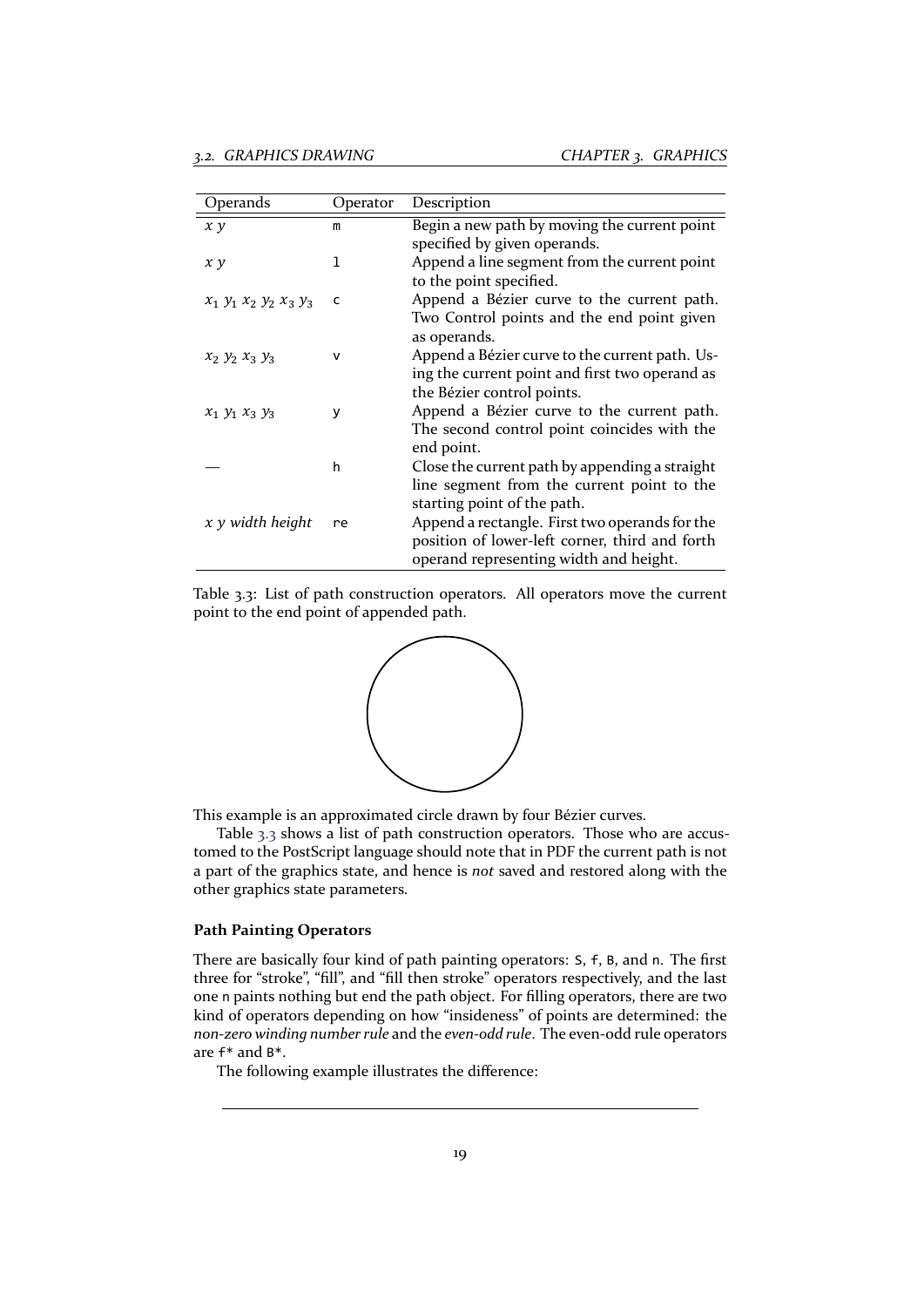```
0 0 100 100 re 20 20 60 60 re f
1 0 0 1 120 0 cm
0 0 100 100 re 20 20 60 60 re f*
```


The "interior" of the "inner" square has a non-zero even winding number. (In this example, counter-clockwise direction is assumed for both of two re operators.)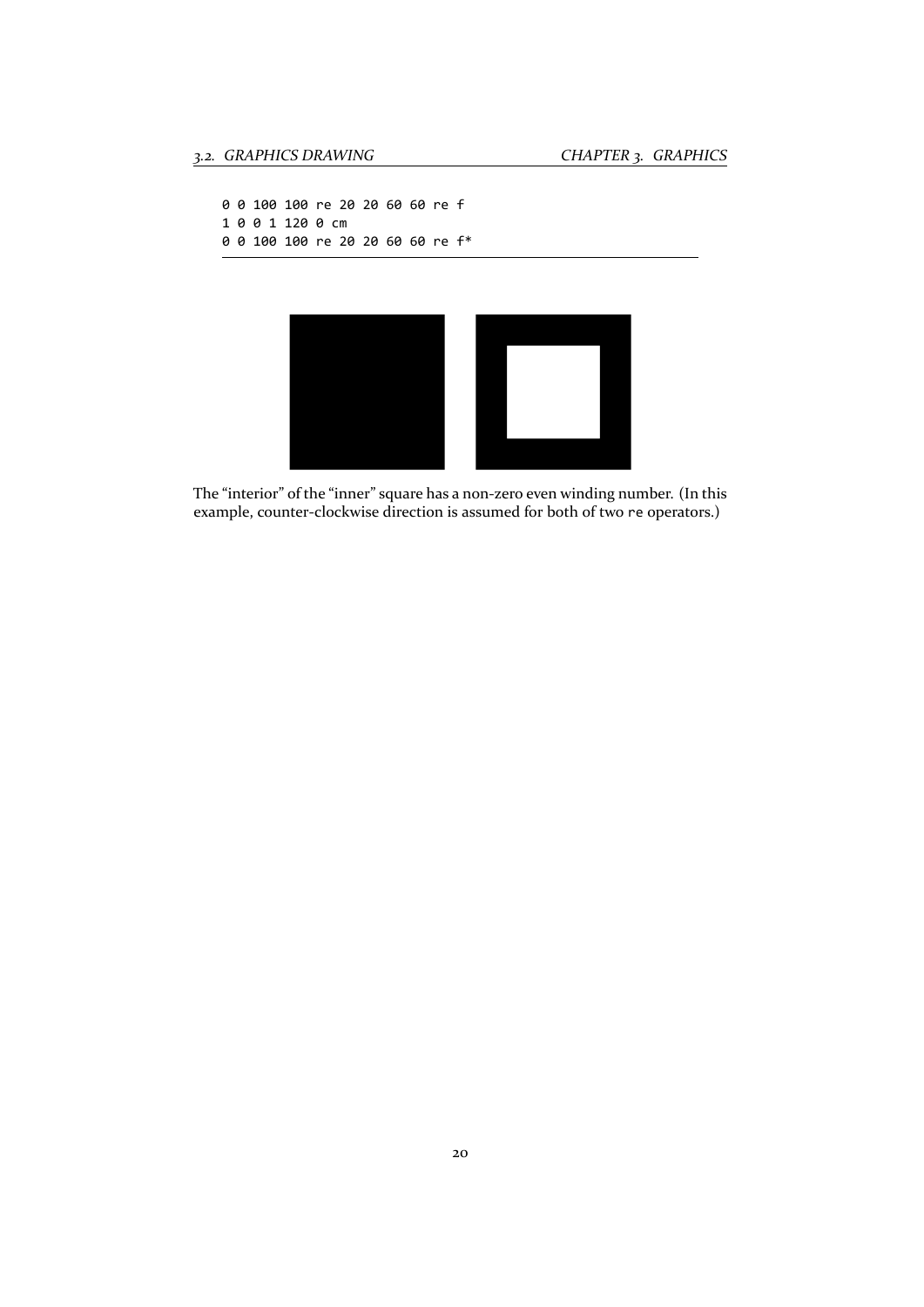# <span id="page-21-0"></span>**Chapter 4**

# **Specials**

### **4.1 PDF Specials**

<span id="page-21-1"></span>dvipdfmx recognizes various special commands originally introduced in dvipdfm. Please refer to the "Dvipdfm User's Manual"[1] for detailed information on PDF specials.

#### **4.1.1 Additions to PDF Specials**

Several special commands are added for mo[re](#page-46-1) flexible PDF generation: creation of arbitrary stream objects, controlling dvipdfmx behavior, and some specials which might be useful for graphics drawing.

#### <span id="page-21-2"></span>**PDF Object Manipulation**

PDF object manipulation is a key feature of PDF specials. The pdf: fstream special is added in dvipdfmx which enables creation of PDF stream object from an existing file. The syntax of this special is,

```
pdf:fstream @identifier (filename) <<dictionary>>
```
where identifier and filename (specified as a PDF string object) are mandatory and a dictionary object, following the filename, which is to be added to the stream dictionary is optional.

For example, to incorporate XMP Metadata from a file test.xmp,

```
\special{pdf:fstream @xmp (test.xmp) <<
    /Type /Metadata
    /Subtype /XML
>>}
\special{pdf:put @catalog << /Metadata @xmp >>}
```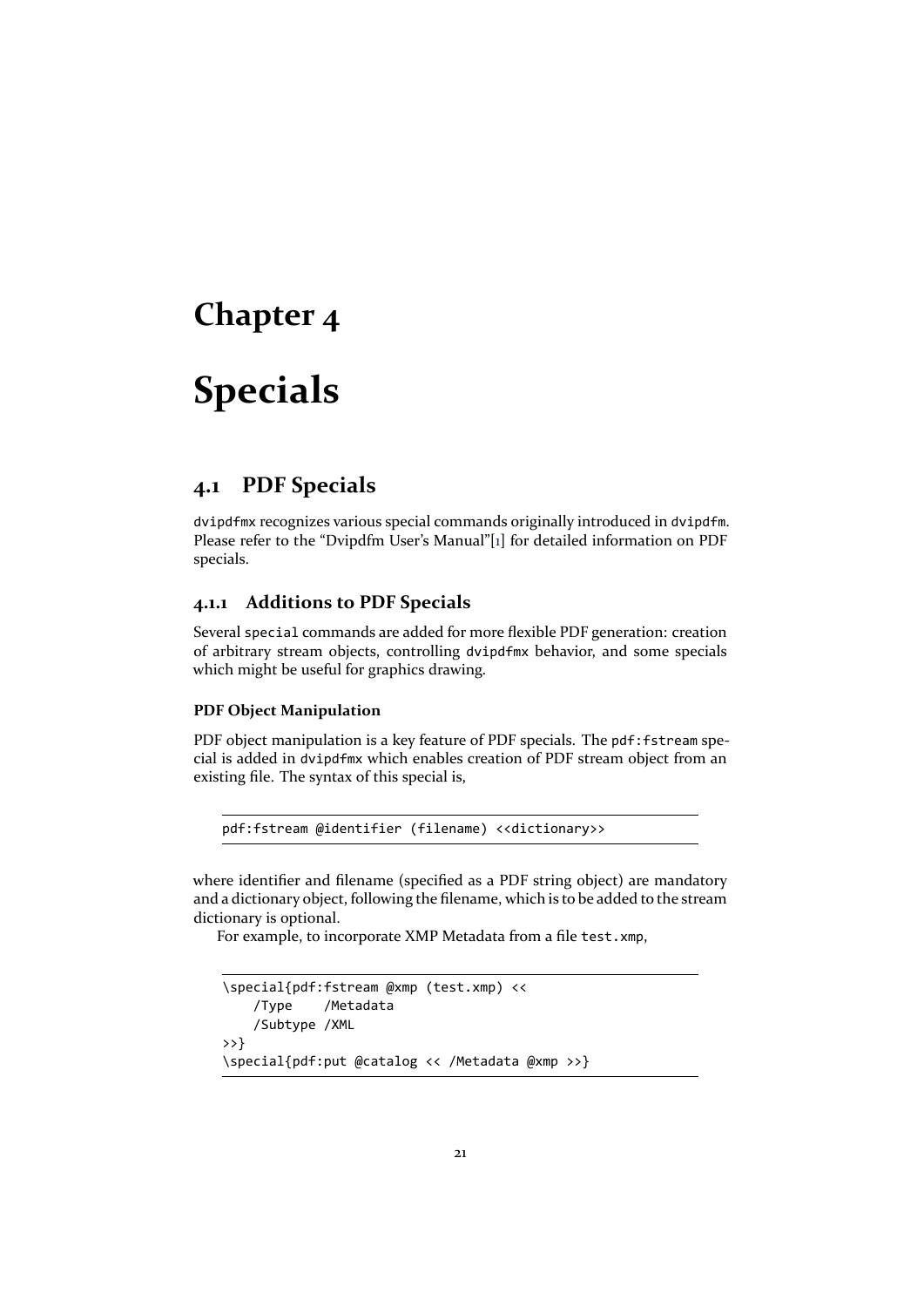

Figure 4.1: An image created by pdf:stream special.

Similarly, pdf:stream special can be used to create a PDF stream object from a PDF string instead of a file.

```
pdf:stream @identifier (stream contents) <<dictionary>>
```
This special might be useful for creating a simple image inline.

```
\special{pdf:stream @myim01
  <5500AAC05500AAC05500AAC05500AAC05500>
  \texttt{<<}/Type /XObject
    /Subtype /Image
    /BitsPerComponent 1
    /ColorSpace /DeviceGray
    /Width 9
    /Height 9
  >>
}
\special{pdf:put @resources <<
  /XObject << /MyIM01 @myim01 >>
>>}
\special{pdf:content 81 0 0 81 0 0 cm /MyIM01 Do}
```
The above example draws an image like Figure 4.1.

#### **Controlling Font Mappings**

pdf:mapline and pdf:mapfile specials can be [us](#page-22-0)ed to append a fontmap entry or to load a fontmap file:

pdf:mapline foo unicode bar pdf:mapfile foo.map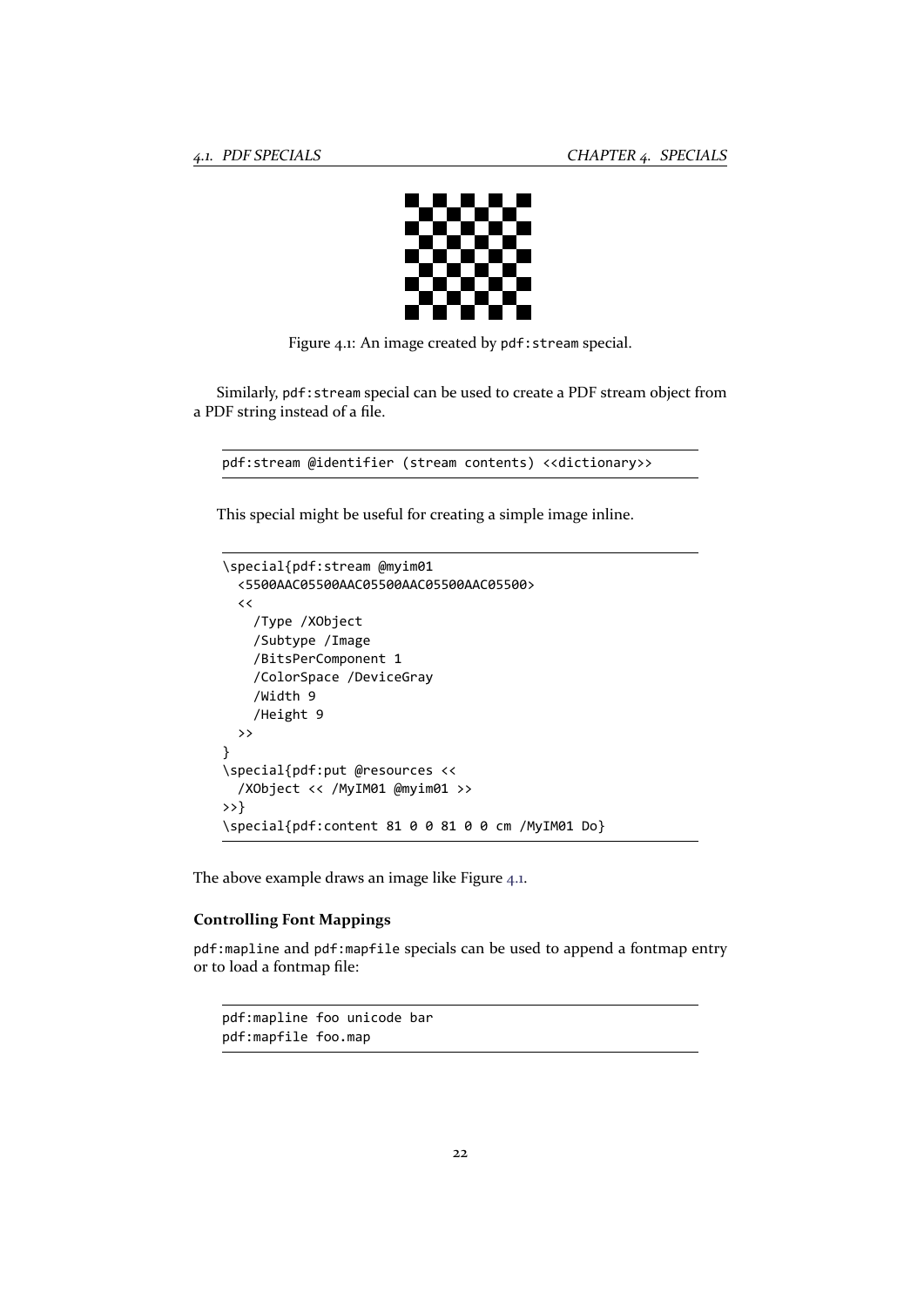#### **Specifying Output PDF Version**

pdf:majorversion and pdf:minorversion specials can be used to specify major and minor version of output PDF.

pdf:minorversion 3

Please note that this command must appear on the first page, otherwise it will be ignored.

#### **Custom File Identifiers**

A custom file identifier (the ID entry in the trailer dictionary) can be specified via *Addition in* T<sub>E</sub>X *Live 2019* pdf:trailerid special as

```
pdf:trailerid [
  <00112233445566778899aabbccddeeff>
  <00112233445566778899aabbccddeeff>
]
```
An array of two 16‐byte PDF string objects (hexadecimal notion is used in the above example) must be supplied as a file identifier. This special command must appear on the first page.

#### **Encryption**

To protect output PDF with encryption, use pdf:encrypt special

pdf:encrypt userpw (foo) ownerpw (bar) length 128 perm 20

where user-password (userpw) and owner-password (ownerpw) must be specified as PDF string objects. (which can be empty) Numbers specifying key‐length and permission flags here are decimal numbers. See, section "Encryption Support" for a brief description of permission flags.

#### **PDF Document Creation**

As a convenience, the pageresources special is added, w[hich puts given page](#page-41-1) Addition in TEX *Live 2019* resources into subsequent page's *Resource Dictionary*. For example,

```
\special{pdf:pageresources <<
  /ExtGState << /MyGS01 << /ca 0.5 /CA 0.5 >> >>
>>}
```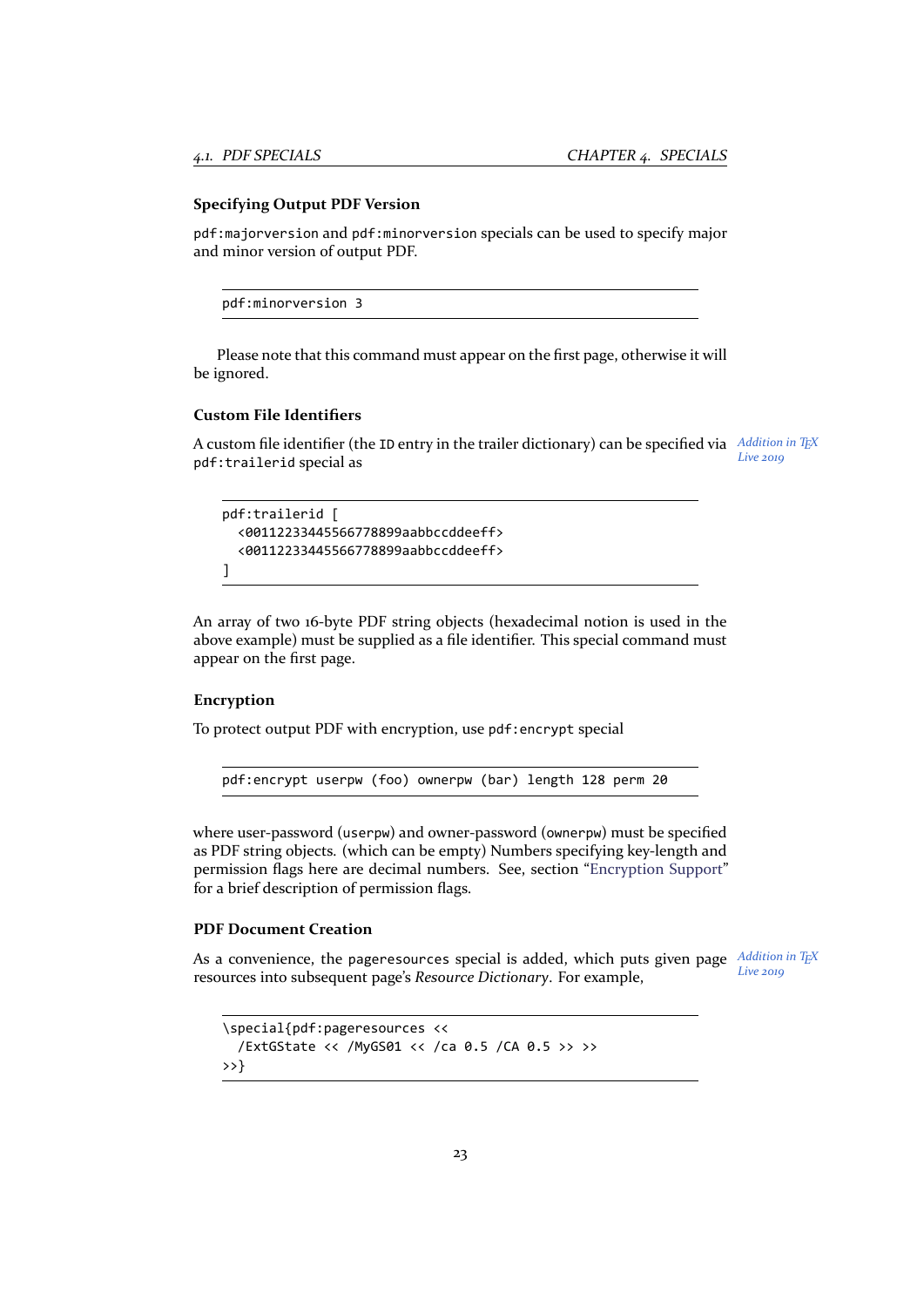

Figure 4.2: A character drawn in the PDF text rendering mode 1.

puts an ExtGState resource named MyGS01 into the current page's and all subsequent pages' resource dictionary.

Other notable extensions are code, bcontent, and econtent. The code special can be used to insert raw PDF graphics instructions into the output. It is different from dvipdfm's content special in that it does not enclose contents with a q and Q (save‐restore of graphics state) pair. A typical usage of this special is:

\special{pdf:code q 1 Tr} ...some text goes here... \special{pdf:code Q}

which changes text rendering mode to 1, as shown in Figure 4.2.

Be careful on using this special as it is very easy to generate broken PDF files. The bcontent and econtent pair is somewhat fragile and might be incompatible to other groups of special commands. It may not always be guaranteed to work as 'expected'.

#### **4.1.2 ToUnicode Special**

PDF allows users to attach various additional information such as document in‐ formation, annotation, and navigation information (like bookmarks) to their doc‐ ument. All human‐readable text, *text string*, contained in such information must be encoded either in *PDFDocEncoding* or UTF‐16BE with Unicode byte order marker. However, as many users can't prepare their document with text strings properly encoded, there is a special kind of special command, pdf:tounicode, which can be used to convert text strings into the appropriate Unicode form. Note that this feature is provided just as a remedy for users incapable of encoding text strings properly.

For example,

\special{pdf:tounicode 90ms‐RKSJ‐UCS2}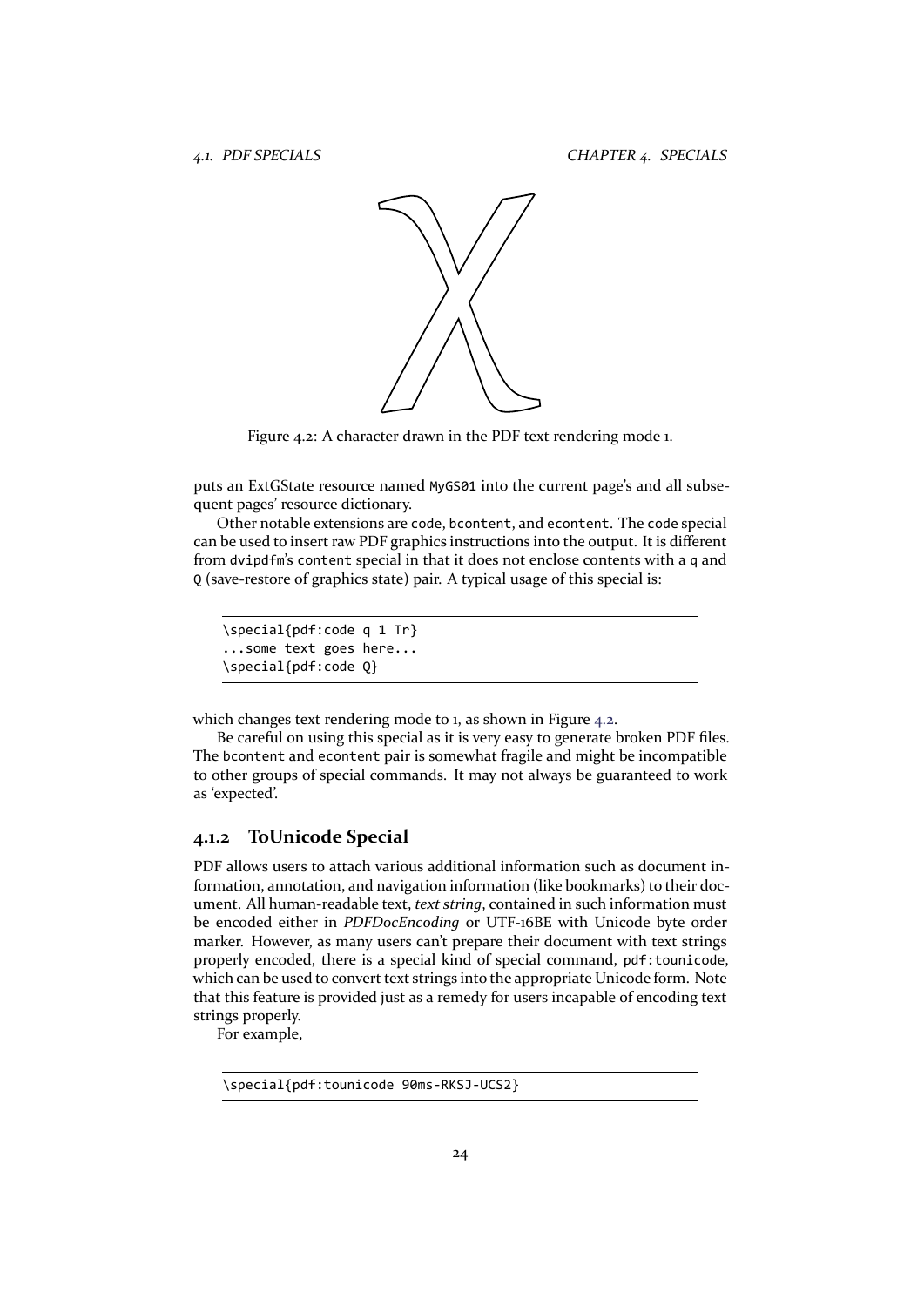declares that *some* of text strings should be re‐encoded according to specified conversion CMap 90ms‐RKSJ‐UCS2.

Conversion is done only for arguments to several PDF special commands such as docinfo, ann, and out but not for that of general object creation specials. Note that not all PDF string objects are subject to this conversion. By default, only dictionary entries listed below are converted.

Title Author Subject Keywords Creator Producer Contents Subj TU T TM

*Addition in TEX* The list of dictionary entries subject to conversion can be extended by supply‐ *Live 2019* ing additional dictionary keys as an array object:

\special{pdf:tounicode 90ms‐RKSJ‐UCS2 [/RC /DS]}

If the name of conversion CMap contains one of the keywords RKSJ, B5, GBK, and KSC, PDF string objects are treated specially when they are parsed. A two byte sequence starting with the first byte's high bit set is treated "as is" so that the 0x5c byte appears in the second byte is not treated as an escape sequence. This behavior is not compliant to the PDF specification.

#### **4.1.3 PDF Special Examples**

This section shows several examples of special command usage. It is intended to be a hint for advanced users, so uninterested users can safely skip this section. In many cases, using dvipdfmx PDF specials requires knowledge on PDF. Please refer to Adobe's "PDF Reference"[2].

#### **Annotations**

In this section, some useful spe[cia](#page-46-0)l commands for creating *annotations* are ex‐ plained. Note that viewer support is required for annotations to be displayed correctly.

First start with a very simple *Text Annotation* for attaching a comment. This feature is supported by many PDF viewer applications.

```
\special{pdf:ann width 20bp height 20bp
 \,</Type /Annot
    /Subtype /Text
    /Name /Comment
    /T (Text Annotation Example)
    /Subj (An Example of Text Annotations)
    /Contents (A Quick Brown Fox Jumped Over The Lazy Dog.)
 >>
}
```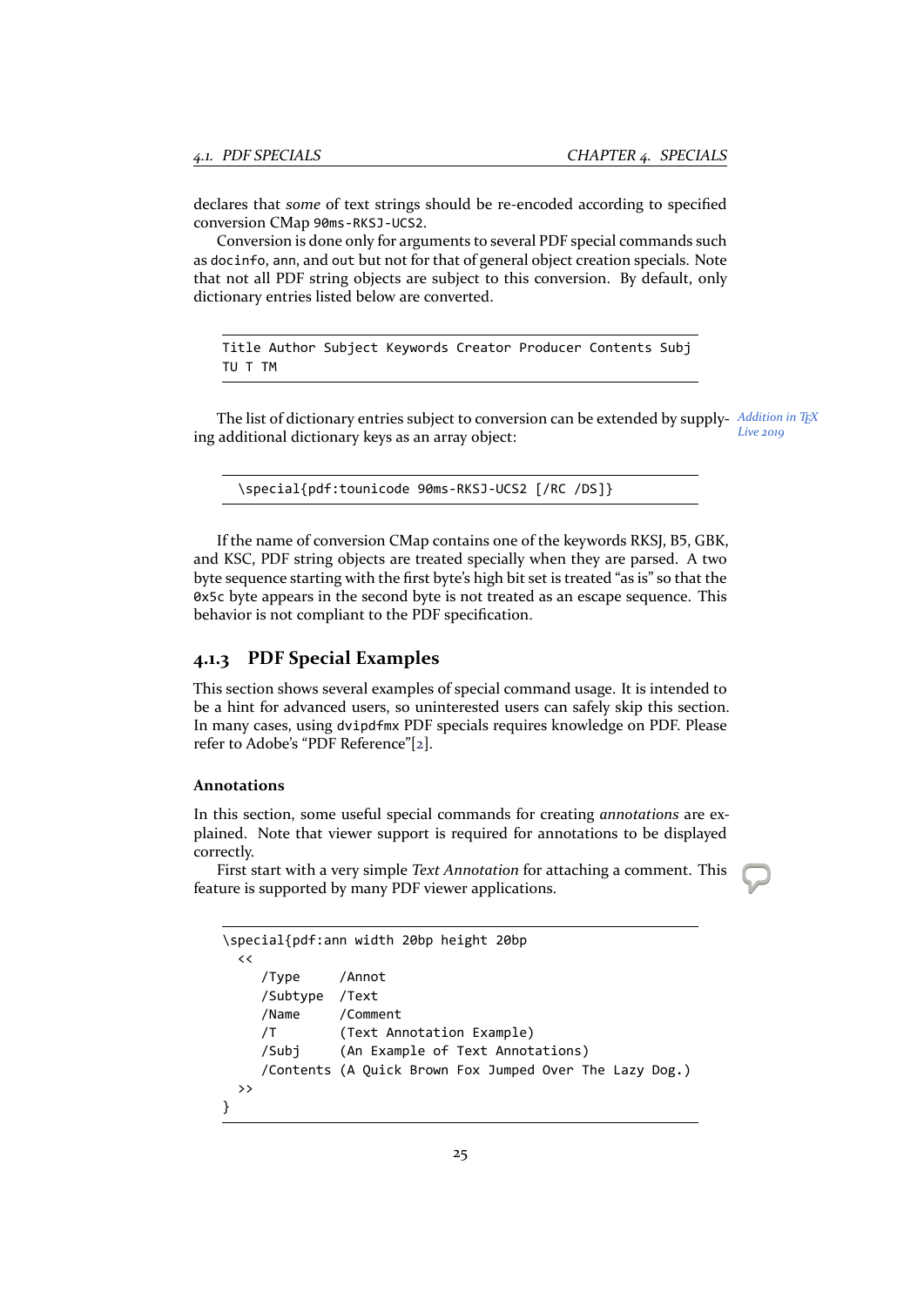pdf:ann special is used to create an annotation. A small icon shall be shown on the side margin. Here, dictionary entry T is for the tilte, Subj for the subject of this annotation, and Contents for the text string to be shown in the body of this annotation.

Likewise, *Rubber Stamp Annotation*, which places a rubber stamp like figure,

```
\special{pdf:ann width 150bp height 50bp
  \lt/Type /Annot
    /Subtype /Stamp
    /Name /Approved
 >>
}
```
Other keywords such as Expired, Final, Draft, and so on, can be used in place of Approved.

One can create stamps of their own style. For this purpose, other specials pdf:bxobj and pdf:exobj can be used for designing stamps. Those specials "cap‐ ture" all typeset material enclosed by them into a PDF *Form XObject*, which is a reusable graphics object like included images.

For a simple example,

```
\special{pdf:bxobj @MyStamp
             width 280pt height 0pt depth 40pt}
\addfontfeature{Scale=4,Color=FF9933}My Own Stamp
\special{pdf:exobj}
```
It captures typeset material "My Own Stamp" (this example uses fontspec pack‐ age's command for changing font size and text color) into the object labeled as MyStamp for later reuse. Then, AP (*appearance dictionary*) entry for controlling the appearance of annotations is used as,

```
\special{pdf:ann width 280pt height 40pt
  \,</Type /Annot
   /Subtype /Stamp
   /AP << /N @MyStamp >>
 >>
}
```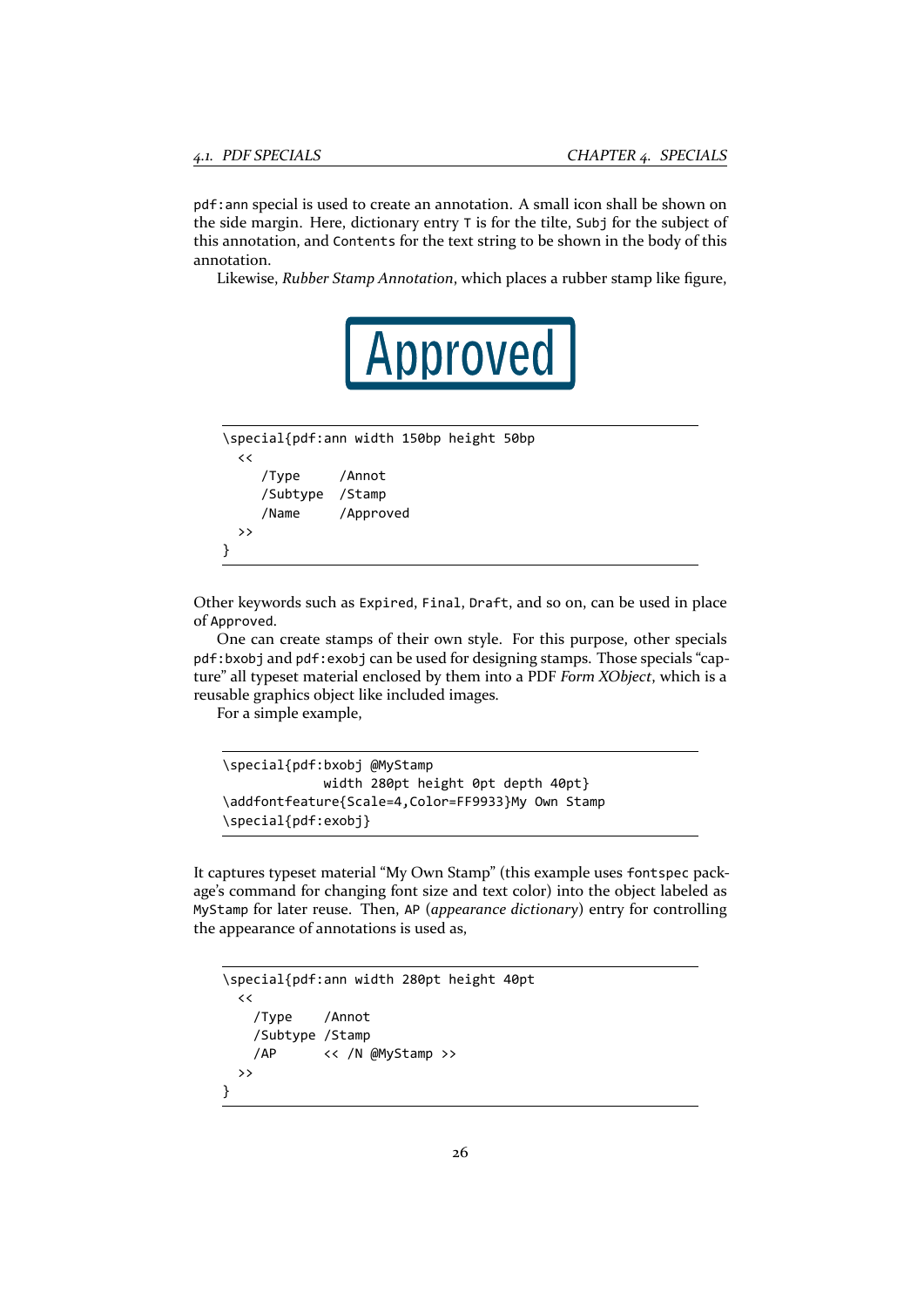The image captured into the object MyStamp is used as "Normal" (AP dictionary entry N) appearance. (R for "Rollover" and D for "Down" can be used.)

The result is:

# **Uwn Stamp**

With the following code, dvipdfmx reads the source file and creates a stream object named SourceFile, and then creates file attachment annotation.

```
\special{pdf:fstream @SourceFile (\jobname.tex)}%
\special{pdf:ann width 10bp height 20bp
  \,</Type /Annot
     /Subtype /FileAttachment
     /FS <<
           /Type /Filespec
           /F (\jobname.tex)
           /EF << /F @SourceFile >>
         >>
     /Name /PushPin
     /C [0.8 0.2 0.2]
     /T (The Dvipdfmx User's Manual)
     /Subj (The Dvipdfmx User's Manual)
     /Contents (XeLaTeX source file of the manual.)
  \rightarrow}
```
A push‐pin image must be shown on the margin if viewer supports this kind of annotation. PDF viewer applications are required to provide predefined icon ap‐ pearances at least for the following standard icons: Graph, PushPin, PaperClip, and Tag.

#### **Special Color Space**

This section shows various examples of using *Special color spaces*. Examples in this section have a common structure. They consist of essentially three parts. The first part is for defining color space itself. PDF object creation commands like pdf:obj and pdf:stream are used for this purpose. Next is for registering color space resources in the page's *Resource Dictionary*. It can be done via pdf:put command as,

```
\special{pdf:put @resource <<
  /Category << ...key‐value pairs... >>
>>}
```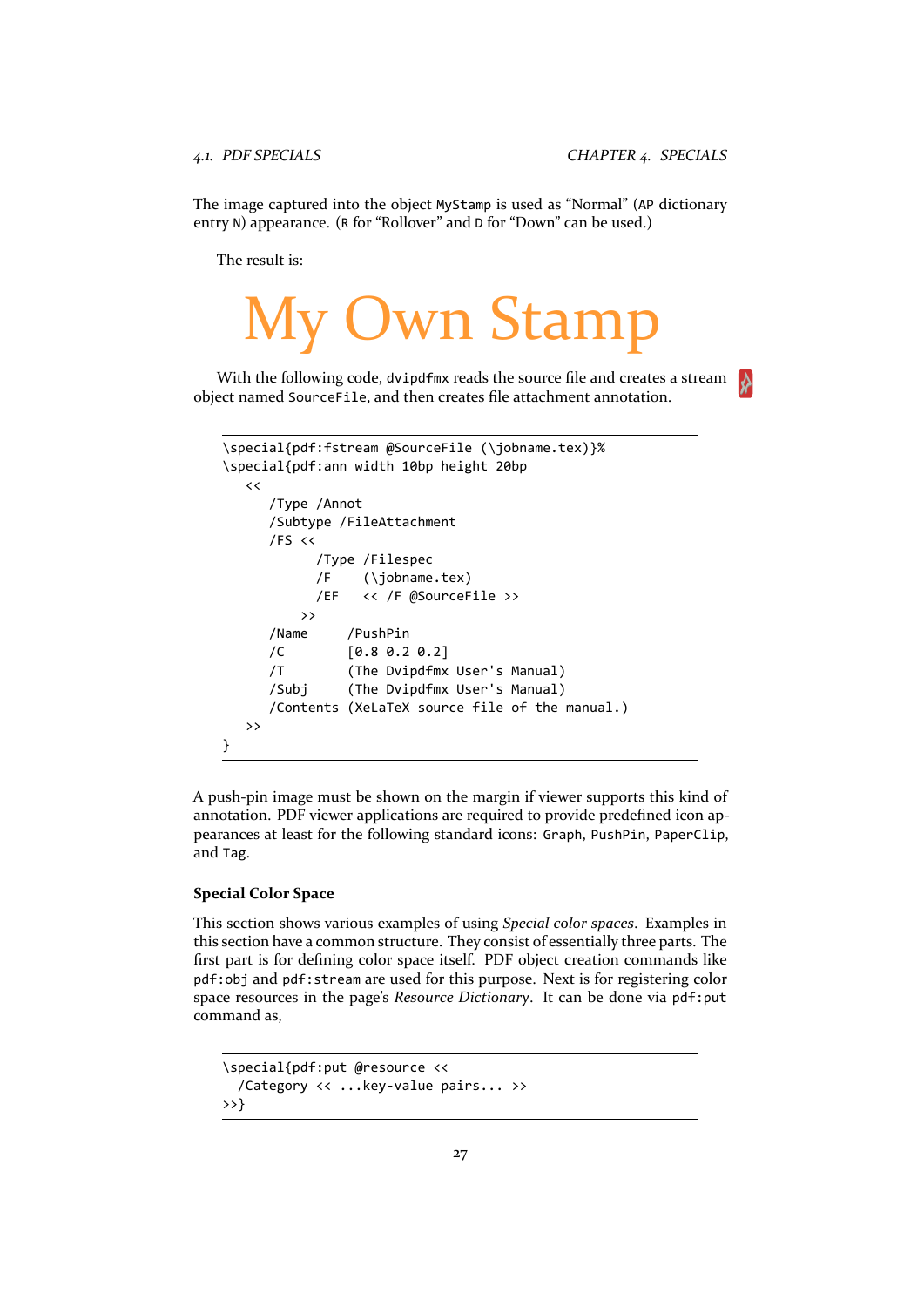where @resource is a special keyword representing current page's Resource Dictionary and Category (to be replaced by actual category name) is a category name such as ColorSpace. Finally, graphics objects are placed, with or with a combination of text and, PDF drawing operators inserted by the pdf:code or the pdf:contents special.

The first example is the *Separation* color space:

# nge and Green

```
\special{pdf:stream @TintTransform1
  ({0 exch dup 0.62 mul exch 0})
  << /FunctionType 4
      /Domain [ 0.0 1.0 ]
      /Range [ 0.0 1.0 0.0 1.0 0.0 1.0 0.0 1.0 ]
  >>
}
\special{pdf:stream @TintTransform2
  ({dup 0.78 mul exch dup 0.05 mul exch 0.71 mul 0})
  << /FunctionType 4
      /Domain [ 0.0 1.0 ]
      /Range [ 0.0 1.0 0.0 1.0 0.0 1.0 0.0 1.0 ]
  \rightarrow}
\special{pdf:obj @Orange [
    /Separation /Orange /DeviceCMYK @TintTransform1
  ]
}
\special{pdf:obj @Green [
    /Separation /Green /DeviceCMYK @TintTransform2
  ]
}
\mbox{%
  \special{pdf:put @resources <<
      /ColorSpace << /CS01 @Orange /CS02 @Green >>
    >>
  }%
  \special{pdf:code q /CS01 cs 1.0 scn}
  Orange
  \special{pdf:code Q}
  and
  \special{pdf:code q /CS02 cs 1.0 scn}
  Green
  \special{pdf:code Q}
}
```
TintTransform's defined here are functions for transforming *tint* values into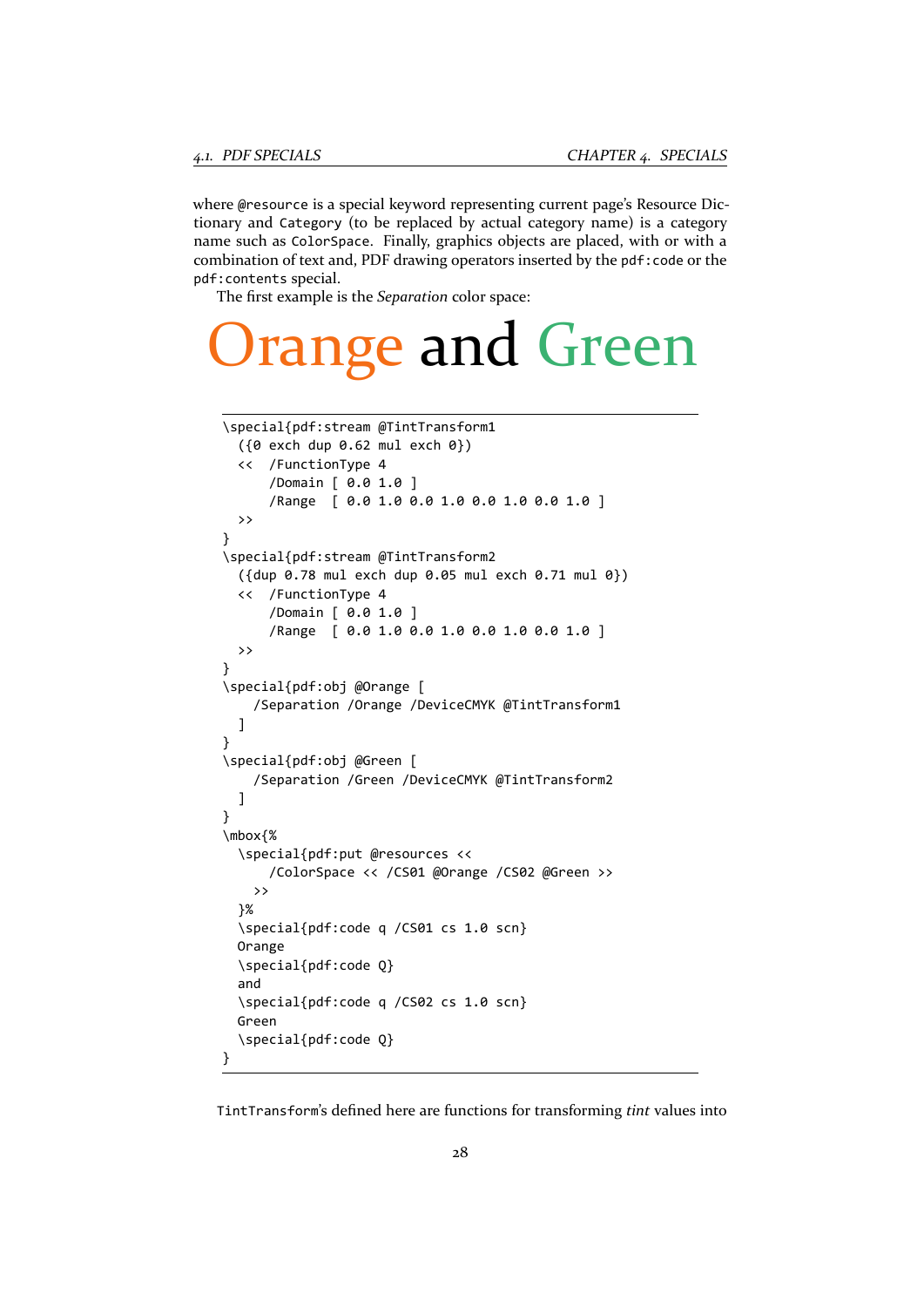approximate colors in the *alternate color space* (DeviceCMYK in this example). PostScript calculator functions are used for converting a single component value representing "Orange" or "Green" into four component CMYK values to approx‐ imate those colors. The "Orange" color  $v$  is approximated as  $(0, 0.62v, v, 0)$  in CMYK color space for alternate display here.

The cs operator for selecting color space and the scn operator for color values are used in the pdf: code special. Be sure that the pdf: put command, which puts color space resources into the current page's Resource Dictionary, goes into the same page as subsequent drawing commands.

dvipdfmx currently does not have an easy interface for using various color space families such as CIE‐Based color spaces (e.g., calibrated colors and color space with an ICC profile) and Special color spaces (e.g., indexed, separation, shading and patterns).

Another example is a *shading pattern*:

```
\special{pdf:put @resources <<
  /Shading <<
    /SH01 <<
      /ShadingType 2
      /ColorSpace @Orange
      /Coords [0 0 320 20]
      /Extend [true true]
      /Function \langle\langle /FunctionType 2 /Domain [0 1] /N 1.0 >>
    \rightarrow>>
>>}
\special{pdf:content 0 0 320 20 re W n /SH01 sh}
```
where the "Orange" separation color space defined before is used again. This example shows an axial shading (ShadingType 2) pattern.

The shading pattern requires coordinate values to be mapped into color values. Type 2 (Exponential Interpolation) *Function* is used for defining how this mapping should occur here. The above example, with the exponent  $N = 1$ , is just a simple linear‐gradient.

The final examples is a *tiling pattern*.

\special{pdf:stream @MyPattern (0.16 0 0 0.16 0 0 cm 4 w 50 0 m 50 28 28 50 0 50 c S 100 50 m 72 50 50 28 50 0 c S 50 100 m 50 72 72 50 100 50 c S 0 50 m 28 50 50 72 50 100 c S 100 50 m 100 78 78 100 50 100 c 22 100 0 78 0 50 c 0 22 22 0 50 0 c 78 0 100 22 100 50 c S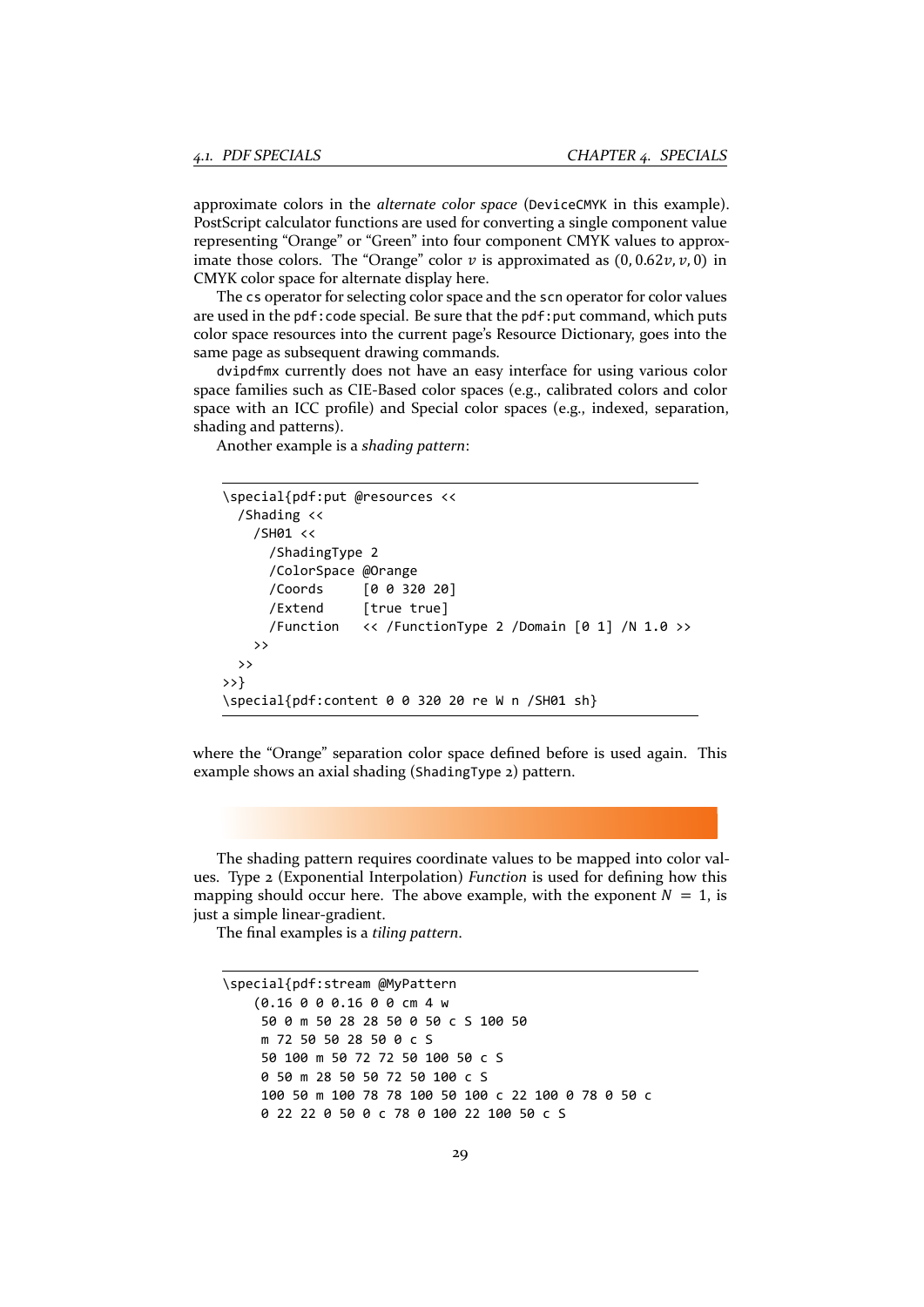}

```
0 0 m 20 10 25 5 25 0 c f 0 0 m 10 20 5 25 0 25 c f
 100 0 m 80 10 75 5 75 0 c f
 100 0 m 90 20 95 25 100 25 c f
 100 100 m 80 90 75 95 75 100 c f
 100 100 m 90 80 95 75 100 75 c f
 0 100 m 20 90 25 95 25 100 c f
 0 100 m 10 80 5 75 0 75 c f
 50 50 m 70 60 75 55 75 50 c 75 45 70 40 50 50 c f
 50 50 m 60 70 55 75 50 75 c 45 75 40 70 50 50 c f
 50 50 m 30 60 25 55 25 50 c
 25 45 30 40 50 50 c f
 50 50 m 60 30 55 25 50 25 c 45 25 40 30 50 50 c f)
\,</BBox [0 0 16 16]
    /PaintType 2
    /PatternType 1
    /Resources <<
        /ProcSet [/PDF]
    >>
    /TilingType 3
    /Type /Pattern
    /XStep 16
    /YStep 16
>>
```
The above example defines a tiling pattern. The content stream containing painting operators, m for "move-to", c for "curve-to", f for "fill", and S for "stroke", defines the appearance of the *pattern cell* for this tiling pattern. With the following code,

```
\special{pdf:put @resources
    \prec/ColorSpace << /CS01 [/Pattern /DeviceRGB] >>
        /Pattern << /PT01 @MyPattern >>
    >>
}
\special{pdf:content
    q 0.8 0.3 0.3 RG /CS01 cs 0.8 0.3 0.3 /PT01 scn
    0 0 320 100 re f
}
```
a box filled with the tiling pattern defined above is drawn.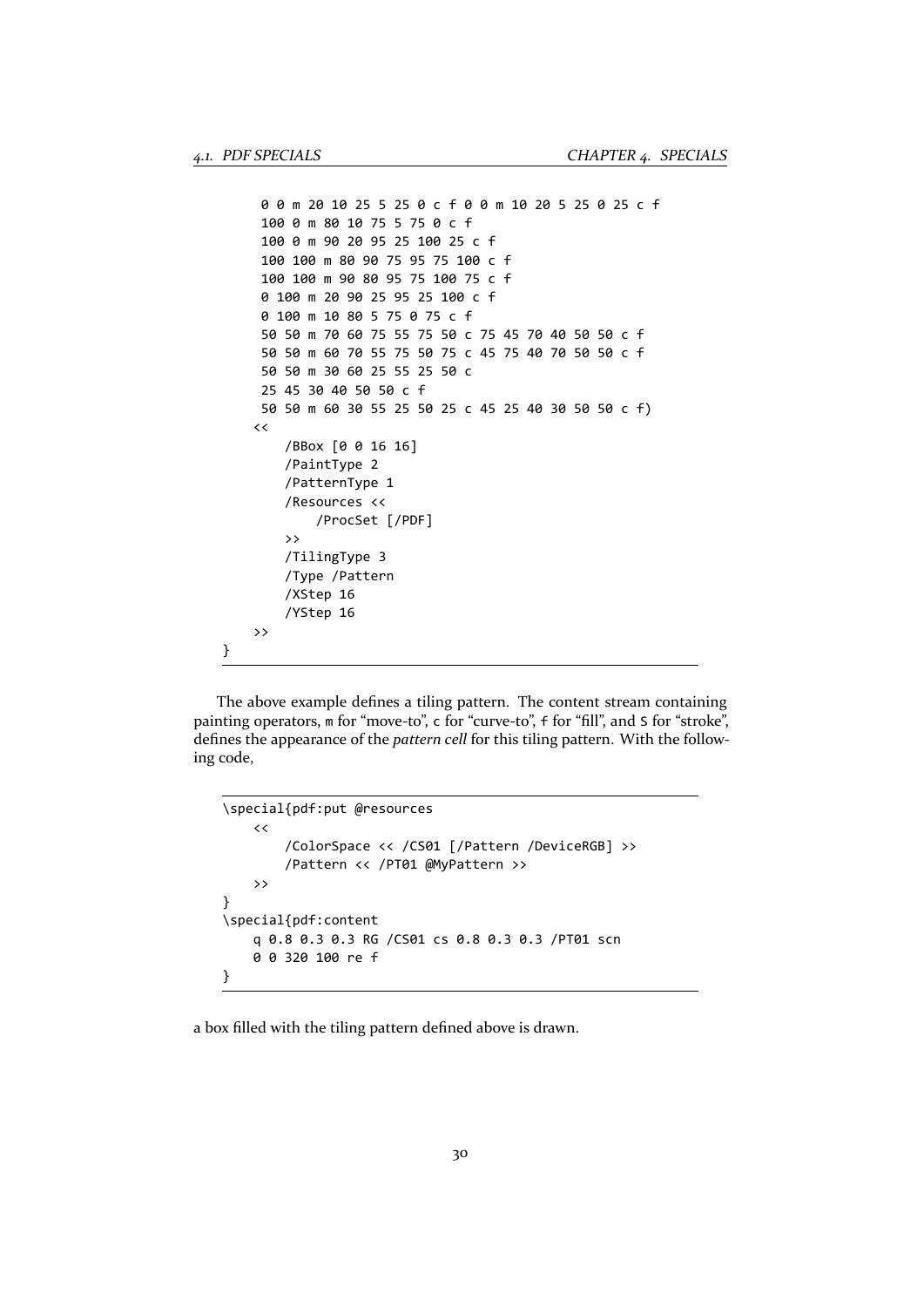

#### **Transparency**

X<sub>I</sub>TEX's transparency feature is currently lost in xdvipdfmx, but the same effect can be achieved by setting graphics state parameters with ExtGState resources and gs operator. Here is a simple transparency example:



```
\special{pdf:obj @GS01 <<
  /Type /ExtGState /CA 0.5 /ca 0.5 /AIS false
>>}%
\mbox{%
 \special{pdf:put @resources <<
   /ExtGState << /GS01 @GS01 >>
 >>}%
  \special{pdf:code q /GS01 gs 1.0 0.8 0.2 rg}%
 α%
  \special{pdf:code 0.4 0.8 0.4 rg}%
  \hspace{‐0.3em}%
 β%
  \hspace{‐0.3em}\raisebox{0.5ex}{%
```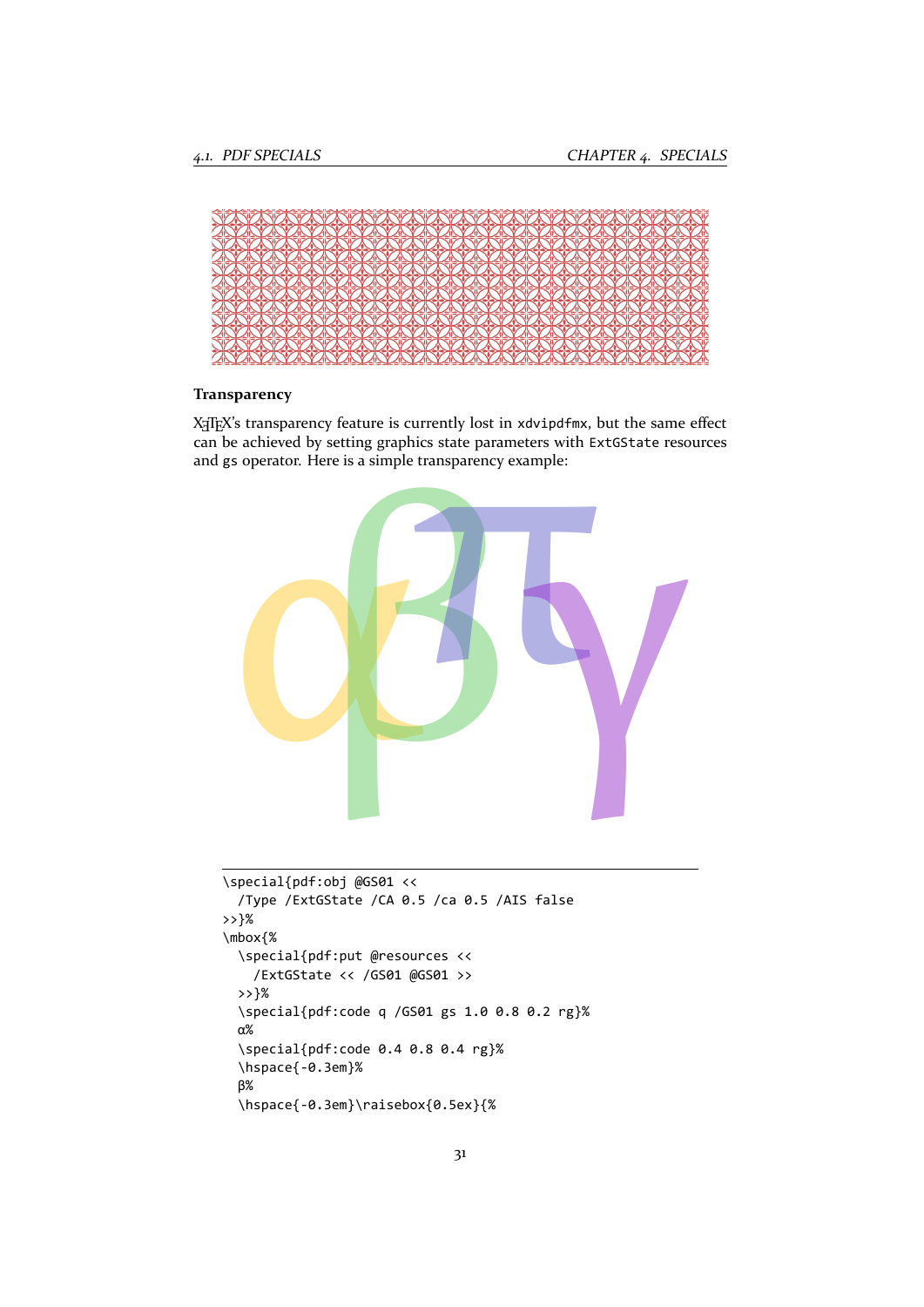}

```
\special{pdf:code 0.4 0.4 0.8 rg}%
  π%
}%
\special{pdf:code 1.0 0.2 0.4 rg}%
\hspace{‐0.2em}%
γ%
\special{pdf:code Q}%
```
where values for CA and ca represent opacity of stroke and fill color respectively. Again, pdf:put command must go into the same page as subsequent graphics and text drawing operators.

### **4.2 Dvipdfmx Extensions**

A new special dvipdfmx:config was introduced in T<sub>E</sub>XLive 2016 which makes it Addition in T<sub>E</sub>X *Live 2016* possible to invoke a command line option. Several single letter command line options except 'D' are supported. For example,

dvipdfmx:config C 0x10

sets the dvipdfmx's compatibility flags. See, the section "Incompatible Changes" for an explanation of compatibility flags.

### **4.3 PS Specials**

PS (PostScript) specials can be used to insert a raw PostScript code for drawing graphics objects and transforming subsequent text and graphics. Please note that support for PostScript operators in dvipdfmx is very limited. It is just enough for interpreting PostScript figures output by METAPOST. Only a basic set of opera‐ tors for arithmetic and math, stack operation and manipulation, graphics state, path construction and painting, glyph and font, are supported. See, Table 4.1 for the list of recognized PostScript operators.

It might be enough for the purpose of basic graphics drawings but as there are no support for conditionals and controls it is not enough for complicated tasks, especially, the PSTricks package is not supported.

In dvipdfmx, text handling is extended to support CJK text. The following code draws Japanese text like shown in Figure 1.1:

```
\special{pdf:mapline uprml UniJIS‐UTF8‐H yumindb.ttf}
\special{ps: uprml findfont 16 scalefont setfont
 currentpoint moveto
  (...some Japanese text goes here...) show
}
```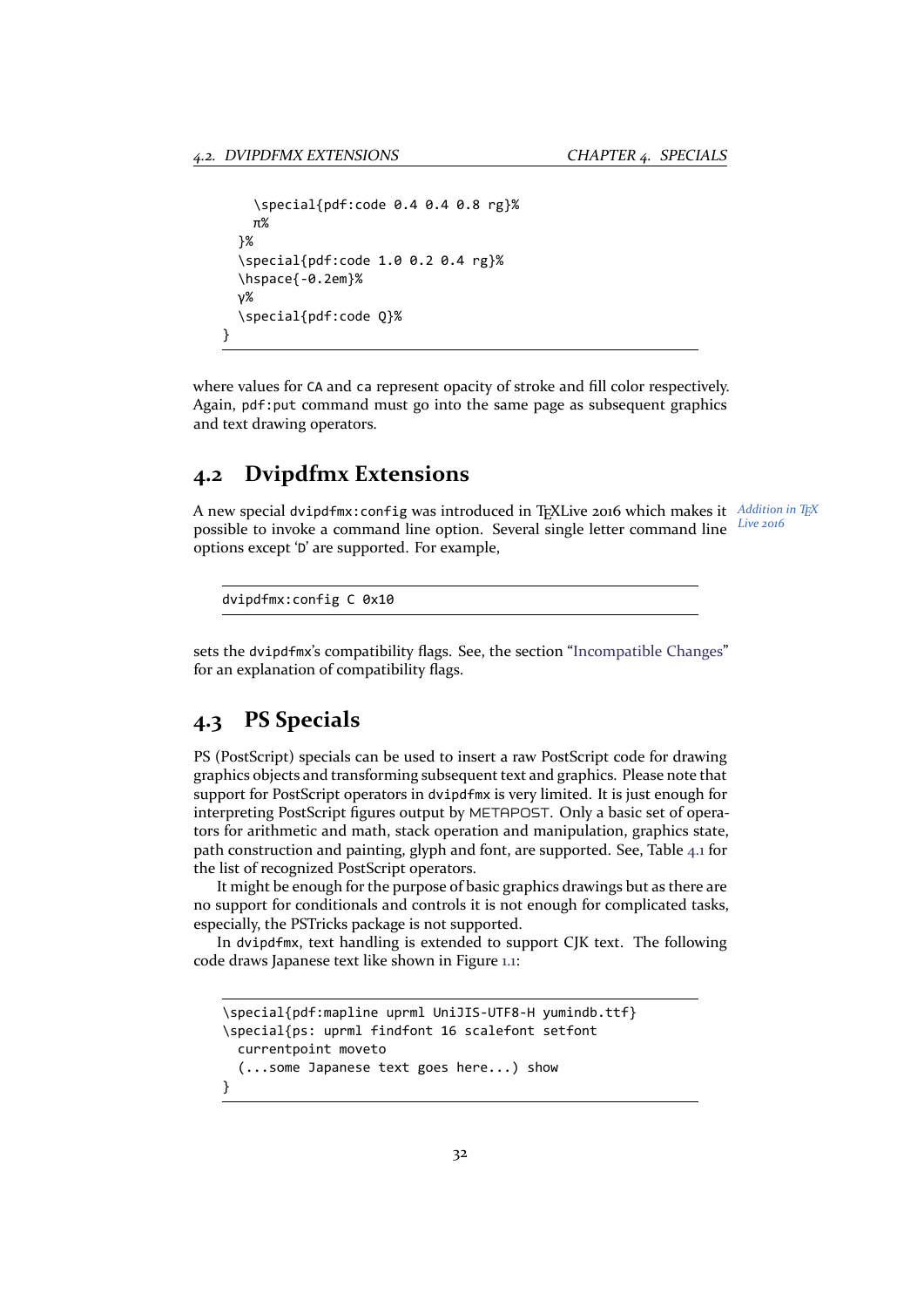| Classification           | Operators                                                                                                       |
|--------------------------|-----------------------------------------------------------------------------------------------------------------|
| Arithmetic & Math        | add sub mul div neg truncate                                                                                    |
| <b>Stack Operation</b>   | clear pop exch                                                                                                  |
| Graphis State            | gsave grestore setlinewidth setdash setlinecap<br>setlinejoin setmiterlimit setgray setrgbcolor<br>setcmykcolor |
| Coordinate System        | concat scale translate rotate idtransform<br>dtransform                                                         |
| <b>Path Construction</b> | currentpoint newpath closepath moveto rmoveto<br>lineto rlineto curveto rcurveto arc arcn clip<br>eoclip        |
| Painting                 | stroke fill                                                                                                     |
| Glyph & Font             | show findfont scalefont setfont currentfont<br>stringwidth                                                      |

Table 4.1: List of PostScript operators recognized by dvipdfmx.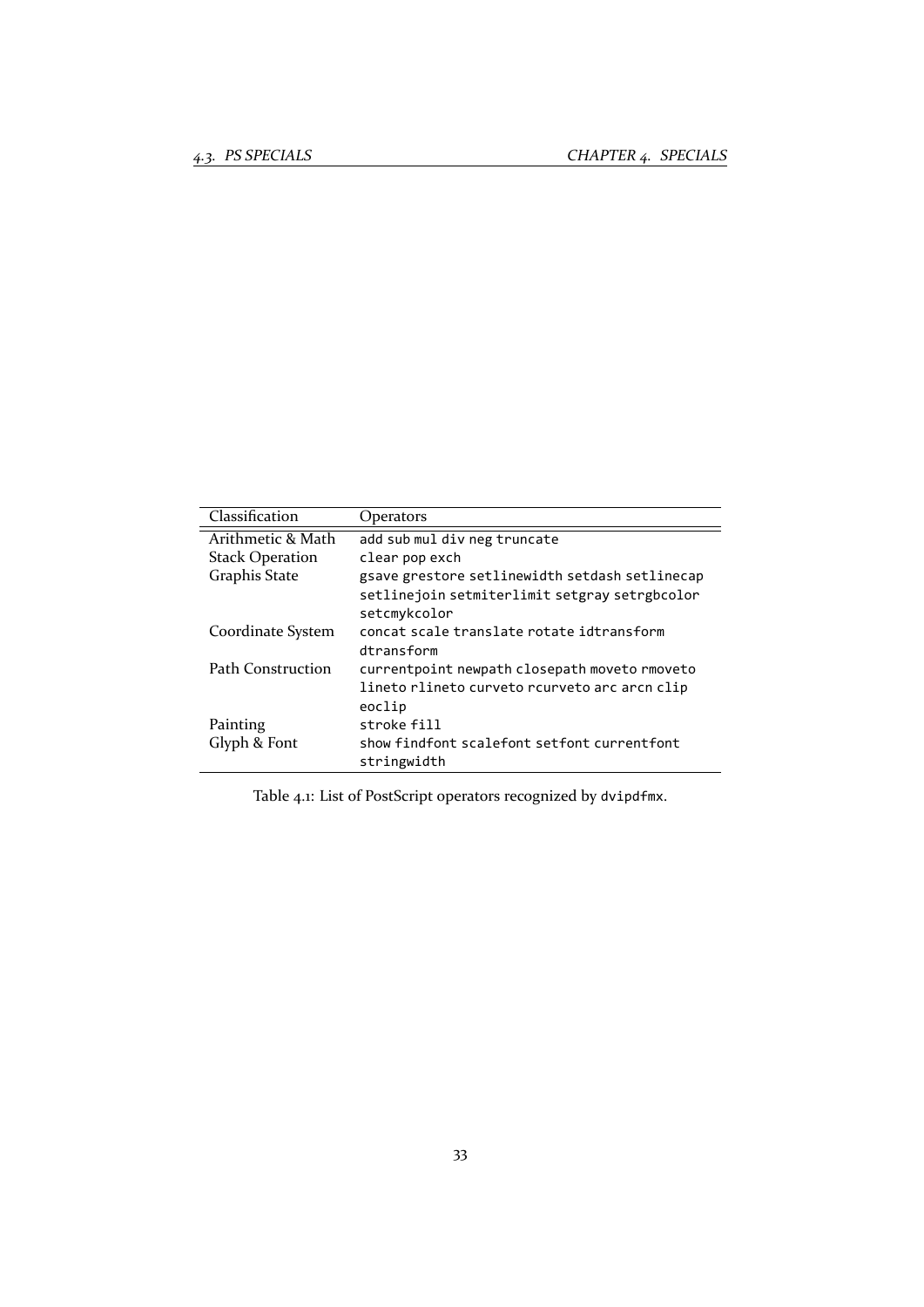## <span id="page-34-0"></span>**Chapter 5**

# **Fonts and Encodings**

### **5.1 Fonts and Encodings Support**

<span id="page-34-1"></span>In dvipdfmx, all font formats supported by dvipdfm are also supported with many improvements: The CFF conversion for PostScript Type1 fonts<sup>1</sup> is implemented which greatly reduces the output file size. Embedded TrueType fonts are now subsetted. The OpenType font format is also supported.<sup>2</sup>

There are various enhancements made for supporting Unicode and legacy multi‐byte character encodings for East Asian languages.

### **5.2 Font Mappings**

<span id="page-34-2"></span>The Syntax of font-mapping (fontmap) files is basically the same as in dvipdfm. There are few extensions available in dvipdfmx. In addition to the 8‐bit enc file and keywords builtin and none, dvipdfmx accepts a PostScript CMap Resource name and the keyword unicode in the encoding field.

When the keyword unicode is specified in the encoding field of fontmap files, it is assumed that Unicode values are used in the input DVI file.

urml unicode SourceHanSerifJP‐Light.otf

Although the DVI format allows 3-byte and 4-byte character codes to be used, dvipdfmx only supports up to 2‐byte range since there is no TFM format support‐ ing 3‐byte or 4‐byte codes.

For PostScript Type1 fonts which do not support Unicode natively, an auxil iary file, the Adobe Glyph List, is required to make it possible to use fonts with Unicode access.

As a general framework for supporting legacy multi‐byte encodings, dvipdfmx employs PostScript CMap Resources for handling input strings encoded in vari‐ ous character encodings. A CMap name can be specified in the encoding field just

<sup>&</sup>lt;sup>1</sup>PostScript Type1 font support is restricted to the binary format as in dvipdfm.

²Its implementation is based on the OpenType specification version 1.4. Newly added features such as color fonts and variable fonts are not supported yet.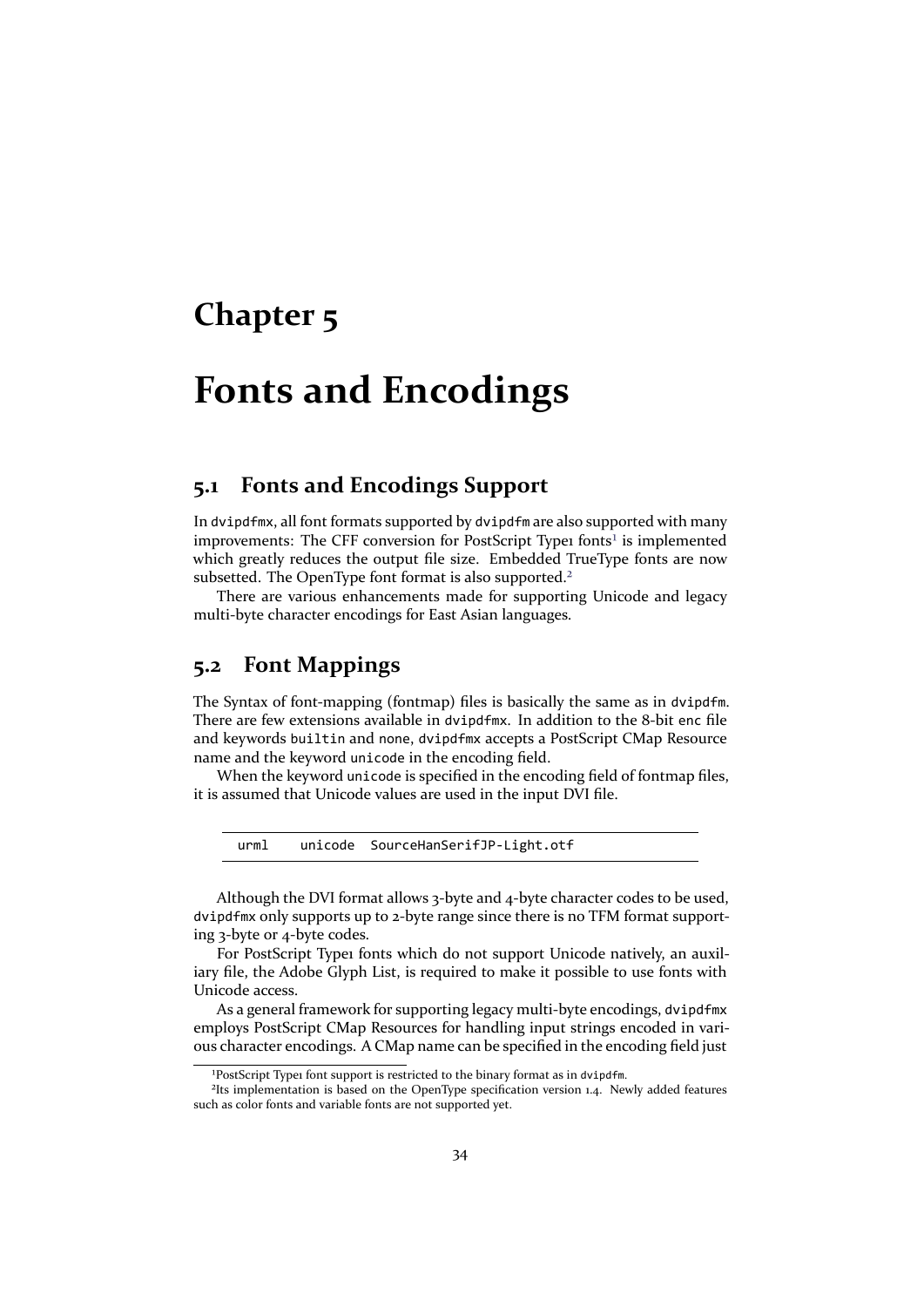like the encoding name for 8‐bit encodings. For example, to specify the CMap "UniJIS‐UCS2‐H",

urml UniJIS‐UCS2‐H HiraMinPro‐W3.otf

For information on the Adobe Glyph List and PostScript CMap Resources, see, the section 2, "Auxiliary Files".

#### **5.2.1 Extended Syntax and Options**

<span id="page-35-0"></span>Few option[s](#page-10-0) are available in dvipdfmx in addition to the original dvipdfm's one. Please note that all features which makes dvipdfmx to use non-embedded fonts are deprecated, as by doing so it makes dvipdfmx to create PDF files which can be non‐compliant to the ISO standards.

#### **SFD Specification**

For bundling up a font split into multiple subfonts via SFD back into a single font, dvipdfmx supports extended syntax of the form

tfm\_name@SFD@ encoding filename options

A typical example looks like:

gbsn@EUC@ GB‐EUC‐H gbsn00lp

where TFMs gbsn00, gbsn01, gbsn02... are mapped into a single font named gbsn00lp via the rule described in the SFD file EUC.

#### **TrueType Collection Index**

TrueType Collection index number can be specified with :n: in front of the True‐ Type font name:

min10 H :1:mincho

In this example, the option :1: tells dvipdfmx to select first TrueType font from the TTC font mincho.ttc. Alternatively, the '‐i' option can be used in the option field to specify TTC index:

min10 H mincho ‐i 1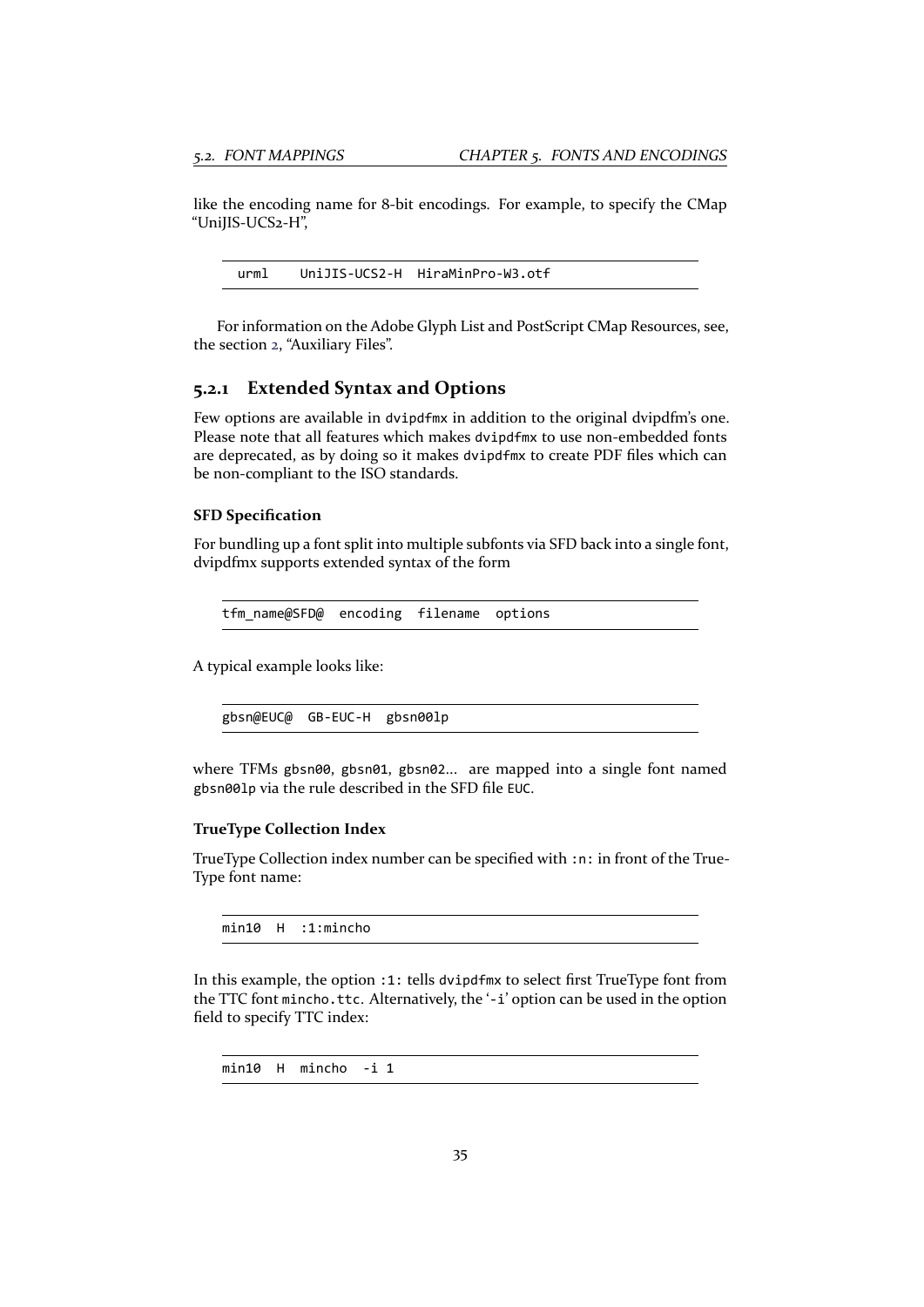#### **Non‐embedding Switch**

*Use of this option* The character '!' in front of the font name can be used to indicate that the font shall not be embedded. This feature greatly reduces the size of the final PDF output, but the PDF file may not be viewed exactly the same in other systems on which appropriate fonts are not installed.

*is deprecated.*

NOTE: dvipdfmx always converts input encodings to CIDs and then uses Identity CMaps<sup>3</sup> in the output PDF. However, ISO 32000-1:2008 describes as

*The Identity‐H and Identity‐V CMaps shall not be used with a non‐ embedded font. Only standardized character sets may be used.*

which [h](#page-36-1)ad never appeared in Adobe's PDF References. This makes all PDF files generated by dvipdfmx with non‐embedded CID‐keyed fonts non‐compliant to the ISO standards.

#### **'Standard' CJK Fonts**

Use of this feature shall be avoided for new documents. It is described here since *This feature is* it might still be useful for some situations.

*deprecated.*

dvipdfmx recognizes several 'Standard' CJK fonts although there are no such notion in PDF. In older days where there were not so many freely available CJK fonts, it was sometimes useful to create PDF files without embedding fonts and let PDF viewers or printers to use substitute fonts (tend to be higher quality) installed in their systems. dvipdfmx 'knows' several fonts which might be available in PostScript printers and PDF applications such as Acrobat Reader, and uses them without actually having it. See, Table 5.1, for the list of available 'Standard' CJK fonts.

Only fixed‐pitch glyphs (i.e., quarter, third, half, and full widths) are sup‐ ported for those fonts.

#### **Stylistic Variants**

*Use of this option* Keywords ,Bold, ,Italic, and ,BoldItalic can be used to create synthetic bold, italic, and bolditalic style variants from other font using PDF viewer's (or OS's) is deprecated. function.

jbtmo@UKS@ UniKSCms‐UCS2‐H :0:!batang,Italic

Availability of this feature highly depends on the implementation of PDF view‐ ers. This feature is usually not supported for embedded fonts. Notice that this option automatically disables font embedding thus use of it is deprecated.

#### **5.2.2 Specifying Unicode Plane**

As there is no existing TFM format supporting 3‐byte or 4‐byte character encod‐ ings, the only way to use Unicode characters other than the BMP is to map the

<span id="page-36-1"></span><span id="page-36-0"></span><sup>&</sup>lt;sup>3</sup>Predefined CMaps Identity-H and Identity-V for the identity mapping.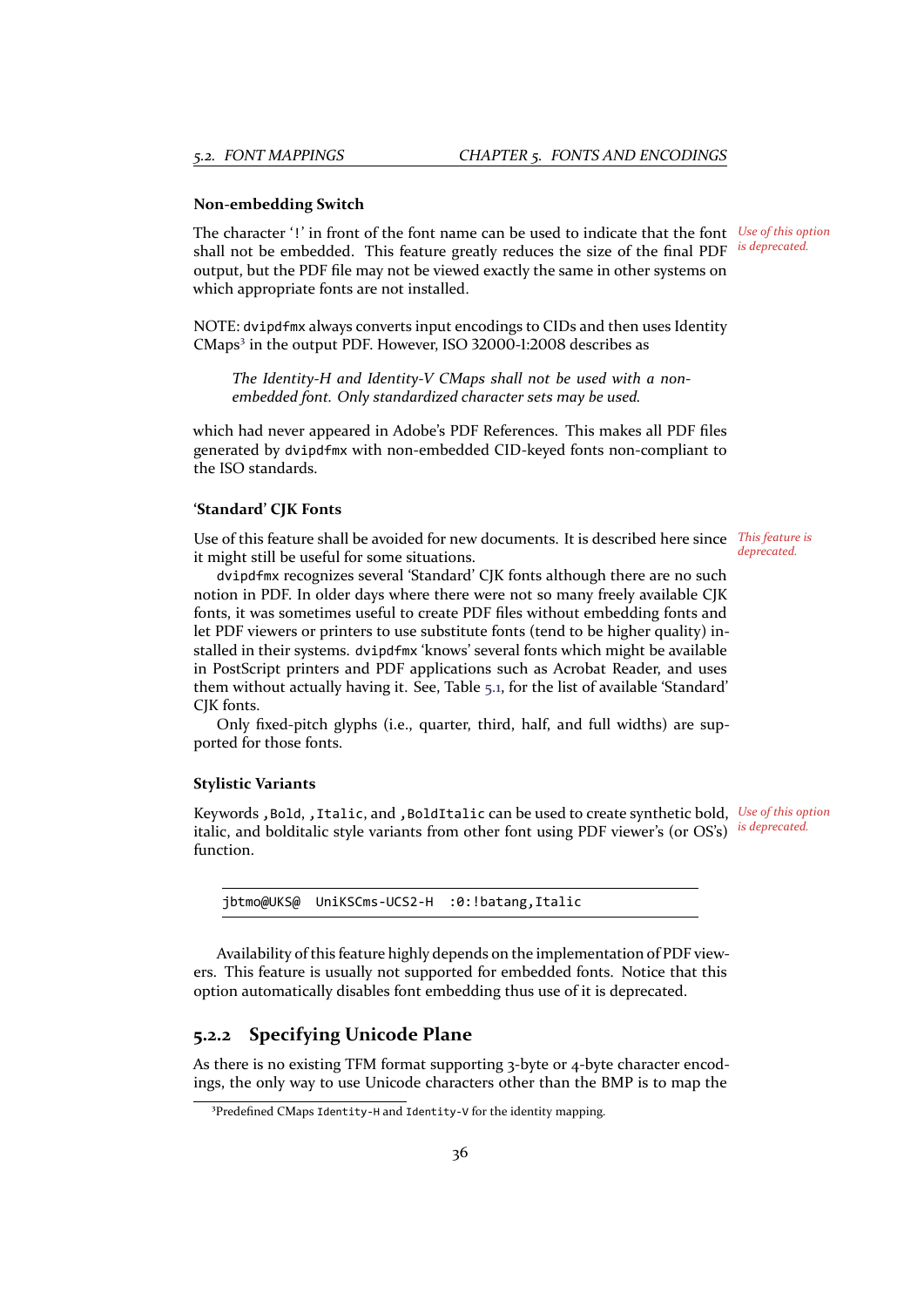| <b>Character Collection</b> | Font Family                 | Description      |
|-----------------------------|-----------------------------|------------------|
| Adobe-Japanı                | Ryumin-Light                | PS printers      |
|                             | GothicBBB-Medium            |                  |
| Adobe-CNS1                  | MHei-Medium-Acro            | Acrobat Reader 4 |
|                             | MSung-Light-Acro            |                  |
| Adobe-GB1                   | STSong-Light-Acro           |                  |
|                             | STHeiti-Regular-Acro        |                  |
| Adobe-Japani                | HeiseiMin-W3-Acro           |                  |
|                             | HeiseiKakuGO-W5-Acro        |                  |
| Adobe-Korea1                | HYGoThic-Medium-Acro        |                  |
|                             | HYSMyeongJo-Medium-Acro     |                  |
| Adobe-CNS1                  | MSungStd-Light-Acro         | Acrobat Reader 5 |
| Adobe-GB1                   | STSongStd-Light-Acro        |                  |
| Adobe-Korea1                | HYSMyeongJoStd-Medium-Acro  |                  |
| Adobe-CNS1                  | AdobeMingStd-Light-Acro     | Adobe Reader 6   |
| Adobe-GB1                   | AdobeSongStd-Light-Acro     |                  |
| Adobe-Japani                | KozMinPro-Regular-Acro      |                  |
|                             | KozGoPro-Medium-Acro        |                  |
| Adobe-Korea1                | AdobeMyungjoStd-Medium-Acro |                  |
| Adobe-CNS1                  | AdobeHeitiStd-Regular       | Adobe Reader 7   |
| Adobe-Japanı                | KozMinProVI-Regular         | Adobe Reader 8   |

Table 5.1: List of available 'Standard' CJK font. Most of them are available as a part of Adobe Asian Font Packs for each versions of Adobe or Acrobat Reader.

code range 0‐65535 to different planes via (e.g., to plane 1) the '‐p 1' fontmap option. This option is available only when unicode is specified in the encoding field.

#### <span id="page-37-0"></span>**5.2.3 OpenType Layout Feature**

The OpenType Layout Feature fontmap options mentioned below are only meaningful when unicode is specified in the encoding field.

With the '-w' option, writing mode can be specified. '-w 1' denotes the font is for vertical writing. It automatically enables an OpenType Layout Feature related to vertical writing, namely, vert or vrt2, to choose proper glyphs for vertical text.

*Addition in TEX* The '‐l' (lower case el) option can be used to enable various OpenType Layout GSUB Features. For example, '‐l jp04' enables jp04 feature to select JIS2004 forms for Kanjis. Features can be specified as a ":" separated list of OpenType Layout Feature tags like '-1 vkna: jp04'. Script and language may be additionally specified as '‐l kana.JAN.ruby'.

An example can be

uprml-v unicode SourceHanSerifJP-Light.otf -w 1 -l jp90

which declares that font should be treated as for vertical writing and use JIS1990 form for Kanjis.

*Live 2017.*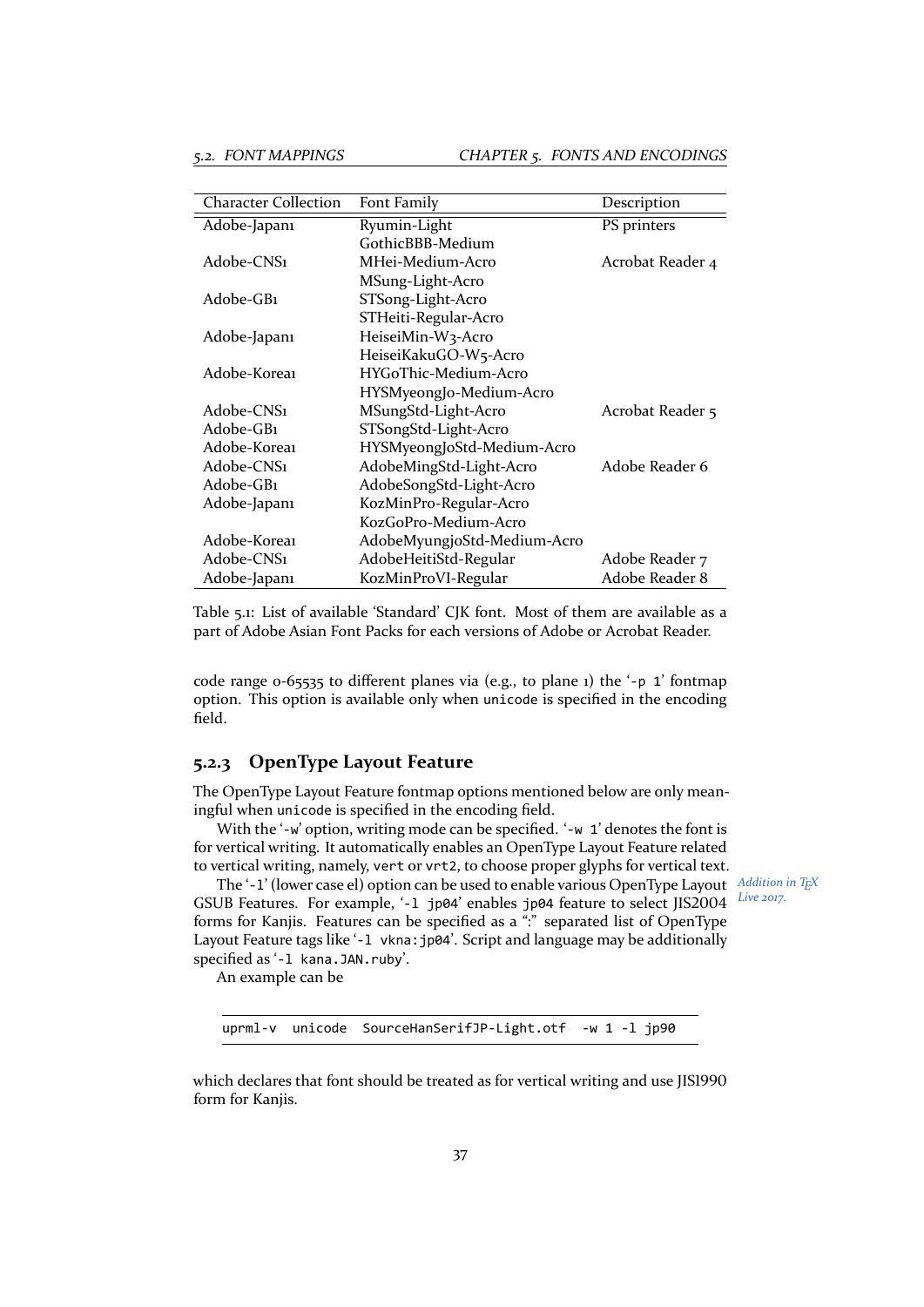

Figure 5.1: JIS2004 vs. JIS1990 form.

This feature is limited to the single substitution, there are no way to select a glyph from multiple candidates, such as in the aalt feature, and specifying general many‐to‐many glyph substitutions does not take effect.

### <span id="page-38-0"></span>**5.3 Other Improvements**

This section briefly describes other improvements made for dvipdfmx. There is an extension to glyph name handling in the enc file for seamless support of both PostScript Type1 and TrueType fonts. PostScript Type1 font support is enhanced although this format might be considered obsolete.

#### <span id="page-38-1"></span>**5.3.1 Extended Glyph Name Syntax**

dvipdfmx accepts the following syntax for glyph names in the enc file: uni0130, zero.onum and T\_h.liga. Each represents a glyph accessed with Unicode value U+0130, oldstyle number for zero and "Th" ligature accessed via the OpenType Layout GSUB Feature onum and liga, respectively. Note that dvipdfmx does not understand glyph names which directly use a glyph index such as index0102 or gid2104.

When dvipdfmx encounters a glyph name, e.g., T\_h.liga, it first looks for OpenType post table if such glyph name exists; if it exists, then dvipdfmx simply uses post table and maps the glyph name to the glyph index; if not, dvipdfmx tries to convert T<sub>h</sub> to a Unicode sequence (U+0054 U+0068 in this example) via the AGL mapping; then, OpenType cmap table is used to further convert the resulting Unicode sequence to the sequence of glyph indices; finally, the OpenType Layout Feature liga is applied to get the desired glyph.

A glyph name of a form a.swsh2 can be specified to denote the 2nd swash variant form of the letter 'a'.

#### <span id="page-38-2"></span>**5.3.2 CFF Conversion**

dvipdfmx supports on‐the‐fly PostScript Type1 to CFF (Type1C) conversion which greatly reduces size of the resulting PDF file when using Type1 fonts. Conversion is essentially 'lossless' and there should not be any quality loss. However, due to differences in the ability of rasterizers, there might be noticeable differences on rendering result.

When an older Type1 font is used, dvipdfmx may give the following warning message:

Obsolete four arguments of "endchar" will be used for Type1 "seac" operator.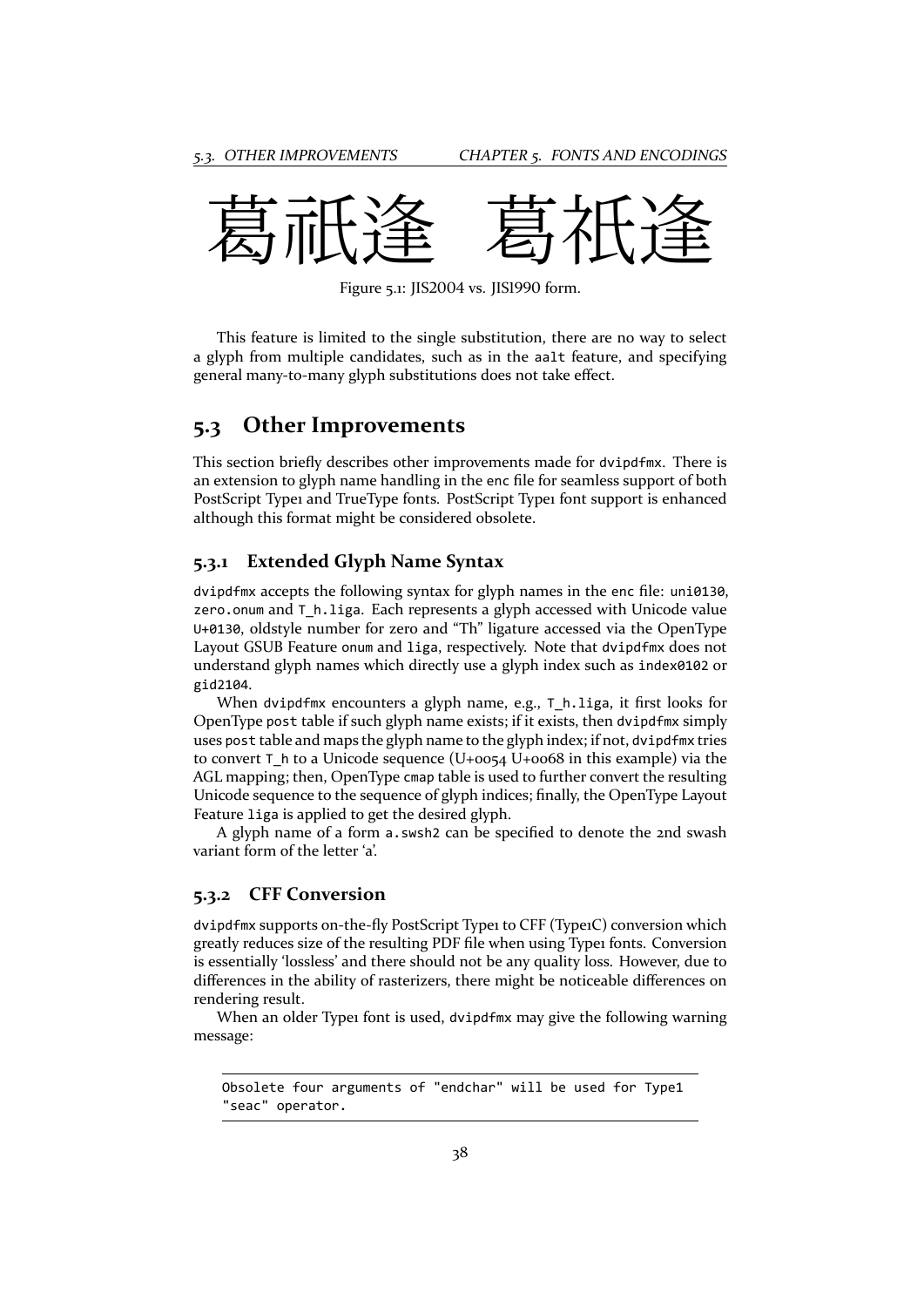It happens when there is an accented character made as a composite glyph using the "seac" operator. This warning is issued as conversion can't be done without re‐ lying on the *deprecated* usage of the endchar operator. However, as mentioned in "Appendix C Compatibility and Deprecated Operators" of Adobe Technical Note #5177, "Type 2 Charstring Format", PDF applications should support this operator and hence this warning message can be ignored.

Use of Type1 font should be avoided as much as possible. Please consider using OpenType version instead.

### **5.4 Font Licensing**

In OpenType font format, information regarding how a font should be treated when creating a document can be recorded.<sup>4</sup>. dvipdfmx uses this information to decide whether font embedding is permitted.

<span id="page-39-0"></span>This font licensing information is indicated by the flag called fsType recorded in OpenType font files; each bits representing different restrictions on font embedding. If multiple flag bits are set in fsTyp[e](#page-39-1), the least restrictive license granted takes precedence in dvipdfmx. The fsType flag bit recognized by dvipdfmx is as follows:

- Installable embedding
- Editable embedding
- Embedding for Preview & Print only

dvipdfmx issues the following warning message for fonts with 'Preview & Print only' setting:

This document contains 'Preview & Print' only licensed font

For a font with this type of licensing, font embedding is allowed solely for the purpose of (on‐screen) viewing and/or printing; further editing of the document or extracting embedded font data for other purposes are not allowed. One way to ensure this condition is to protect your document with a non-empty password.

All other flags are treated as more restrictive license than any of the above flags and treated as "No embedding allowed"; e.g., if both of the editable-embedding flag and unrecognized license flag is set, the font is treated as editable‐embedding allowed, however, if only unrecognized flags are set, the font is not embedded.

Font Embedding flags are preserved in the embedded font if they are embedded as a TrueType font or a CIDFontType2 CID-keyed font. For all fonts embedded as a PostScript font (Type1C and CIDFontType0 CID-keyed font), they are not preserved. Only Copyright and Notice in the *FontInfo* dictionary are preserved in this case.

Some font vendors put different embedding restrictions for different condi‐ tion; e.g., font embedding might not be permitted for the commercial use unless you acquire the "commercial license" separately. Please read EULA carefully be‐ fore making decision on the font usage.

See, for example, Adobe's site on font embedding permissions for the font in the Adobe Type Library. Microsoft also has a FAQ page on Font Redistribution.

<span id="page-39-1"></span>⁴See, "OpenType Specification: OS/2 – OS/2 and Windows Metrics Table"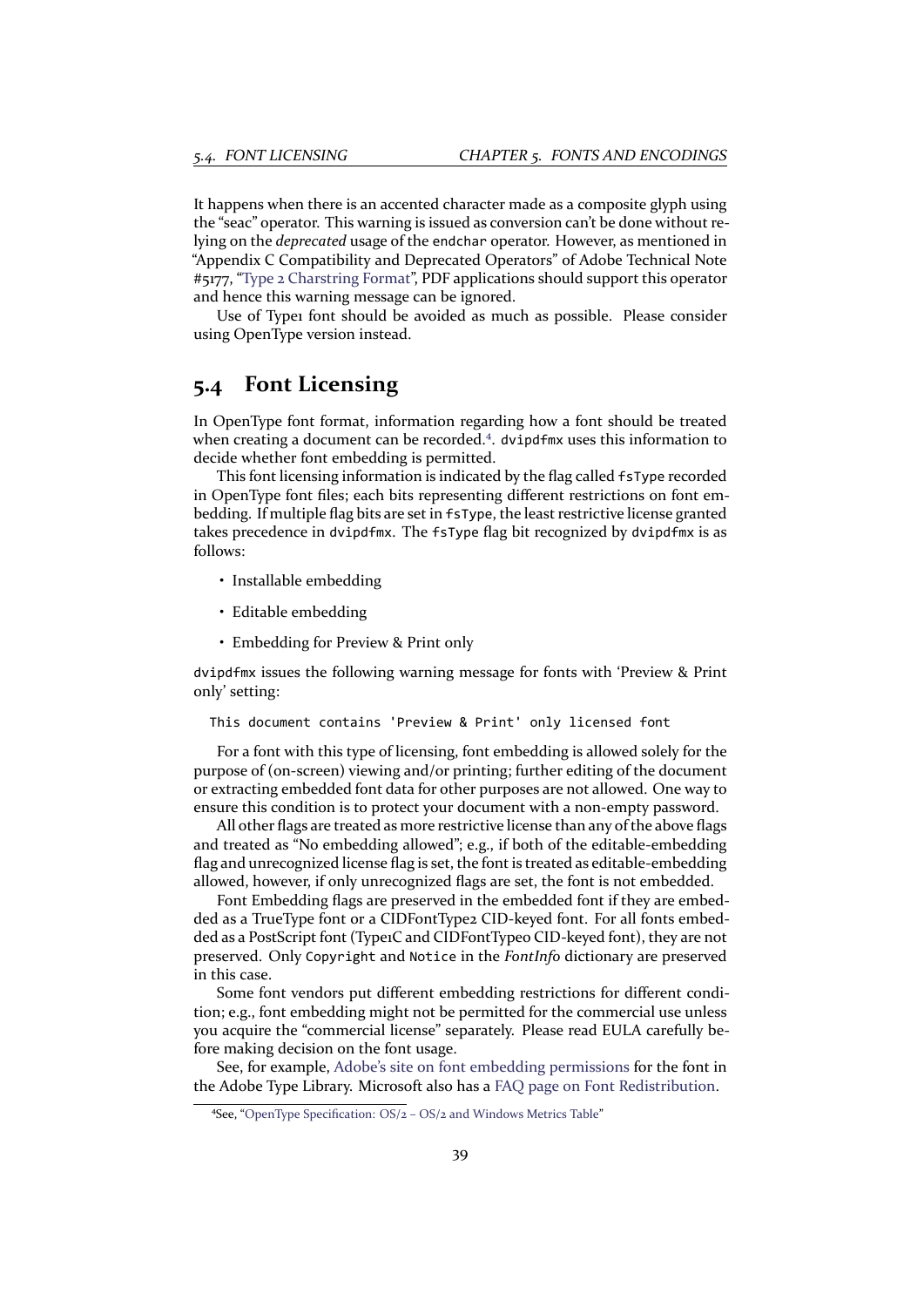For Japanese font in general, embedding permission tend to be somewhat restrictive. Japanese users should read the statement regarding font embedding from Japan Typography Association (in Japanese):

http://www.typography.or.jp/act/morals/moral4.html

dvipdfmx does not support full embedding. Only subset embedding is supported.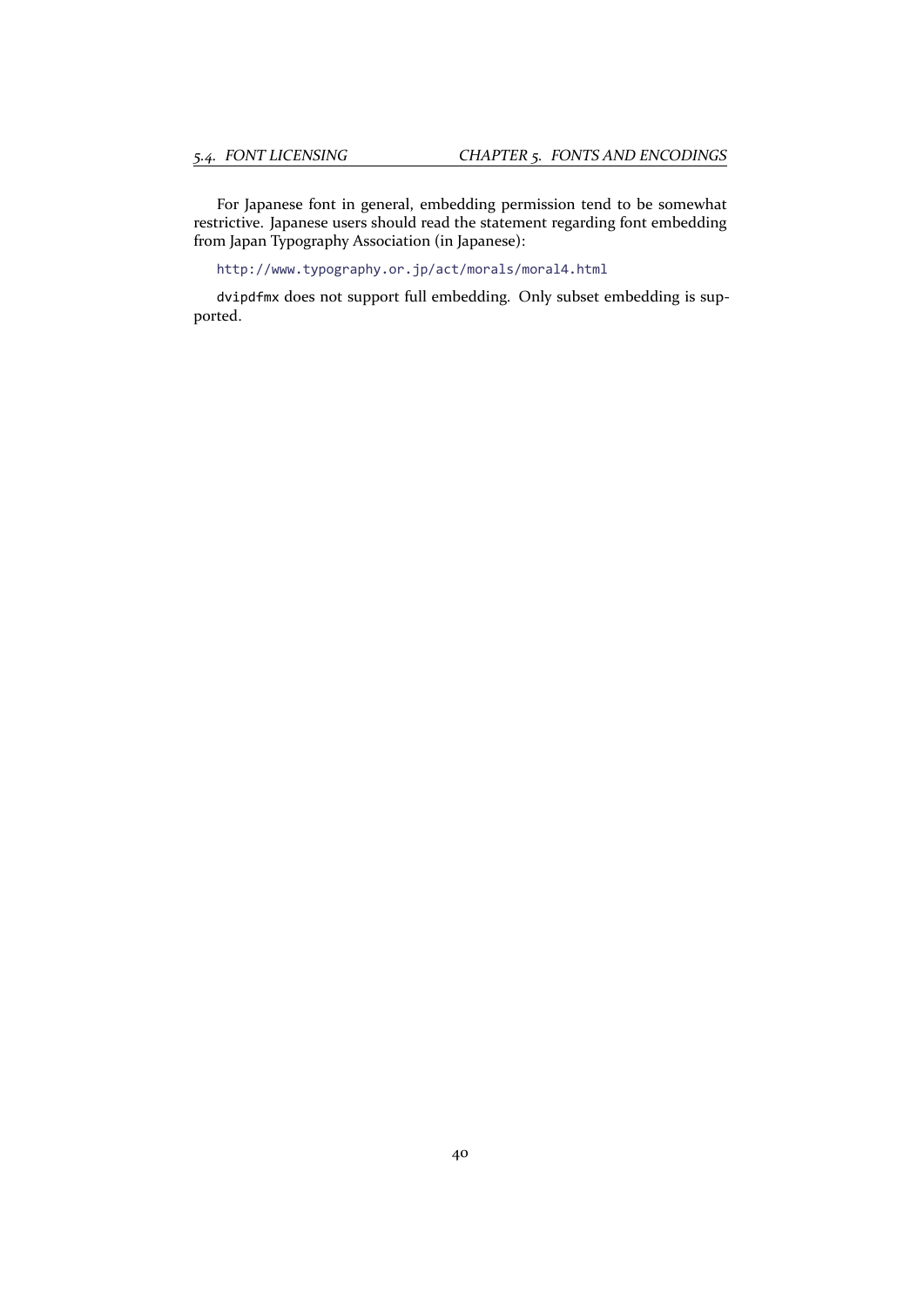# <span id="page-41-0"></span>**Chapter 6**

# **Encryption**

### **6.1 Encryption Support**

dvipdfmx offers basic PDF password security support including the 256‐bit AES encryption. Only the "Standard" security handler is supported and the Public‐key security handler is not supported.

<span id="page-41-1"></span>Encryption is enabled by '‐S' command line option.

dvipdfmx ‐S ‐K 128 ‐P 0x14

where -K and -P options are used to specify encryption key length and permission flags respectively, and are briefly explained in Table 6.1.

When dvipdfmx is invoked with encryption via the -S option, passwords will be asked. However, in some circumstances, it might be desirable to avoid being prompted for passwords. In that case, use the pdf:encrypt special to supply passwords in the T<sub>E</sub>X file, as,

\special{pdf:encrypt userpw (foo) ownerpw (bar) length 128 perm 20}

Here, user and owner passwords are supplied as PDF string objects (foo and bar in the example above) which can be empty.

| Option        | Description                                          |
|---------------|------------------------------------------------------|
| $-\mathsf{S}$ | Enable PDF encryption.                               |
| -K number     | Set encryption key length. The default value is 40.  |
| -P number     | Set permission flags for PDF encryption. The number  |
|               | is a 32-bit unsigned integer representing permission |
|               | flags. See, Table 6.2. The default value is 0x003C.  |

Table 6.1: Command line options for encryption.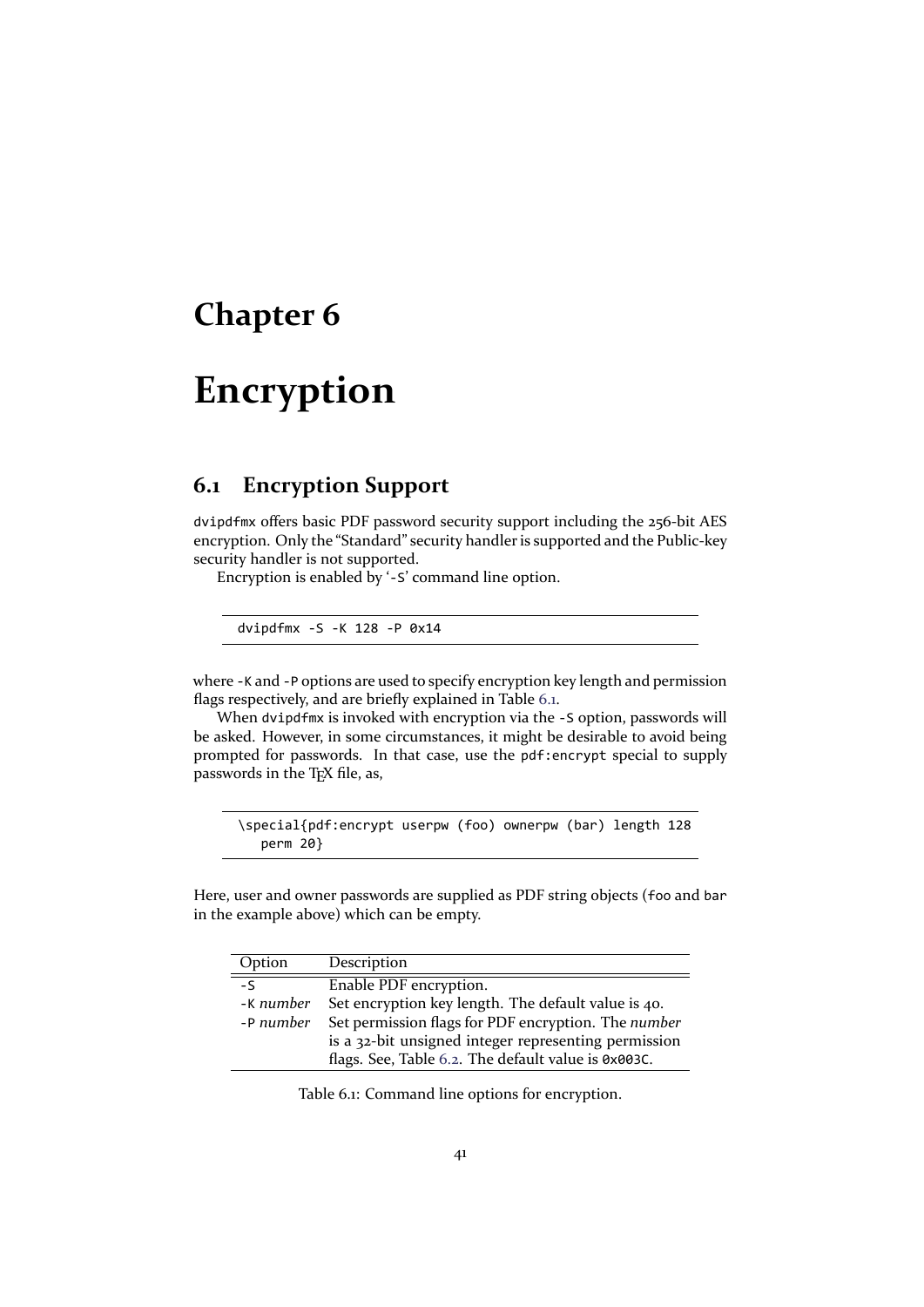| <b>Bit Position</b> | Meaning                                                         |
|---------------------|-----------------------------------------------------------------|
| 3                   | (Revision 2) Print the document.                                |
|                     | (Revision 3 or greater) Print the document. Print qual-         |
|                     | ity depending on bit 12.                                        |
| 4                   | Modify the contents of the document by operations               |
|                     | other than those controlled by bits 6, 9, and 11.               |
| 5                   | Copy or extract text and graphics from the document.            |
| 6                   | Add or modify text annotations, fill in interactive form        |
|                     | fields. Creation and modification of interactive form           |
|                     | field is also allowed if bit $4$ is set.                        |
| 9                   | (Revision 3 or greater) Fill in existing interactive form       |
|                     | fields (including signature fields), even if bit 6 is clear.    |
| 10                  | Deprecated in PDF 2.0                                           |
|                     | (Revision 3 or greater) Extract text and graphics (in sup-      |
|                     | port of accessibility to users with disabilities or for other   |
|                     | purposes).                                                      |
| 11                  | (Revision 3 or greater) Assemble the document (insert,          |
|                     | rotate, or delete pages and create document outline             |
|                     | items or thumbnail images), even if bit 4 is clear.             |
| 12                  | (Revision 3 or greater) High-quality printing. When             |
|                     | this bit is clear (and bit 3 is set), printing shall be limited |
|                     | to a low-level, possibly of degraded quality.                   |

Table 6.2: Flag bits and their short explanation. Revision 2 is used when encryption key length is 40 bits or when PDF output version is less than 1.5. Otherwise, Revision 3 or greater is used.

<span id="page-42-0"></span>Up to two passwords can be specified for a document – an owner password and a user password. If a user attempts to open an encrypted document with user password being set, PDF application should prompt for a password. Users are allowed to access the contents of the document only when either password is correctly supplied. Depending on which password (user or owner) was supplied, additional operations allowed for the opened document is determined; full access for users who opened with the correct owner password or additional operations controlled by permission flags for users who opened with the correct user pass– word.

Although PDF specification allows various character encodings other than US‐ASCII for entering password, dvipdfmx is unable to handle it properly. Thus it must be assumed that US‐ASCII is used for password strings.

Access permission flags can be specified via '‐P' command‐line option. Each bits of (32-bit unsigned) integer number given to this option represents user access permissions; e.g., bit position  $3$  for allowing "print",  $4$  for "modify",  $5$  for "copy or extract", and so on. See, Table 6.2. For example, ‐P 0x34 allows printing, copy‐ ing and extraction of text, and adding and modifying text annotation and filling in interactive form fields (but disallows modification of the contents of the document).

The '‐K' option can be used [to s](#page-42-0)pecify the encryption key length. The key length must be multiple of 8 in the range 40 to 128, or 256 (for PDF version 1.7 plus Adobe Extension or PDF version 2.0). Please note that when key length 256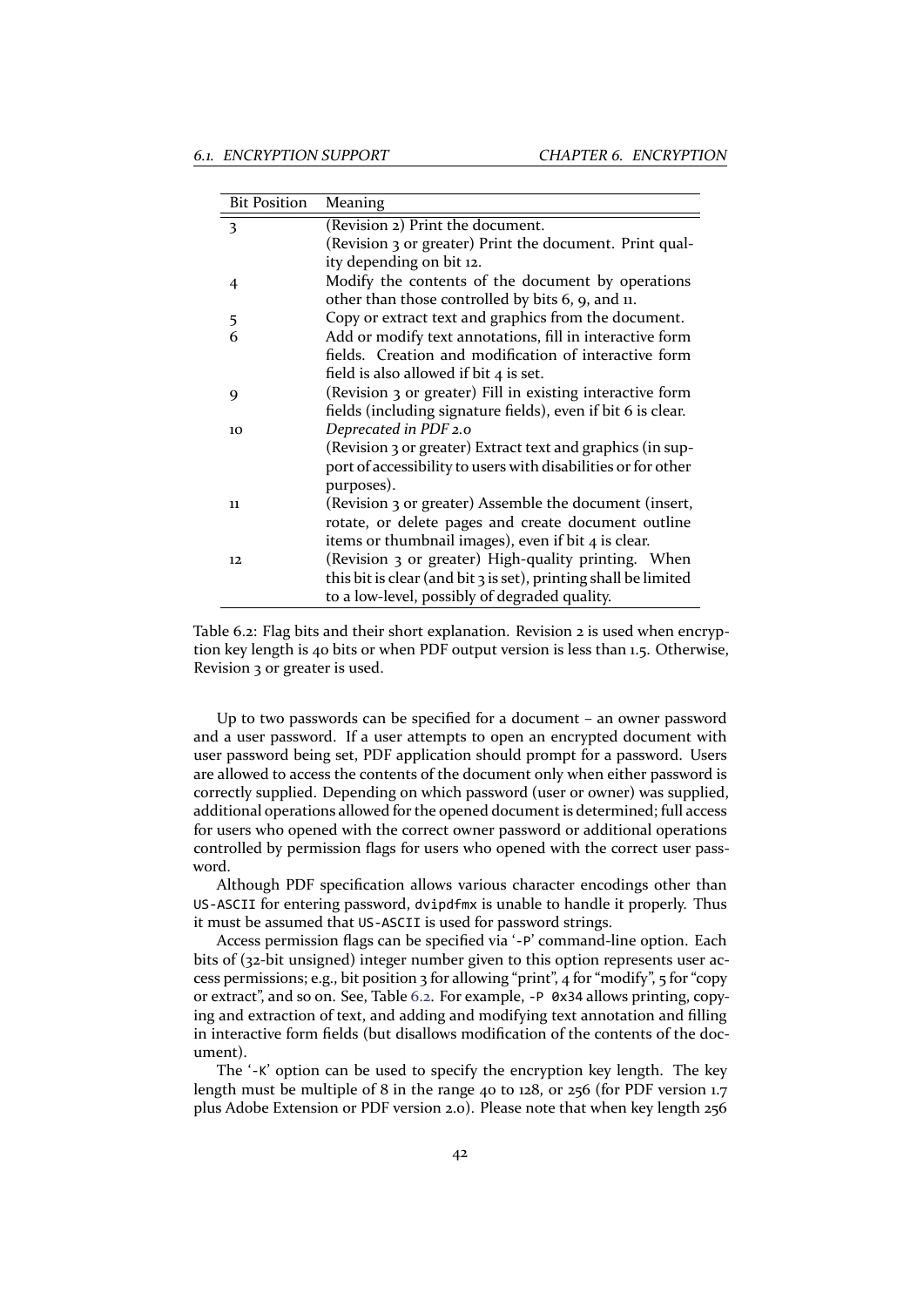is specified for PDF version 1.7 output, it requires Adobe's Extension to PDF‐1.7 and hence PDF applications may not support it. PDF version 1.4 is required for key length more than 40 bits. AES encryption algorithm requires PDF version 1.6.

To show some examples:

128-bit AES encryption with print-only (high-quality) setting,

256‐bit AES encryption with print (low‐quality), adding and modifying text an‐ notations allowed,

dvipdfmx ‐V 2.0 ‐S ‐K 256 ‐P 0x24 input.dvi

The default value for '-K' is 40 and for '-P' is 0x003C0 (all bits from bit-position 3 to 6 set).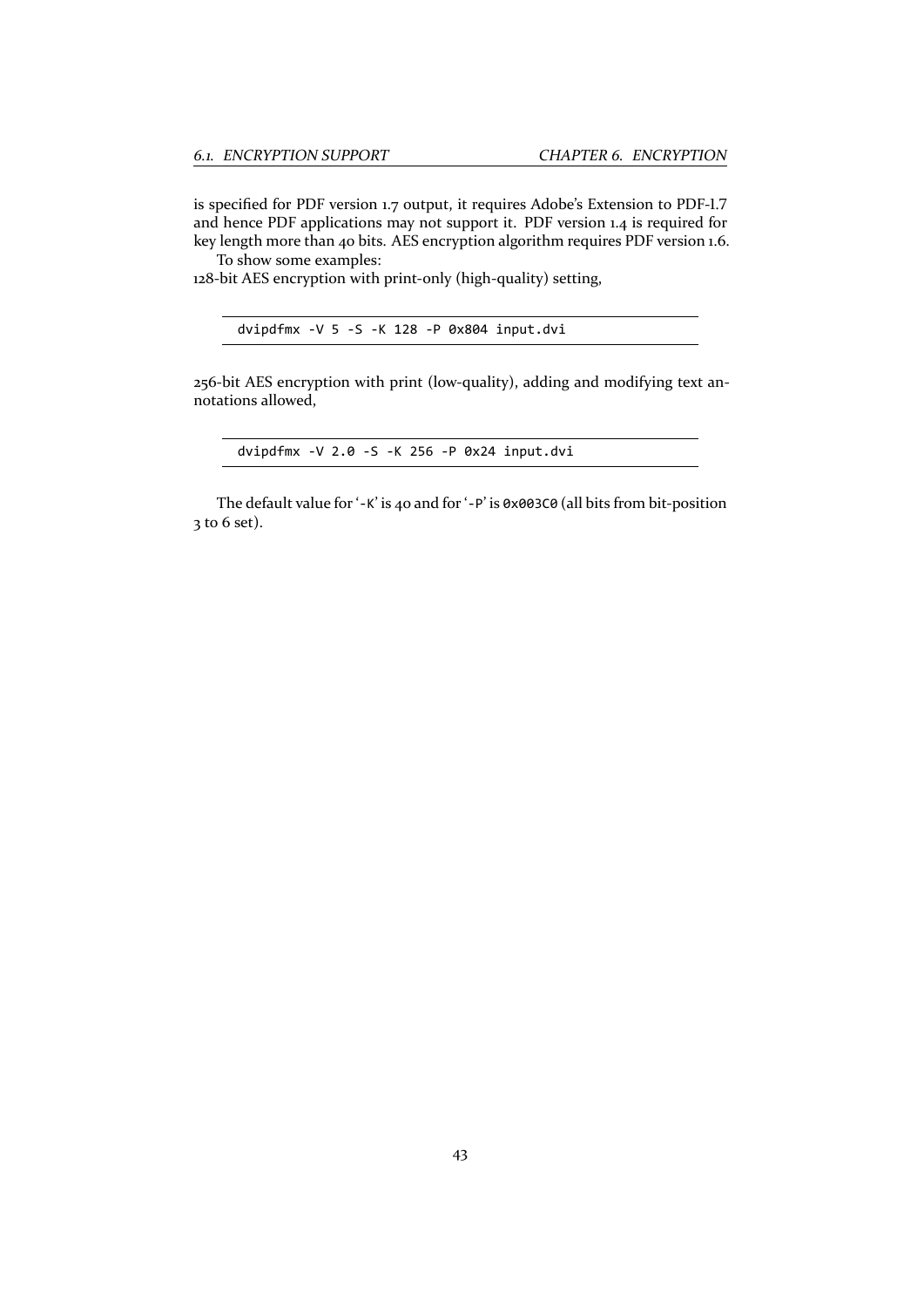## <span id="page-44-0"></span>**Chapter 7**

# **Compatibility**

### <span id="page-44-1"></span>**7.1 Incompatible Changes**

There are various minor incompatible changes to dvipdfm.

The '-C' command line option may be used for compatibility to dvipdfm or older versions of dvipdfmx. The '‐C' option takes flags meaning

- bit position 2: Use semi-transparent filling for tpic shading command, instead of opaque gray color. (requires PDF 1.4)
- bit position 3: Treat all CID-keyed font as fixed-pitch font. This is only for compatibility.
- bit position 4: Do not replace duplicate fontmap entries. dvipdfm behavior.
- bit position 5: Do not optimize PDF destinations. Use this if you want to refer from other files to destinations in the current file.
- bit position 6: Do not use predictor filter for Flate compression.
- bit position 7: Do not use object stream.

The remap option '-r' in fontmaps is no longer supported and is silently ignored. The command line option '‐e' to disable partial (subset) font embedding is not supported.

### **7.2 Important Changes**

Here is a list of important changes since the TEX Live 2016 release:

- Changes to make PDF/A creation easier: Always write CIDSet and CharSet for embedded fonts. Do not compress XMP metadata.
- Merge from libdpx for pTFX-ng by Clerk Ma.
- Addition of STHeiti‐Regular‐Acro for CJK 'Standard' fonts.
- Command line option '‐p' takes precedence over papersize and pagesize specials.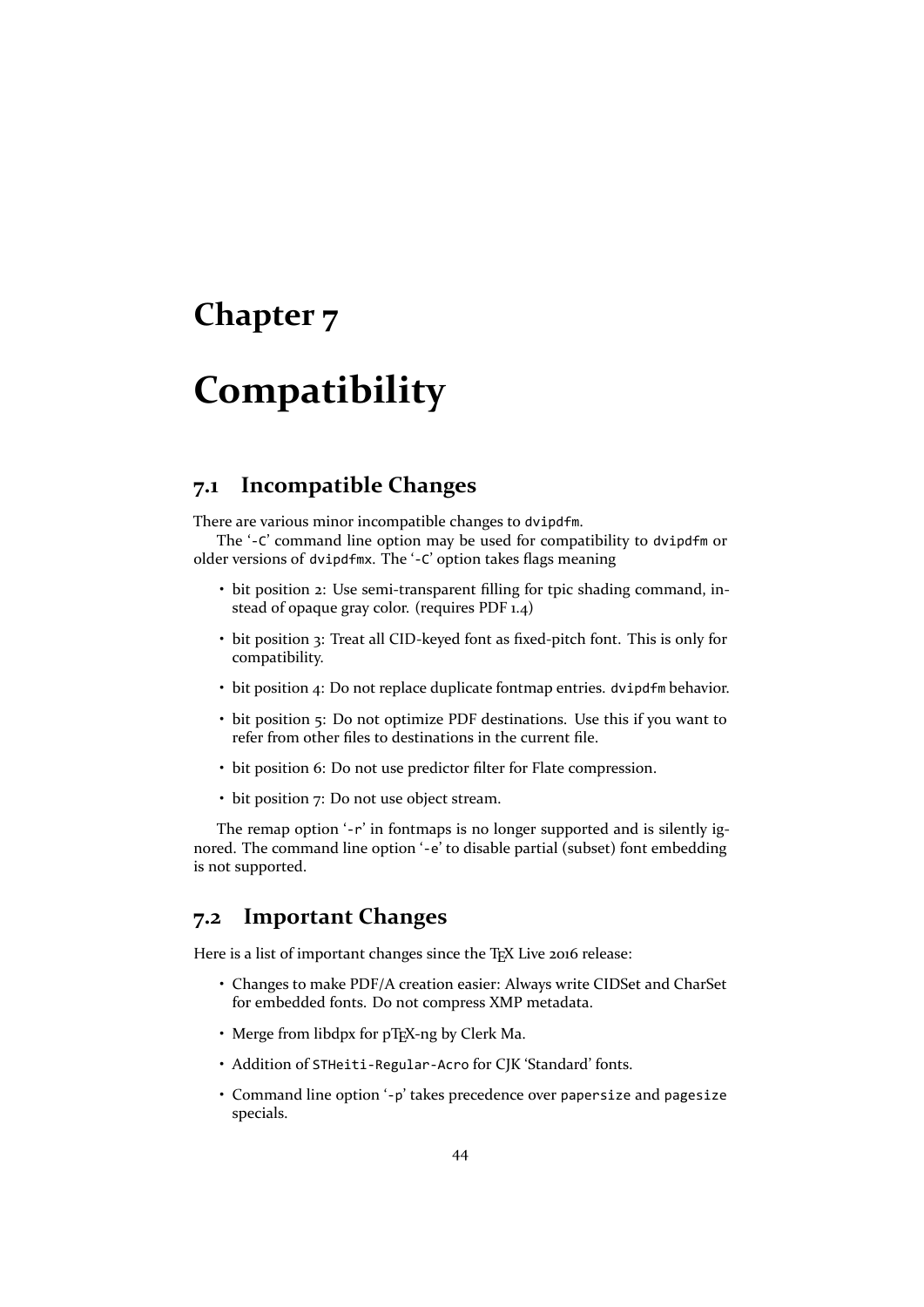- Fixed serious bugs in supporting 'unicode' encoding: OpenType Layout Fea‐ ture vert and vrt2 was not enabled. Support for format 2 CFF charsets was broken.
- Added simplified version of OpenType Layout support: The "-1" option in fontmaps.

The full ChangeLog entries can be viewed via the web interface of the TEX Live SVN repository:

http://www.tug.org/svn/texlive/trunk/Build/source/texk/dvipdfm‐x

There was an undocumented feature for supporting OpenType Layout but it was dropped. Simplified support for the OpenType Layout was introduced in‐ ste[ad.](http://www.tug.org/svn/texlive/trunk/Build/source/texk/dvipdfm-x)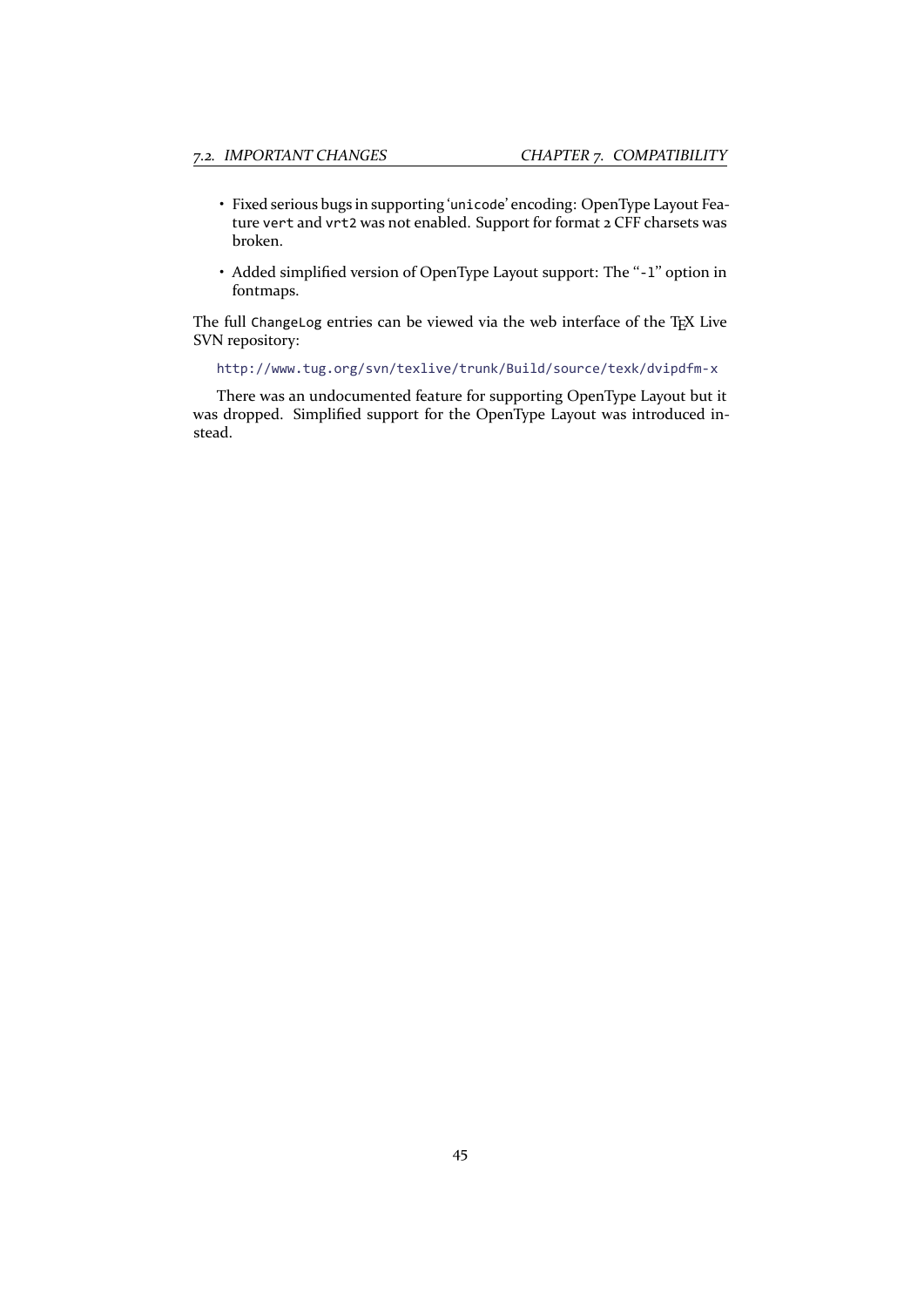# **Further Reading**

- [1] "Dvipdfm User's Manual" written by Mark A. Wicks.
- [2] Adobe's PDF References and a free copy of ISO 32000-1:2008 standard are available from "PDF Technology Center" on Adobe Developer Connection.
- <span id="page-46-1"></span><span id="page-46-0"></span>[3] [The OpenType Specifica](http://mirrors.ctan.org/dviware/dvipdfm/dvipdfm.pdf)tion is available from Microsoft's site: "OpenType Specification".
- [4] "Portable Netw[ork Graphics \(PNG\) Spec](http://www.adobe.com/devnet/pdf.html)ific[ation \(Second Edition\)".](http://www.adobe.com/devnet.html)
- [5] An article regarding DVI specials: Jin-Hwan Cho, "DVI specials for PDF gen[eration", TUG](http://www.microsoft.com/en-us/Typography/OpenTypeSpecification.aspx)boat, 30(1):6‐11, 2009.